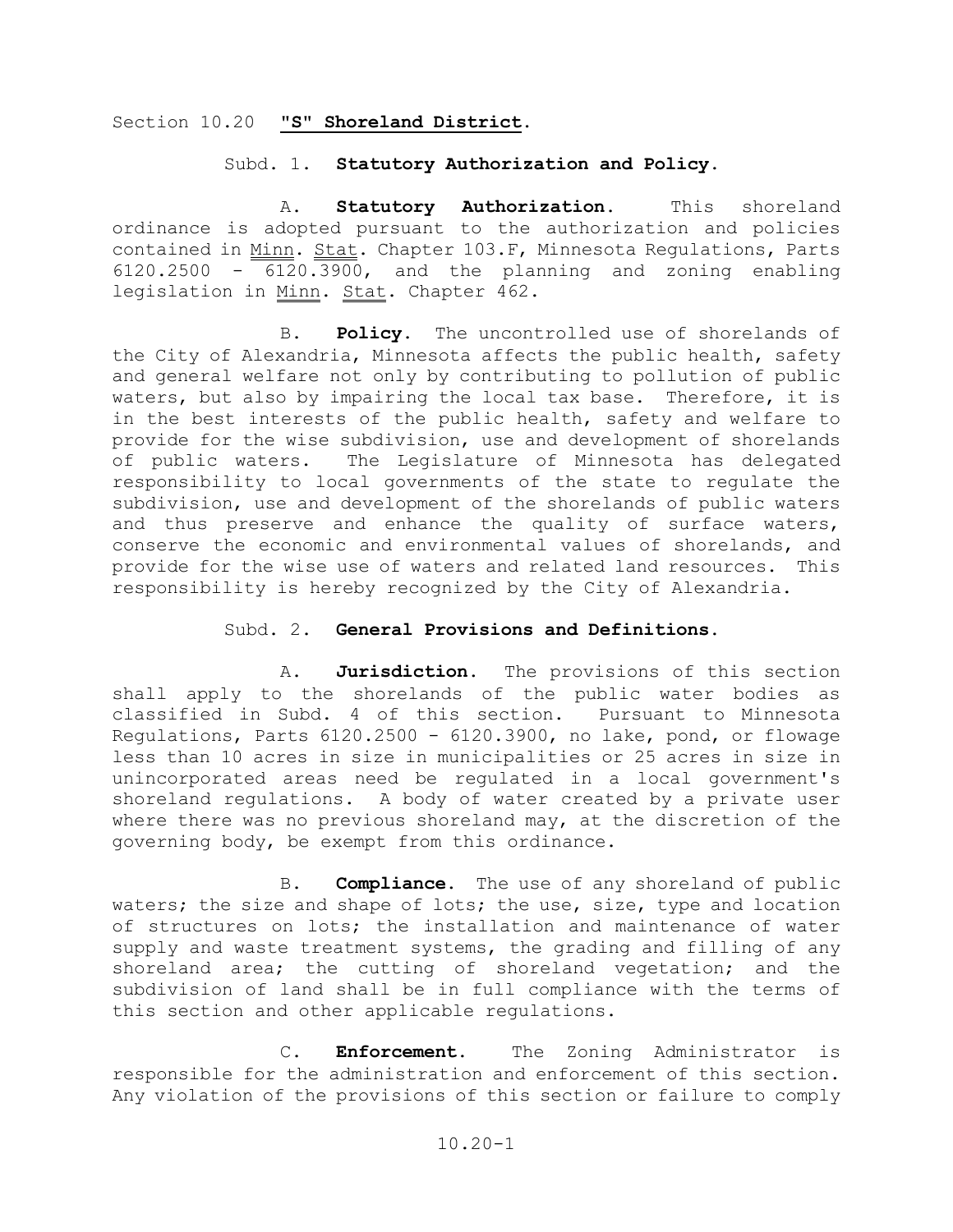with any of its requirements (including violations of conditions and safeguards established in connection with grants of variances or conditional uses) shall constitute a misdemeanor and shall be punishable as defined by law. Violations of this section can occur regardless of whether or not a permit is required for a regulated activity pursuant to Subd. 3A of this section.

D. **Interpretation.** In their interpretation and application, the provisions of this ordinance shall be held to be minimum requirements and shall be liberally construed in favor of the governing body and shall not be deemed a limitation or repeal of any other powers granted by State Statutes.

E. **Severability.** If any section, clause, provision, or portion of this ordinance is adjudged unconstitutional or invalid by a court of competent jurisdiction, the remainder of this ordinance shall not be affected thereby.

F. **Abrogation and Greater Restrictions.** It is not intended by this ordinance to repeal, abrogate, or impair any existing easements, covenants, or deed restrictions. However, where this ordinance imposes greater restrictions, the provisions of this ordinance shall prevail. All other ordinances inconsistent with<br>this ordinance are hereby repealed to the extent of the this ordinance are hereby repealed to the extent of the inconsistency only.

G. **Definitions.** Unless specifically defined below, words or phrases used in this ordinance shall be interpreted so as to give them the same meaning as they have in common usage and so as to give this ordinance its most reasonable application. For the purpose of this ordinance, the words "must" and "shall" are mandatory and not permissive. All distances, unless otherwise All distances, unless otherwise specified, shall be measured horizontally.

1. **Accessory structure or facility.** Any building or improvement subordinate to a principal use which, because of the nature of its use, can reasonably be located at or greater than normal structure setbacks.

2. **Bluff**. A topographic feature such as a hill, cliff, or embankment having all the following characteristics (an area with an average slope of less than 18 percent over a distance of 50 feet or more shall not be considered part of the bluff):

a. Part or all of the feature is located

in a shoreland area;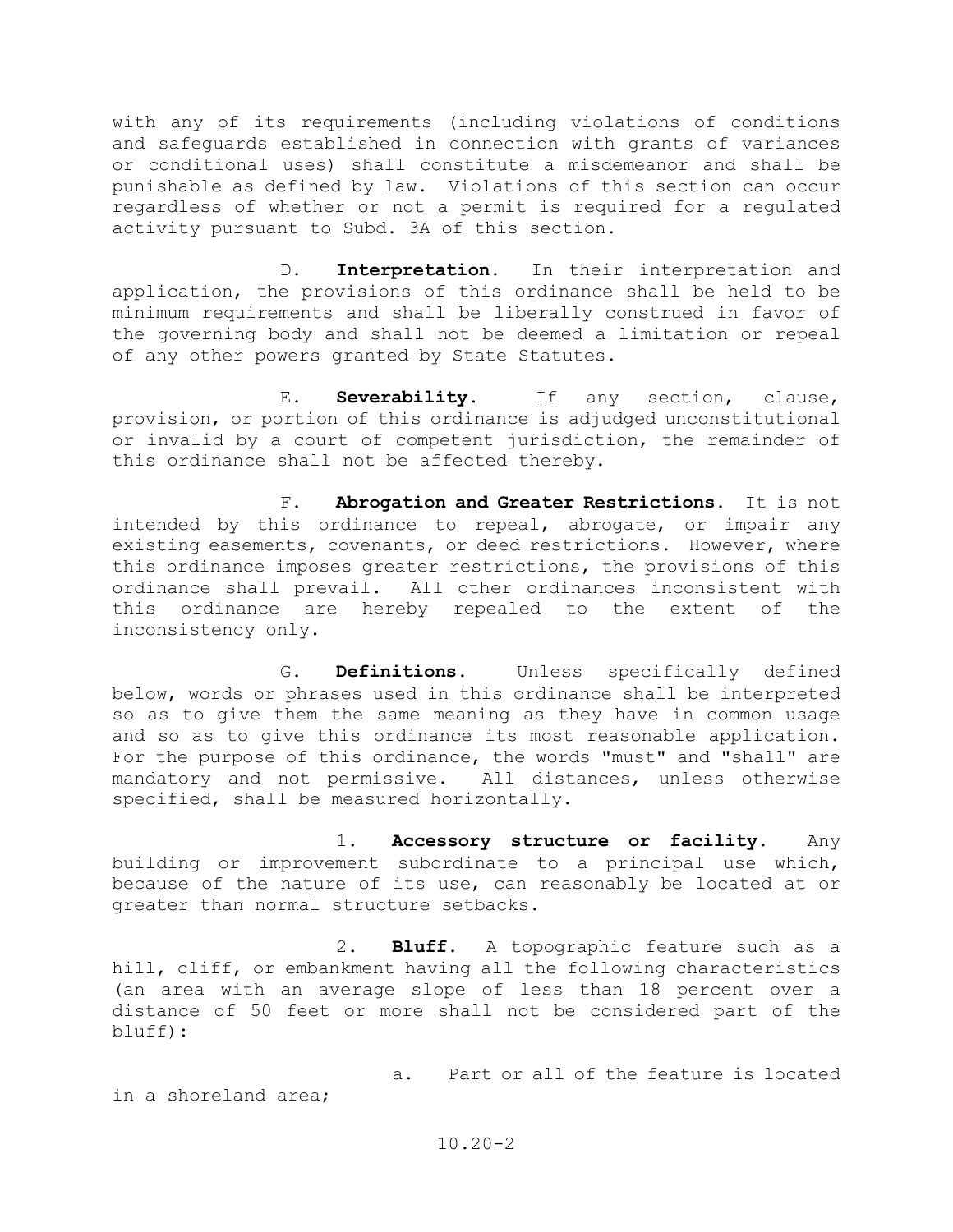b. The slope rises at least 25 feet above the ordinary high water level of the waterbody;

c. The grade of the slope from the toe of the bluff to a point 25 feet or more above the ordinary high water level averages 30 percent or greater; and

d. The slope must drain toward the waterbody.

3. **Bluff Impact Zone**. A bluff and land located within 20 feet from the top of the bluff.

4. **Boathouse.** A structure designed and used solely for the storage of boats or boating equipment.

5. **Building Line**. The line measured across the width of the lot at the point where the principal structure is placed in accordance with setback provisions.

6. **Commercial Planned Unit Developments.** Uses that provide transient, short-term lodging spaces, rooms, or parcels and their operations are essentially service-oriented. For example, hotel/motel accommodations, resorts, recreational vehicle and camping parks, and other primarily service-oriented activities are commercial planned unit developments.

7. **Commercial Use**. The principal use of land or buildings for the sale, lease, rental or trade of products, goods, and services.

8. **Commissioner.** The Commissioner of the Department of Natural Resources.

9. **Conditional Use.** A land use or development as defined by ordinance that would not be appropriate generally, but may be allowed with appropriate restrictions as provided by official controls upon a finding that certain conditions as detailed in the zoning ordinance exist, the use or development conforms to the comprehensive land use plan of the community, and the use is compatible with the existing neighborhood.

10. **Deck**. A horizontal, unenclosed platform with or without attached railings, seats, trellises, or other features, attached or functionally related to a principal use or site and at any point extending more than three fee above ground.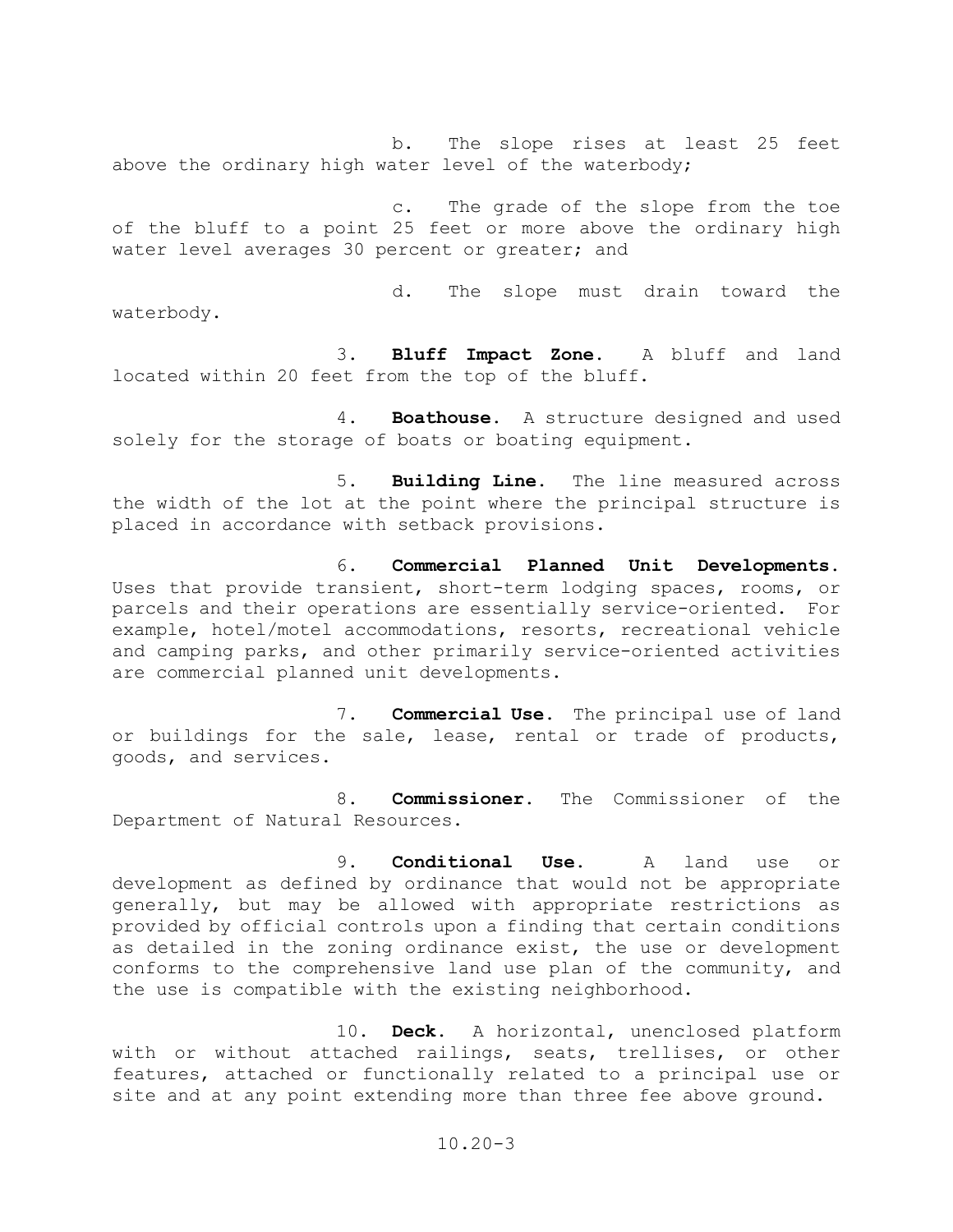11. **Duplex, Triplex, and Quad.** A dwelling structure on a single lot, having two, three, and four units, respectively, being attached by common walls and each unit equipped with separate sleeping, cooking, eating, living, and sanitation facilities.

 12. **Dwelling Site**. A designated location for residential use by one or more persons using temporary or movable shelter, including camping and recreational vehicle sites.

 13. **Dwelling Unit.** Any structure or portion of a structure, or other shelter designed as short or long term living quarters for one or more persons, including rental or timeshare accommodations such as motel, hotel, and resort rooms and cabins.

 14. **Extractive Use**. The use of land for surface or subsurface removal of sand, gravel, rock, industrial minerals, other nonmetallic minerals, and peat not regulated under Minn. Stat. Sections 93.44 to 93.51.

 15. **Forest Land Conversion**. The clear cutting of forested lands to prepare for a new land use other than reestablishment of a subsequent forest stand.

 16. **Guest Cottage**. A structure used as a dwelling unit that may contain sleeping spaces and kitchen and bathroom facilities in addition to those provided in the primary dwelling unit on a lot.

 17. **Hardship**. The property in question cannot be put to a reasonable use if used under conditions allowed by the<br>official controls, the plight of the landowner is due to official controls, the plight of the landowner is circumstances unique to the property not created by the landowner, and the variance, if granted, will not alter the essential character of the locality. Economic considerations alone shall not constitute an undue hardship if reasonable use for the property exists under the terms of the ordinance. Undue hardship also includes, but is not limited to, inadequate access to direct sunlight for solar energy systems.

 18. **Height of Building.** The vertical distance between the highest adjoining ground level at the building or ten (10) feet above the lowest ground level, whichever is lower, and the highest point of a flat roof or average height of the highest gable of a pitched or hipped roof.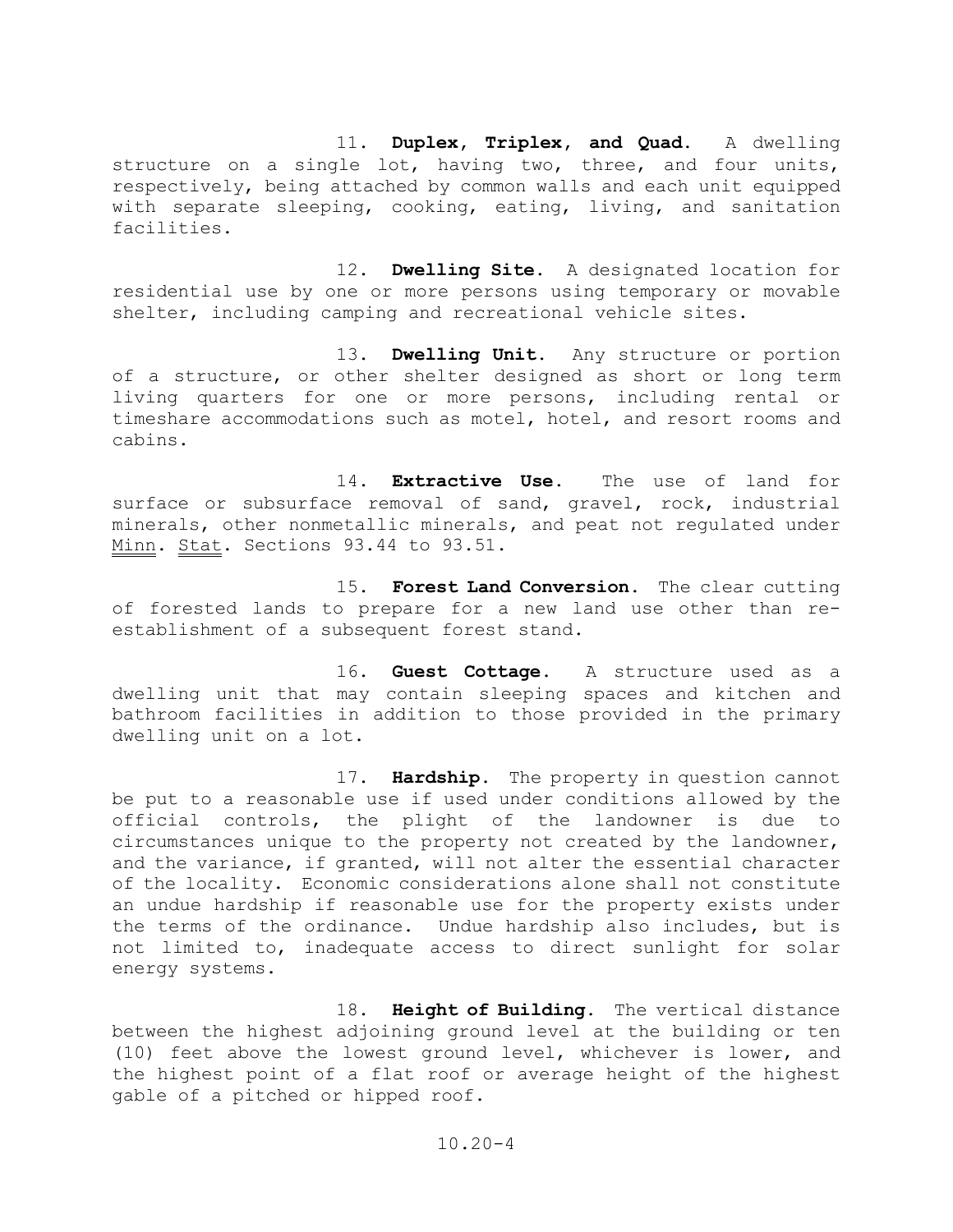19. **Industrial Use**. A permitted, accessory or conditional use allowed in the "I" Industrial District.

20. **Intensive Vegetation Clearing**. The complete removal of trees or shrubs in a continuous patch, strip, row or block.

21. **Lot.** A parcel of land designated by plat, metes and bounds, registered land survey, auditor's plot, or other accepted means and separated from other parcels or portions by said description for the purpose of sale, lease, or separation.

22. **Lot Width.** The shortest distance between lot lines measured at the midpoint of the building line.

23. **Nonconformity.** A legal use, structure or parcel of land already in existence, recorded, or authorized before the adoption of official controls or amendments thereto that would not have been permitted to become established under the terms of the official controls as now written, if the official controls had been in effect prior to the date it was established, recorded or authorized.

24. **Ordinary High Water Level**. The boundary of public waters and wetlands, and shall be an elevation delineating the highest water level which has been maintained for a sufficient period of time to leave evidence upon the landscape, commonly that point where the natural vegetation changes from predominantly<br>aquatic to predominantly terrestrial. For watercourses, the aquatic to predominantly terrestrial. ordinary high water level is the elevation of the top of the band of channel. For reservoirs and flowages, the ordinary high water level is the operating elevation of the normal summer pool.

25. **Planned Unit Development**. A type of development characterized by a unified site design for a number of dwelling units or dwelling sites on a parcel, whether for sale, rent or lease, and also usually involving clustering of these units or sites to provide areas of common open space, density increases, and a mix of structure types and land uses. These developments may be organized and operated as condominiums, time-share condominiums, cooperatives, full fee ownership, commercial enterprises, or any combination of these, or cluster subdivisions of dwelling units, residential condominiums, townhouses, apartment buildings, campgrounds, recreational vehicle parts, resorts, hotels, motels, and conversions of structures and land uses to these uses. (See Section 10.21.)

10.20-5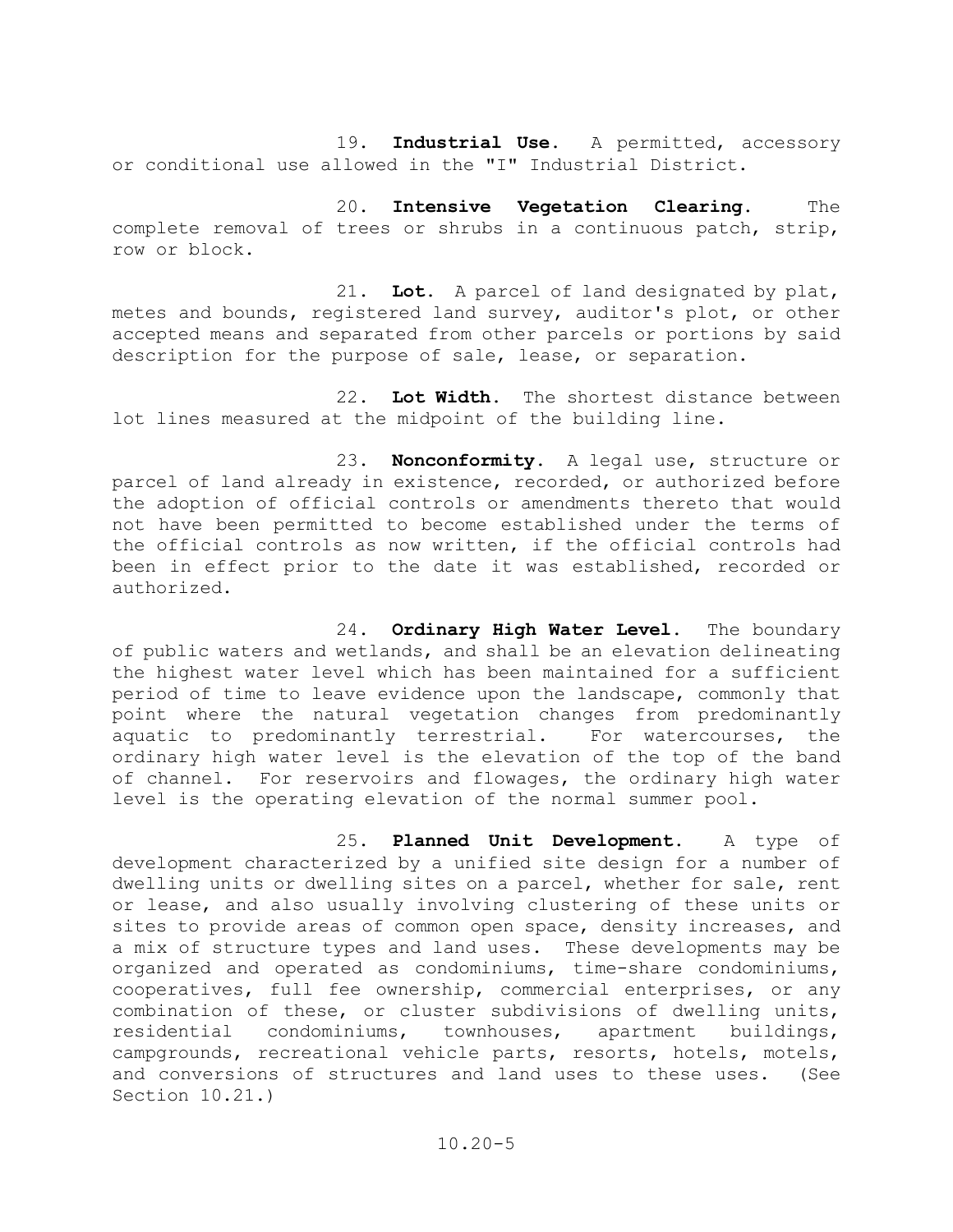26. **Public Waters**. Any waters as defined in Minn. Stat. Section 103G.005, Subdivisions 14 and 15 and limited to:

 a. All water basins assigned to shoreland management classification by the commissioner pursuant to Section 105.485, except wetlands less than 80 acres in size which are classified as natural environment lakes.

 b. All waters of the state which have been finally determined to be public water or navigable waters by a court of competent jurisdiction.

 c. All meandered lakes, except for those which have been legally drained.

 d. All water basins previously designated by the commissioner for management for a specific purpose such as trout lakes and game lakes pursuant to applicable laws.

 e. All water basins designated as scientific and natural areas pursuant to Section 84.033.

 f. All water basins located within and totally surrounded by publicly owned lands.

 g. All water basins where the State of Minnesota or the federal government holds title to any of the beds or shores, unless the owner declares that the water is not necessary for the purpose of public ownership.

 h. All water basins where there is a publicly owned and controlled access which is intended to provide for public access to the water basin; and

 i. All natural and altered-natural watercourses with a total drainage area greater than two square miles, except that trout streams officially designated by the commissioner shall be public wastes regardless of the size of their drainage area.

 j. All types 3, 4 and 5 wetlands, as defined in United States Fish and Wildlife Service Circular No. 29 (1971 edition), not included within the definition of public water, which are ten or more acres in size in unincorporated area or 2½ or more acres in incorporated area.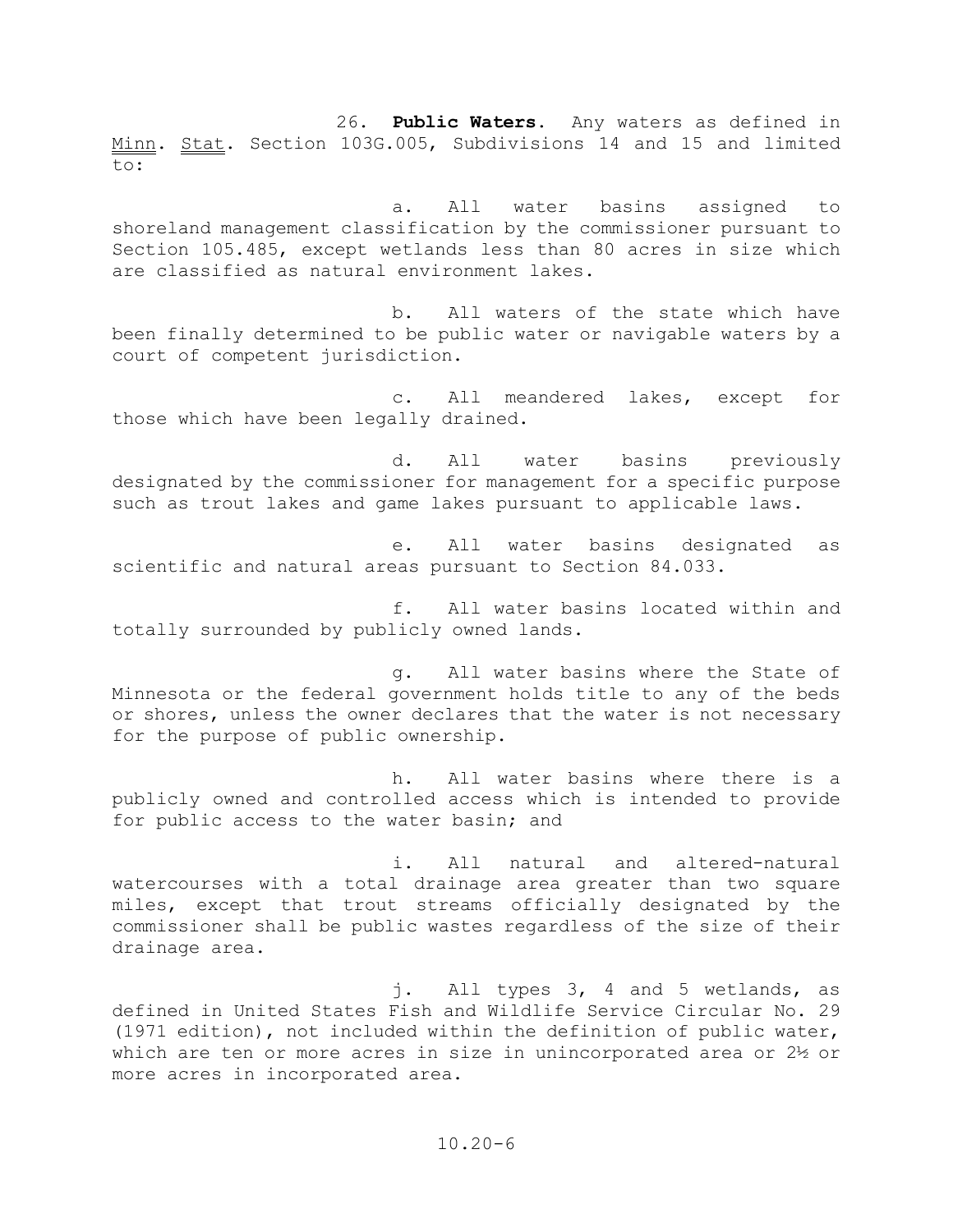### 27. **Residential Planned Unit Development.** A

use where the nature of residency is non-transient and the major or primary focus of the development is not service-oriented. For example, residential apartments, manufactured home parks, time-<br>share condominiums, town-houses, cooperatives, and full fee share condominiums, town-houses, cooperatives, and full ownership residences would be considered as residential planned unit developments. To qualify as a residential planned unit development, a development must contain at least five (5) dwelling units or sites.

28. **Semi-Public Use.** The use of land by a private, nonprofit organization to provide a public service that is ordinarily open to some persons outside the regular constituency of the organization.

29. **Sensitive Resource Management.** The preservation and management of areas unsuitable for development in their natural state due to constraints such as shallow soils over groundwater or bedrock, highly erosive or expansive soils, steep slopes, susceptibility to flooding, or occurrence of flora or fauna in need of special protection.

30. **Setback**. The minimum horizontal distance between a structure, sewage treatment system, or other facility and ordinary high water level, sewage treatment system, top of a bluff, road, highway, property line, or other facility.

31. **Sewage Treatment System.** A septic tank and soil absorption system or other individual or cluster type sewage treatment system as described and regulated in Subd. 5H of this section.

32. **Sewer System**. Pipelines or conduits, pumping stations, and force main, and all other construction, devices, appliances, or appurtenances used for conducting sewage or industrial waste or other wastes to a point of ultimate disposal.

33. **Shore Impact Zone**. Land located between the ordinary high water level of a public water and a line parallel to it at a setback of 50 percent of the structure setback.

34. **Shoreland**. Land located within the following distances from public waters; 1,000 feet from the ordinary high water level of a lake, pond, or flowage; and 300 feet from a river or stream, or the landward extent of a flood plain designated by ordinance on a river or stream, whichever is greater. The limits of shorelands may be reduced whenever the

 $10.20 - 7$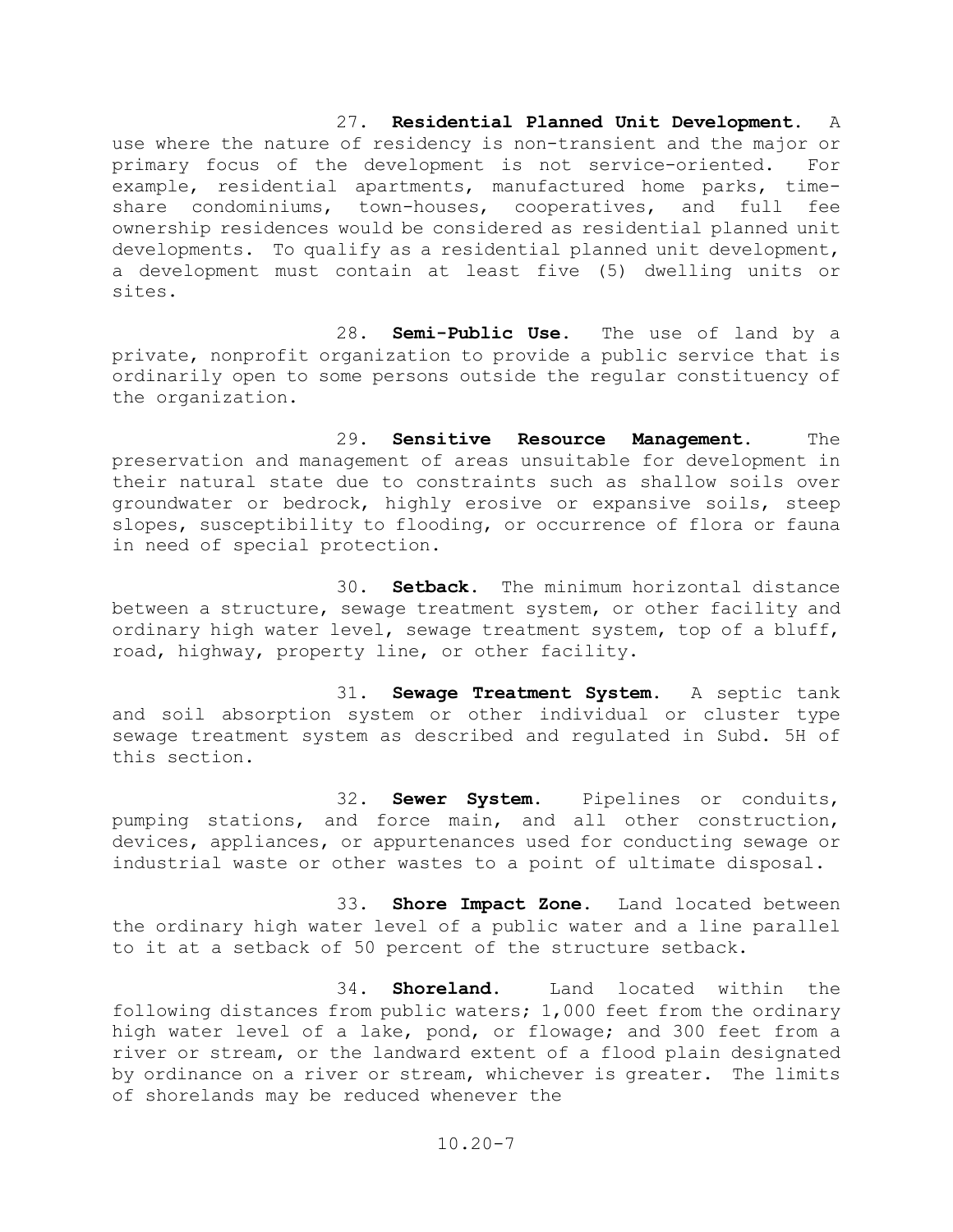waters involved are bounded by topographic divides which extend landward from the waters for lesser distances and when approved by the Commissioner.

 35. **Significant Historic Site**. Any archaeological site, standing structure, or other property that meets the criteria for eligibility to the National Register of Historic Places or is listed in the State Register of Historic Sites, or is determined to be an unplatted cemetery that falls under the provisions of Minn. Stat. Section 307.08. A historic site meets these criteria if it is presently listed on either register or if it is determined to meet the qualifications for listing after review by the Minnesota state archaeologist or the director of the<br>Minnesota Historical Society. All unplatted cemeteries are Minnesota Historical Society. All unplatted cemeteries are automatically considered to be significant historic sites.

 36. **Steep Slope**. Land where agricultural activity or development is either not recommended or described as poorly suited due to slope steepness and the site's soil characteristics, as mapped and described in available county soil surveys or other technical reports, unless appropriate design and construction techniques and farming practices are used in accordance with the provisions of this ordinance. Where specific information is not available, steep slopes are lands having average slopes over 12 percent, as measured over horizontal distances of 50 feet or more, that are not bluffs.

 37. **Structures**. Any building or appurtenance, including decks, except aerial or underground utility lines, such as sewer, electric, telephone, telegraph, gas lines, towers, poles, and other supporting facilities.

 38. **Subdivision.** Land that is divided for the purpose of sale, rent, or lease, including planned unit developments.

 39. **Surface Water-Oriented Commercial Use**. The use of land for commercial purposes, where access to and use of a surface water feature is an integral part of the normal conductance of business. Marinas, resorts, and restaurants with transient docking facilities are examples of such use.

 40. **Toe of the Bluff**. The lower point of a 50-foot segment with an average slope exceeding 18 percent.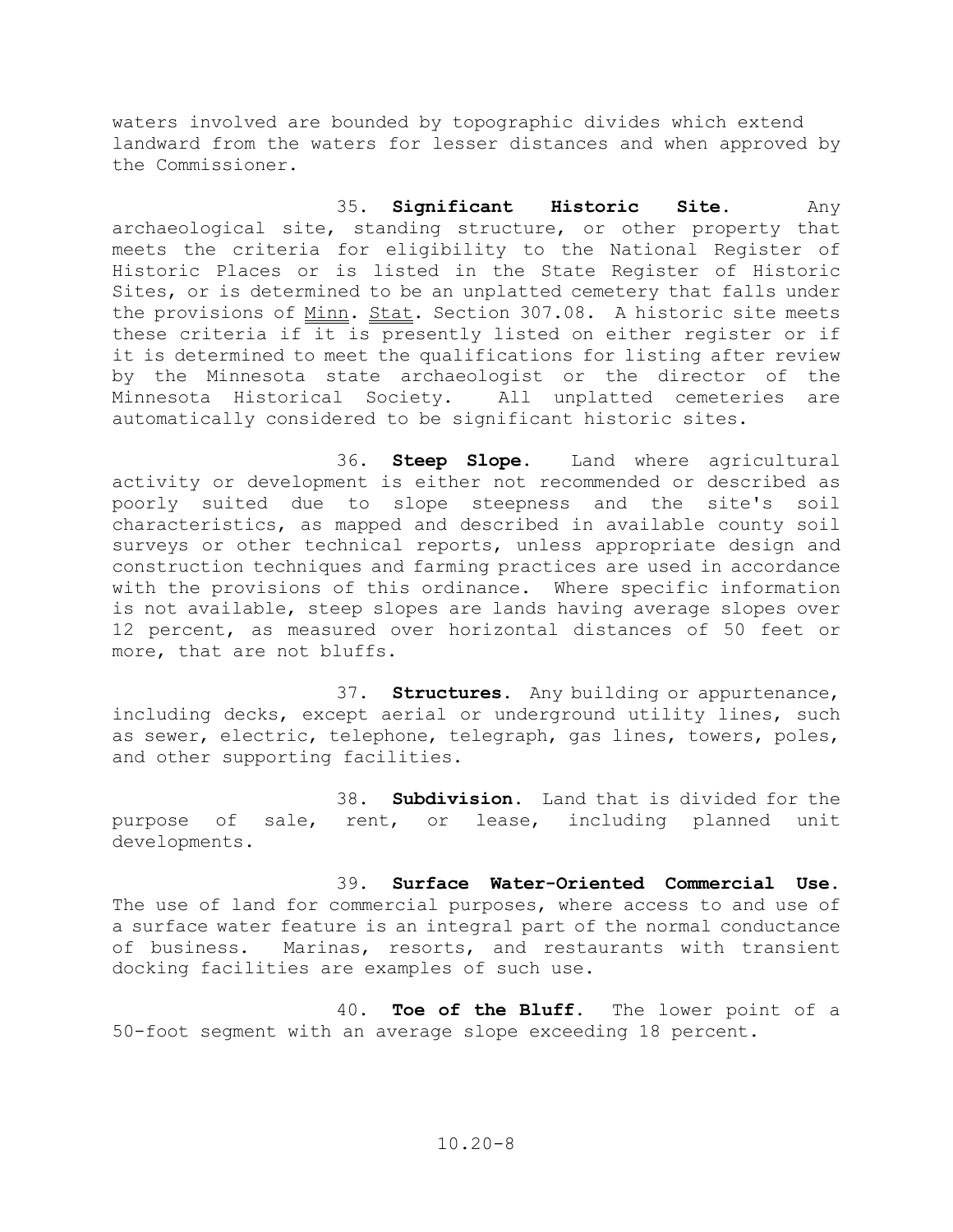a. Terrace. A raised level or series of levels with a vertical or sloping front or sides faced with turf, vegetation, masonry, or like materials. The top of such a construction is sometimes used as a platform, patio, etc.

> Source: Ord. 633-2nd Series Effective Date: 2/29/09

41. **Top of the Bluff**. The higher point of a 50-foot segment with an average slope exceeding 18 percent.

42. **Variance**. A waiver from the literal provisions of the Ordinance in instances where their strict enforcement would cause undue hardship because of circumstances unique to the individual property under consideration, and to grant such variances only when it is demonstrated that such actions will be in keeping with the spirit and intent of the Ordinance.

43. **Water-Oriented Accessory Structure or Facility**. A small, aboveground building or other improvement, except stairways, fences, docks, and retaining walls, which, because of the relationship of its use to a surface water feature, reasonably needs to be located closer to public waters than the normal structure setback. Examples of such structures and facilities include boat houses, gazebos, screen houses, fish houses, pump houses, and detached decks.

44. **Wetland**. A surface water feature classified as a wetland in the United States Fish and Wildlife Service Circular No. 39 (1971 edition).

Subd. 3. **Administration.**

## A. **Permits Required.**

1. A permit is required for the construction of buildings or building additions (and including such related activities as construction of decks and signs), the installation and/or alteration of sewage treatment systems, and those grading and filling activities not exempted by Subd. 5C of this section. Application for a permit shall be made to the Building Inspector on the forms provided. The application shall include the necessary information so that the Building Inspector can determine the site's suitability for the intended use and that a compliant sewage treatment system will be provided.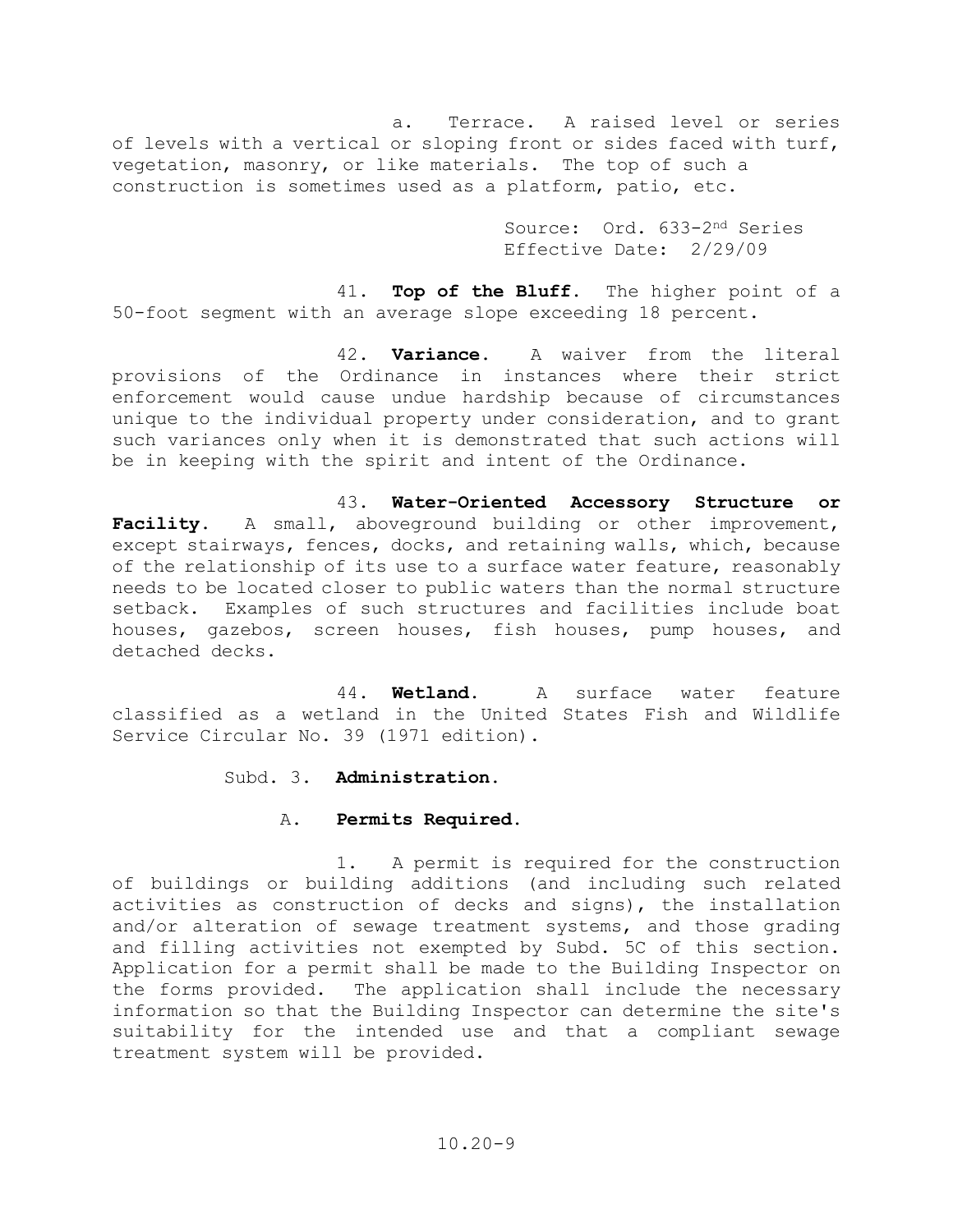2. A permit authorizing an addition to an existing structure shall stipulate that an identified non-conforming sewage treatment system, as defined by Subd. 5H, shall be reconstructed or replaced in accordance with the provisions of this section.

 3. A shoreland alteration permit is required for all work which may include, but is not limited to: filling, grading, digging, cutting of trees, brushing, changing of natural surface, building or installing terraces, retaining walls or sand blankets, ice ridge alteration or constructing whatsoever in the building setback area of shoreland areas of riparian lots. Application for a permit shall be made to the Planning Department on the forms provided. The application shall include the necessary information so that the Planning Department can determine the site's suitability for the intended activity and that it will comply with all criteria and standards.

> Source: Ord. 633-2nd Series Effective Date: 2/09/09

 B. **Certificate of Zoning Compliance.** The Zoning Administrator shall issue a certificate of zoning compliance for each activity requiring a permit as specified in Subd. 3A of this section. This certificate will specify that the use of land conforms to the requirements of this section. Any use, arrangement, or construction at a variance with that authorized by permit shall be deemed a violation of this section and shall be punishable as provided in Subd. 2C of this section.

## C. **Variances.**

 1. Variances may only be granted in accordance with Minn. Stat., Chapter 462 as applicable. A variance may not circumvent the general purposes and intent of the section. No variance may be granted that would allow any use that is prohibited in the zoning district in which the subject property is located. Conditions may be imposed in the granting of a variance to ensure compliance and to protect adjacent properties and the public interest. In considering a variance request, the Board of Adjustment and Appeals must also consider whether the property owner has reasonable use of the land without the variance, whether the property is used seasonally or year-round, whether the variance is being requested solely on the basis of economic considerations, and the characteristics of development on adjacent properties.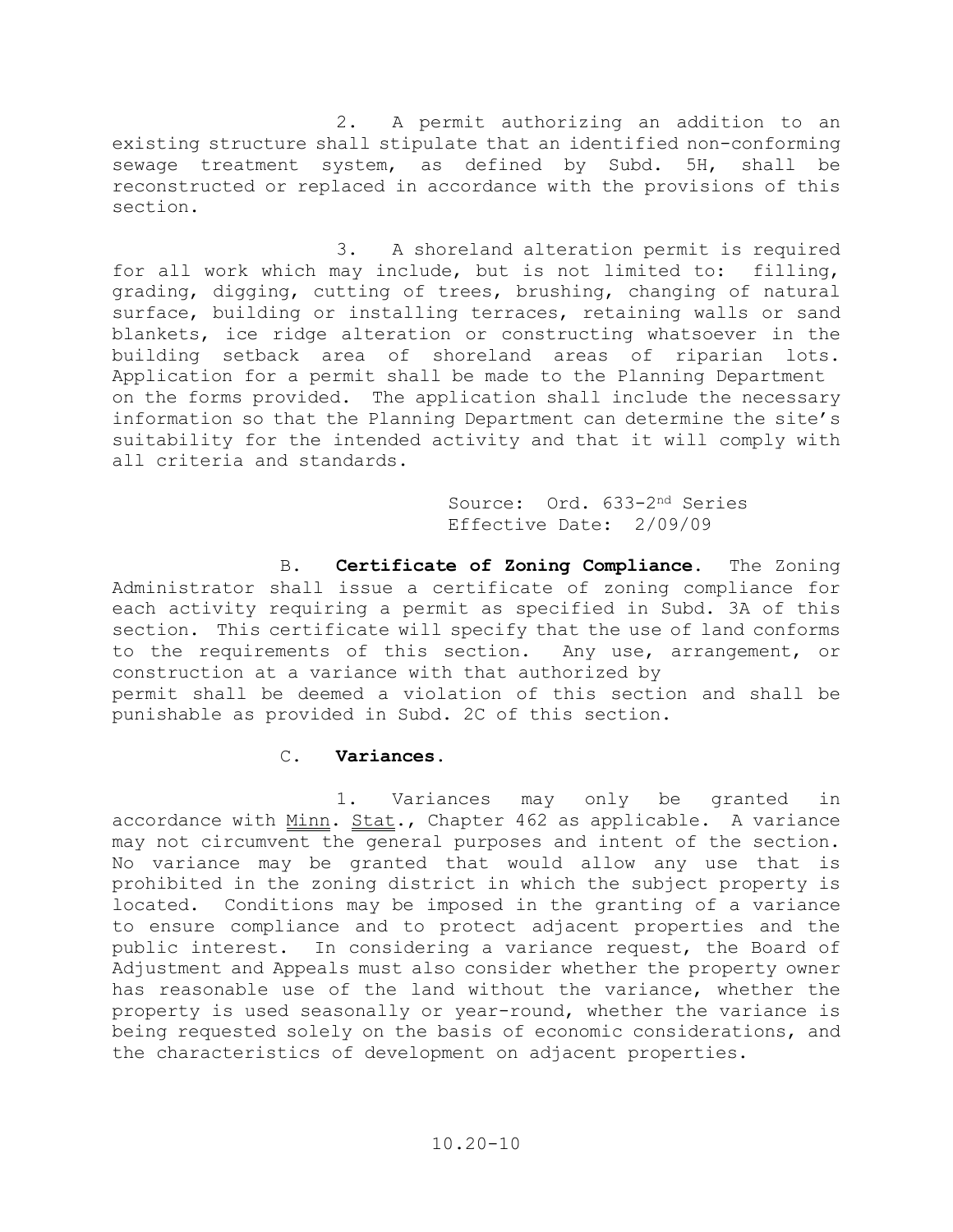2. The Board of Adjustments and Appeals shall hear and decide the requests for variances in accordance with the rules that it has adopted for the conduct of business. When a variance is approved after the Department of Natural Resources has formally recommended denial in the hearing record, the notification of the approved variance required in Subd. 3D 2 below shall also include the Board of Adjustments and Appeals summary of the public record/testimony and the findings of facts and conclusions which supported the issuance of the variance.

3. For existing developments, the application for variance must clearly demonstrate whether a conforming sewage treatment system is present for the intended use of the property. The variance, if issued, must require reconstruction of a non-conforming sewage treatment system.

## D. **Notifications to the Department of Natural Resources.**

1. Copies of all notices of any public hearings to consider variances, amendments, or conditional uses under local shoreland management controls must be sent to the Commissioner or the Commissioner's designated representative and postmarked at least ten (10) days before the hearings. Notices of hearings to consider proposed subdivisions/plats must include copies of the subdivisions/plat.

2. A copy of approved amendments and subdivision/plats, and final decisions granting variances or conditional uses under local shoreland management controls must be sent to the Commissioner or the Commissioner's designated representative and postmarked within ten (10) days of final action.

## Subd. 4. **Shoreland Classification System and Land Use Districts.**

A. **Shoreland Classification System**. The public waters of the City of Alexandria have been classified below consistent with the criteria found in Minnesota Regulations, Part 6120.3300, and the Protected Waters Inventory Map for Douglas County, Minnesota. The shoreland area for the waterbodies listed in Subd. 4A1 and Subd. 4A2 shall be defined in Subd. 2G 34 and as shown on the official Zoning Map.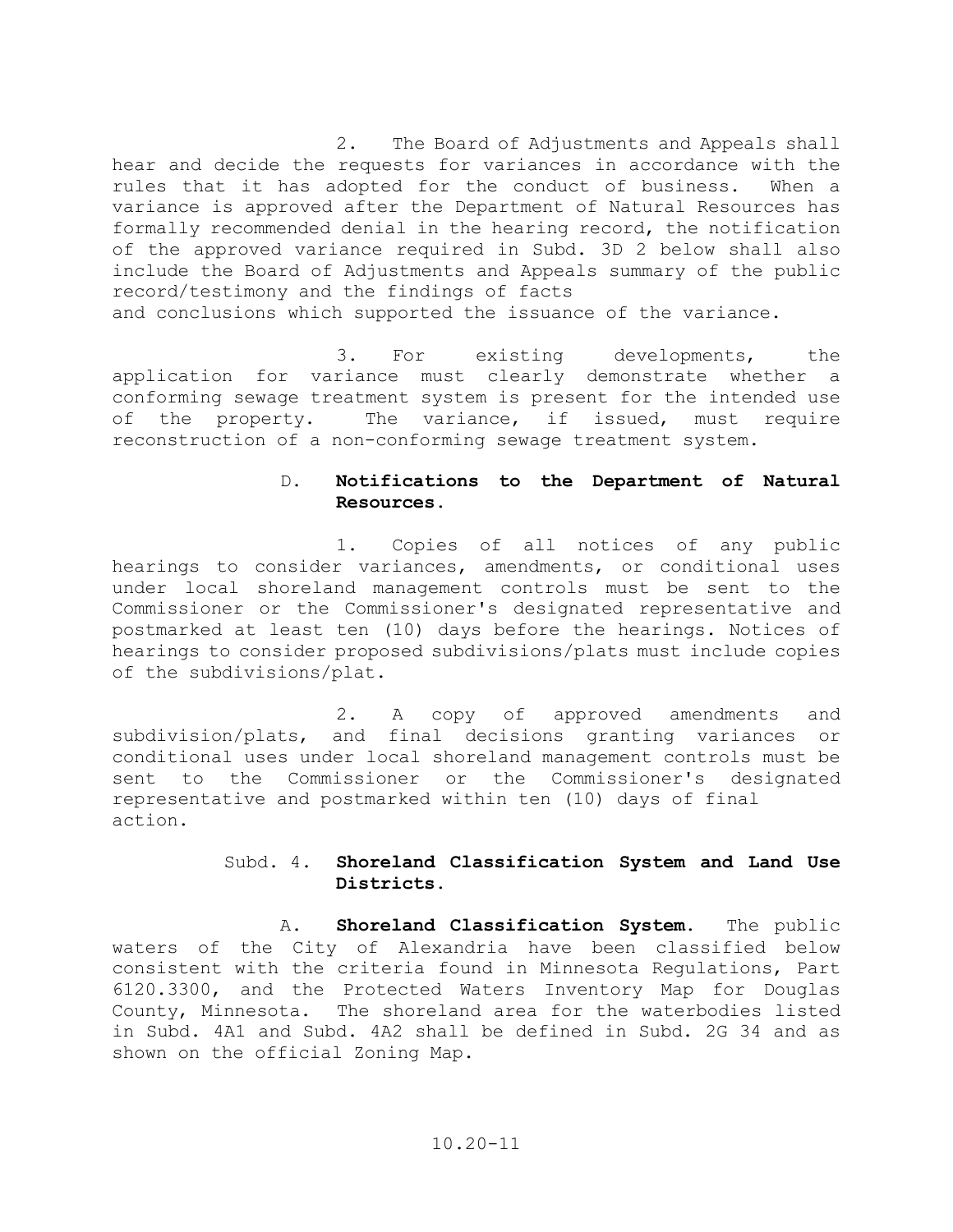| 1.             | Lakes                                                                                                                                                                                                                                                               |                                                                                                                                    |
|----------------|---------------------------------------------------------------------------------------------------------------------------------------------------------------------------------------------------------------------------------------------------------------------|------------------------------------------------------------------------------------------------------------------------------------|
| a.             | Natural Environmental<br>Lakes                                                                                                                                                                                                                                      | Protected Waters<br>Inventory I.D. #                                                                                               |
|                | Lake Connie                                                                                                                                                                                                                                                         | $21 - 379$                                                                                                                         |
| b.             | Recreational Develop- Protected Waters<br>ment Lakes<br>Lake Agnes<br>Lake Burgen                                                                                                                                                                                   | Inventory I.D.#<br>$21 - 53$<br>$21 - 0049$                                                                                        |
| $\mathsf{C}$ . | General Development<br>Lakes<br>Lake Darling<br>Lake Henry<br>Lake Geneva<br>Lake Le Homme Dieu<br>Lake Victoria<br>Lake Winona<br>Source: Ord. 694-2nd Series<br>Effective Date: 12/23/13<br>Lake Carlos<br>Source: Ord. 633-2nd Series<br>Effective Date: 2/09/09 | Protected Waters<br>Inventory I.D.#<br>$21 - 0080$<br>$21 - 51$<br>$21 - 52$<br>$21 - 0056$<br>$21 - 54$<br>$21 - 81$<br>$21 - 57$ |
|                | Lake Andrew                                                                                                                                                                                                                                                         | $21 - 0085$                                                                                                                        |
|                | Source: Ord. 646-2nd Series<br>Effective Date: 10/13/09                                                                                                                                                                                                             |                                                                                                                                    |
| 2.             | Rivers and Streams                                                                                                                                                                                                                                                  |                                                                                                                                    |
| a.             | Remote Rivers<br>None                                                                                                                                                                                                                                               | Legal Description<br>None                                                                                                          |
| b.             | Forested Rivers<br>None                                                                                                                                                                                                                                             | Legal Description<br>None                                                                                                          |
| $\mathtt{C}$ . | Transition Rivers<br>None                                                                                                                                                                                                                                           | Legal Description<br>None                                                                                                          |
| d.             | Agricultural Rivers<br>None                                                                                                                                                                                                                                         | Legal Description<br>None                                                                                                          |

# 10.20-12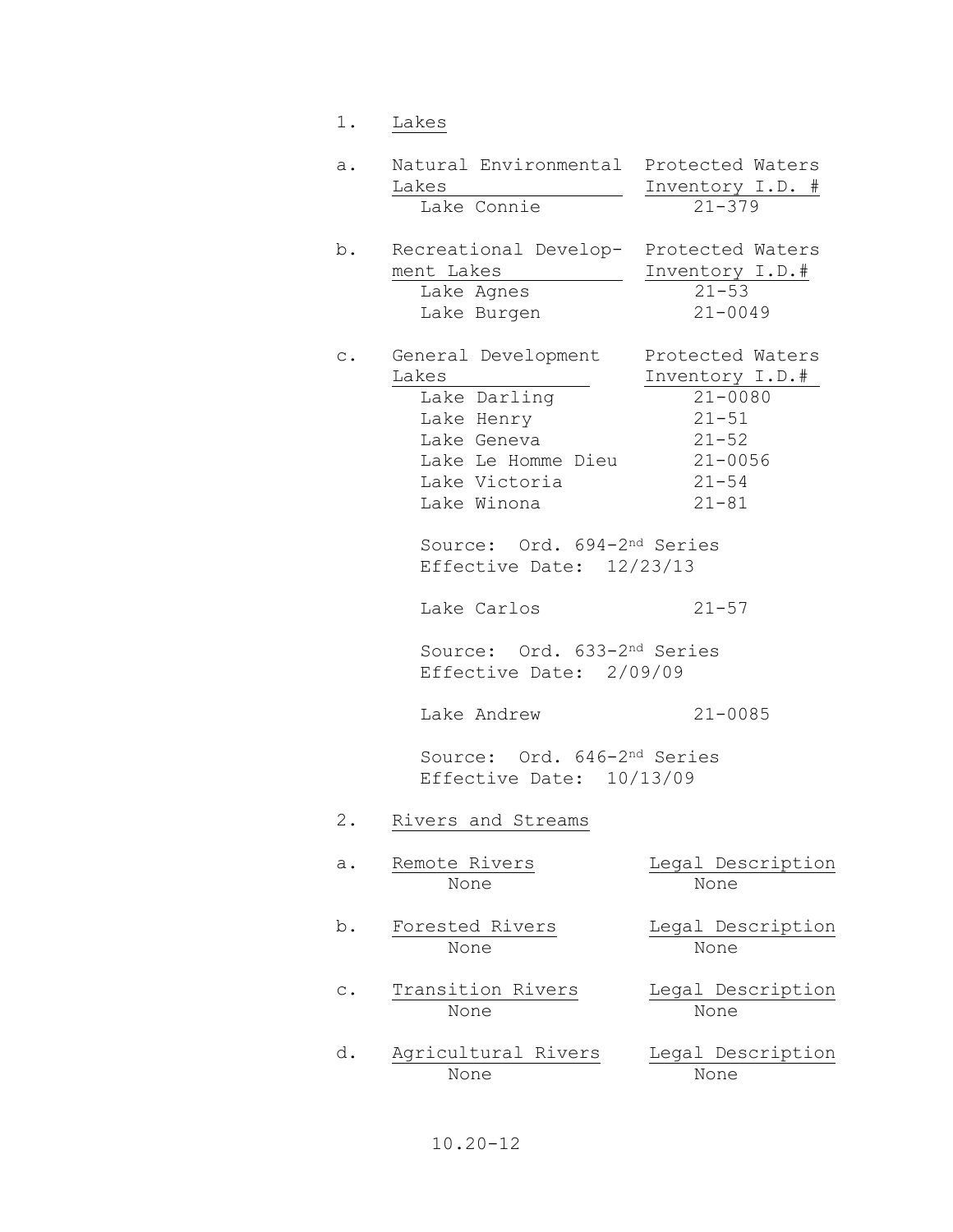| е. | Urban Rivers | Legal Description |
|----|--------------|-------------------|
|    | None         | None              |
|    |              |                   |

f. Tributary Streams Legal Description<br>None None None None

 B. **Land Use District Application.** The "S" Shoreland District shall apply to and be superimposed upon all zoning districts contained within the Zoning Ordinance and Zoning Map. The regulations and requirements imposed by the "S" Shoreland District shall be in addition to those established for districts which apply. Under joint application, the more restrictive requirements shall apply. In addition to the requirements of this section, all land uses must also comply with the provisions of Section 10 (Zoning Regulations) of the City Code and the Alexandria Zoning Map.

 C. **District Boundaries.** The boundaries of the "S" Shoreland District are 1,000 feet from the ordinary high water level of a lake protected water. Intensive vegetation clearing for the removal of invasive species as defined by the MN Department of Natural Resources is allowed with a shoreland alteration permit if an erosion control and sedimentation plan is developed and approved.

> Source: Ord. 633-2nd Series Effective Date: 2/09/09

## Subd. 5. **Zoning and Water Supply/Sanitary Provisions.**

 A. **Lot Area and Width Standards.** The lot area (in square feet) and lot width standards (in feet) for single, duplex, triplex and quad residential lots created after the date of enactment of this Ordinance for the land and river/stream classifications are the following:

- 1. Unsewered Lakes
- a. Natural Environment:

| Riparian Lots |       | Nonriparian Lots |       |
|---------------|-------|------------------|-------|
| Area          | Width | Area             | Width |
| 80,000        | 200   | 80,000           | 200   |
| 120,000       | 300   | 160,000          | 400   |
| 160,000       | 400   | 240,000          | 600   |
| 200,000       | 500   | 320,000          | 800   |
|               |       |                  |       |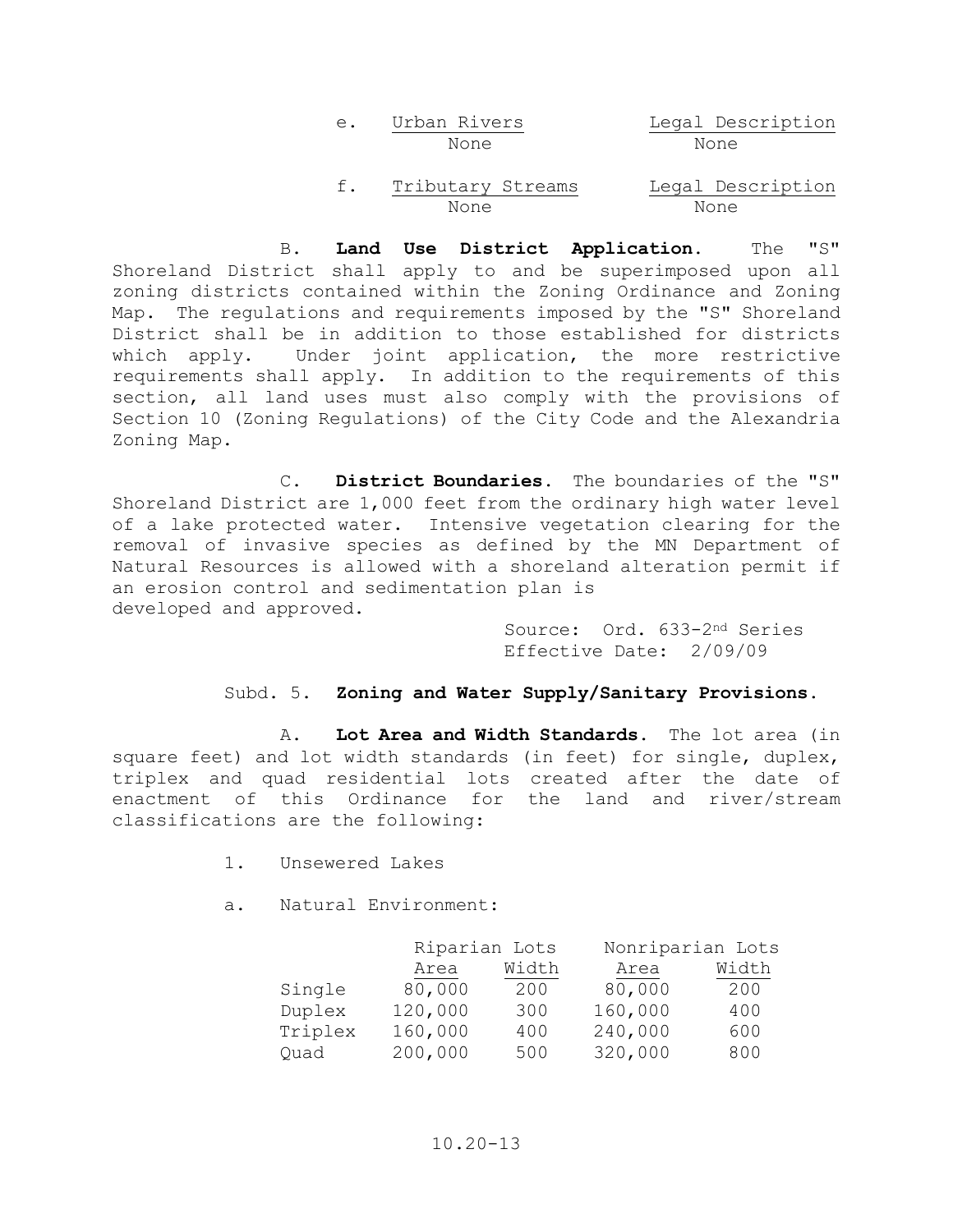b. Recreational Development:

|         | Riparian Lots |       | Nonriparian Lots |       |
|---------|---------------|-------|------------------|-------|
|         | Area          | Width | Area             | Width |
| Single  | 40,000        | 150   | 40,000           | 150   |
| Duplex  | 80,000        | 225   | 80,000           | 265   |
| Triplex | 120,000       | 300   | 120,000          | 375   |
| Ouad    | 160,000       | 375   | 160,000          | 490   |

# c. General Development:

|         | Riparian Lots |       | Nonriparian Lots |       |
|---------|---------------|-------|------------------|-------|
|         | Area          | Width | Area             | Width |
| Single  | 20,000        | 100   | 40,000           | 150   |
| Duplex  | 40,000        | 180   | 80,000           | 265   |
| Triplex | 60,000        | 260   | 120,000          | 375   |
| Ouad    | 80,000        | 340   | 160,000          | 490   |

## 2. Sewered Lakes

a. Natural Environment:

| Nonriparian Lots |  |
|------------------|--|
| Width            |  |
| 125              |  |
| 220              |  |
| 315              |  |
| 410              |  |
|                  |  |

# b. Recreational Development:

| Nonriparian Lots |  |
|------------------|--|
| Width            |  |
| 75               |  |
| 135              |  |
| 190              |  |
| 245              |  |
|                  |  |

 Source: Ord. 338-2nd Series Effective Date: 2/8/93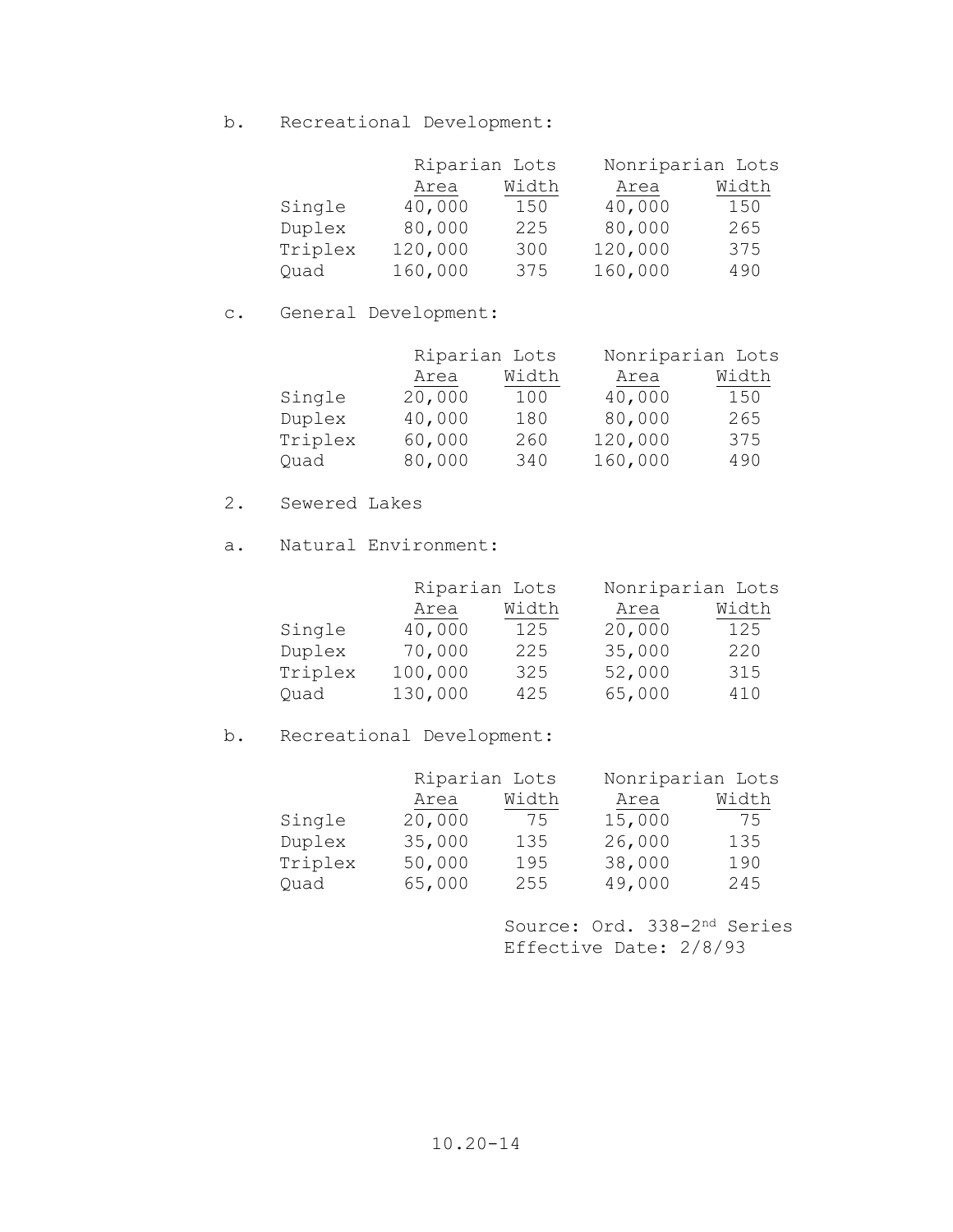c. General Development:

|         | Riparian Lots |       | Nonriparian Lots |       |
|---------|---------------|-------|------------------|-------|
|         | Area          | Width | Area             | Width |
| Single  | 15,000        | 75    | 12,000           | 75    |
| Duplex  | 26,000        | 135   | 17,500           | 135   |
| Triplex | 38,000        | 195   | 25,000           | 190   |
| Ouad    | 49,000        | 255   | 32,000           | 245   |

 Source: Ord. 546-2nd Series Effective Date: 2/14/05

 3. River/Stream Lot Width Standards. There is no minimum lot size requirements for rivers and streams. The lot width standards for single, duplex, triplex and quad residential developments for the six (6) river/stream classifications are:

|         |        |          | $Trans-$ | Agri-    | Urban&Tributary |       |
|---------|--------|----------|----------|----------|-----------------|-------|
|         | Remote | Forested | ition    | cultural | No Sewer        | Sewer |
|         |        |          |          |          |                 |       |
| Single  | 300    | 200      | 250      | 150      | 100             | 75    |
| Duplex  | 450    | 300      | 375      | 225      | 150             | 115   |
| Triplex | 600    | 400      | 500      | 300      | 200             | 150   |
| Quad    | 750    | 500      | 625      | 375      | 250             | 190   |

4. Additional Special Provisions.

 a. Residential subdivisions with dwelling unit densities exceeding those in the tables in Subd. 5A 2 and Subd. 5A 3 can only be allowed if designed and approved as residential planned unit developments under Subd. 8 of this section. Only land above the ordinary high water level of public waters can be used to meet lot area standards, and lot width standards must be met at both the ordinary high water level and at the building line. The sewer lot area dimensions in Subd. 5A 2 can only be used if publicly owned sewer system service is available to the property.

 b. Subdivision of duplexes, triplexes, and quads on Natural Environment Lakes must also meet the following standards:

 (1) each building must be set back at least 200 feet from the ordinary high water level;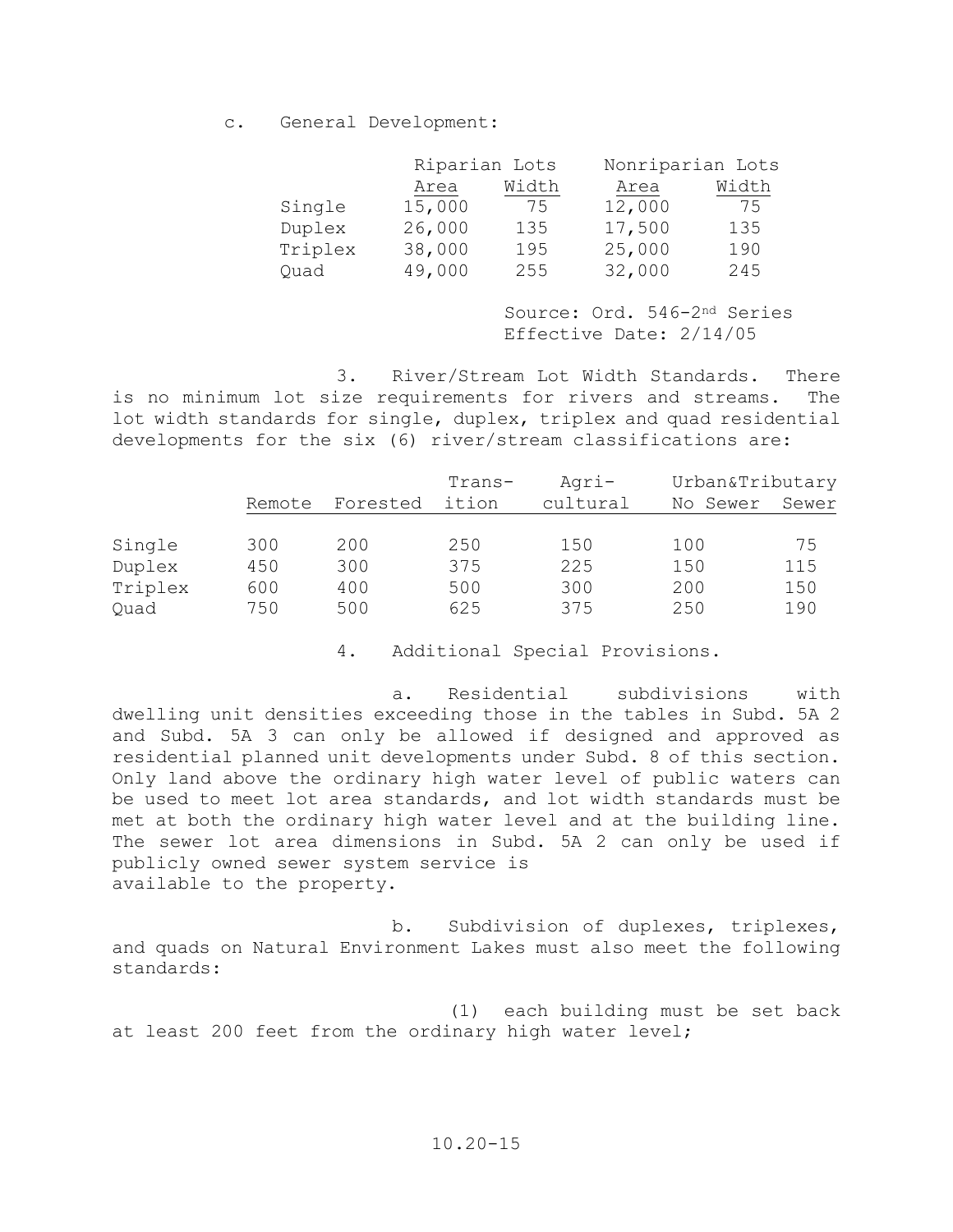(2) each building must have common sewage treatment and water systems in one location and serve all dwelling units in the building;

(3) watercraft docking facilities for each lot must be centralized in one location and serve all

dwelling units in the building;

(4) no more than 25 percent of a lake's shoreline can be in duplex, triplex, or quad developments.

c. Lots intended as controlled accesses to public waters or as recreation areas for use by owners

of nonriparian lots within subdivisions are permissible and must meet or exceed the following standards:

(1) they must meet the width and size requirements for residential lots, and be suitable for the intended uses of controlled access lots.

(2) if docking, mooring, or overwater storage of more than six (6) watercraft is to be allowed at a controlled access lot, then the width of the lot (keeping the same lot depth) must be increased by the percent of the requirements for riparian residential lots for each watercraft beyond six (6), consistent with the following table:

Controlled Access Lot Frontage Requirements

| Ratio of lake size | Required increase |
|--------------------|-------------------|
| to shore length    | in frontage       |
| $(\arcs/mile)$     | (percent)         |
| Less than 100      | 25                |
| $100 - 200$        | 20                |
| $201 - 300$        | 15                |
| $301 - 400$        | 10                |
| Greater than 400   | 5                 |

(3) they must be jointly owned by all purchasers of lots in the subdivision or by all purchasers of nonriparian lots in the subdivision who are provided riparian access rights on the access lot; and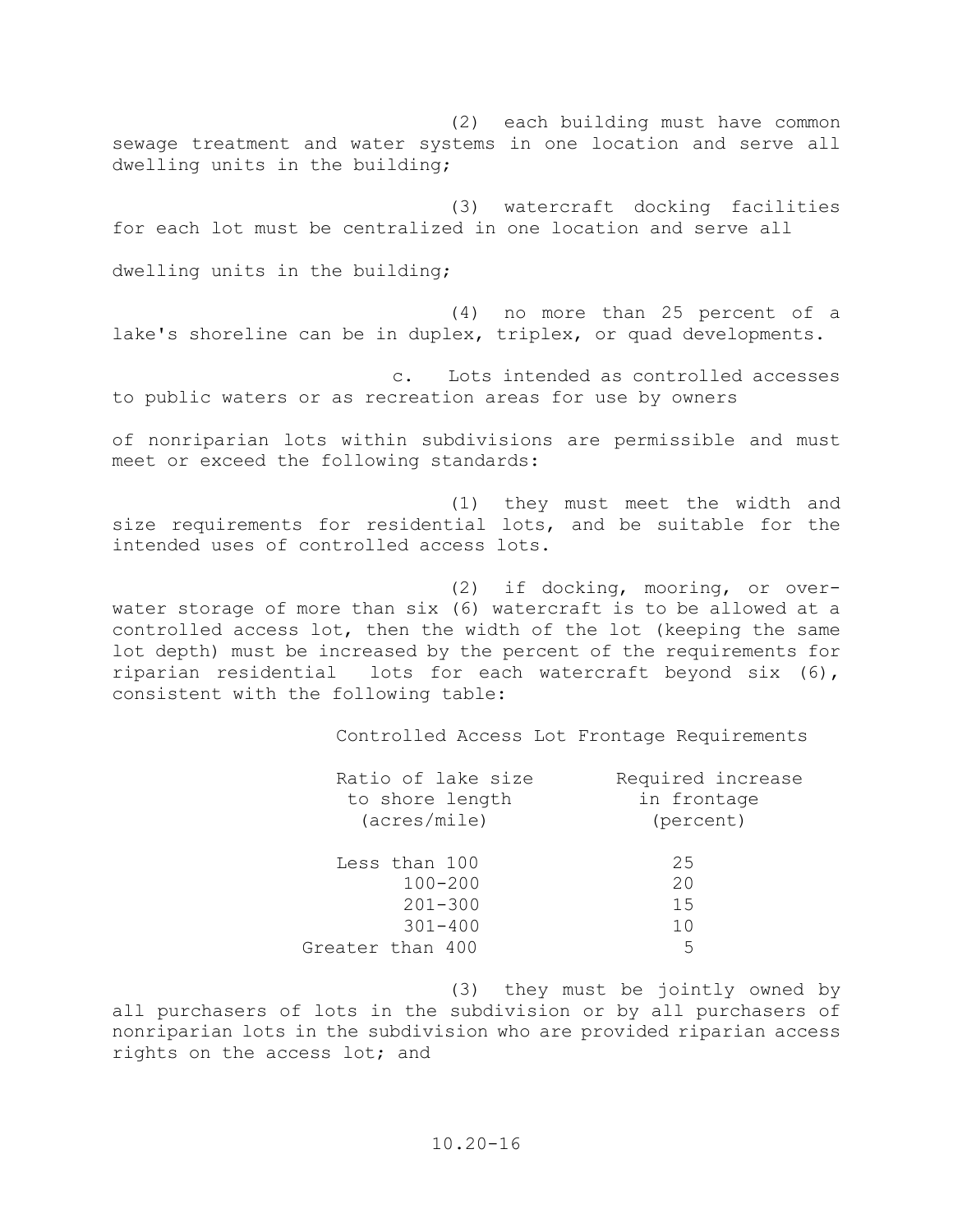(4) covenants or other equally effective legal instruments must be developed that specify which lot owners have authority to use the access lot and what activities are allowed. The activities may include watercraft launching,<br>loading, storage, beaching, mooring, or docking. They must also loading, storage, beaching, mooring, or docking. include other outdoor recreational activities that do not significantly conflict with general public use of the public water or the enjoyment of normal property rights by adjacent property owners. Examples of the non-significant conflict activities include swimming, sunbathing, or picnicking. The covenants must limit the total number of vehicles allowed to be

parked and the total number of watercraft allowed to be continuously<br>moored, docked, or stored over water, and must require docked, or stored over water, and must require centralization of all common facilities and activities in the most suitable locations on the lot to minimize topographic and vegetation alterations. They must also require all parking areas, storage buildings, and other facilities to be screened by vegetation or topography as much as practical from view from the public water, assuming summer, leaf-on conditions.

### B. **Placement, Design, and Height of Structures.**

 1. Placement of Structures on Lots. When more than one setback applies to a site, structures and facilities must be located to meet all setbacks. Where structures existing on the adjoining lots on both sides of a proposed building site, structure setbacks may be altered without a variance to conform to the adjoining setbacks from the ordinary high water level, provided the proposed building site is not located in a shore impact zone or in a bluff impact zone. Structures shall be located as follows:

 a. Structure and On-site Sewage System Setbacks (in feet) from Ordinary High Water Level\*.

### Setbacks\*

| Classes of               |           | Structures | Sewage Treatment |  |
|--------------------------|-----------|------------|------------------|--|
| Public Waters            | Unsewered | Sewered    | System           |  |
| Lakes                    |           |            |                  |  |
| Natural Environment      | 150       | 150        | 150              |  |
| Recreational Development | 100       | 75         | 75               |  |
| General Development      | 75        | 50         | 50               |  |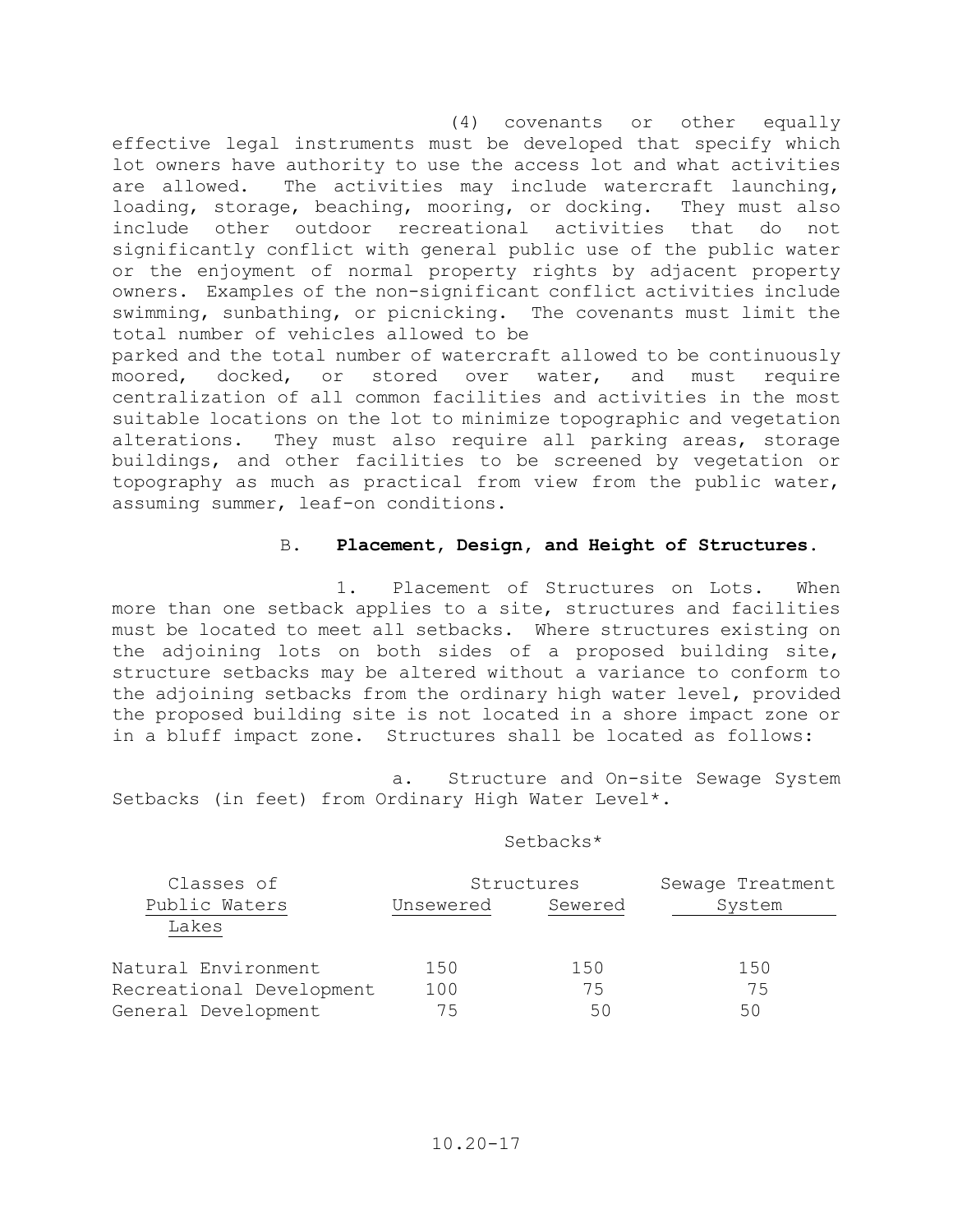#### Rivers

| Remote                  | 200   | 200 | 150 |
|-------------------------|-------|-----|-----|
| Forested and Transition | 150   | 150 | 100 |
| Agricultural, Urban     |       |     |     |
| & Tributary             | 1 N N | 50  | 75  |

\*One water-oriented accessory structure designed in accordance with Subd. 5B 2(b) of this section may be set back a minimum distance of ten (10) feet from the ordinary high water level.

 b. Additional Structure Setbacks. The following additional structure setbacks apply, regardless of the classification of the waterbody:

| Setback From:                       | Setback (in feet) |
|-------------------------------------|-------------------|
| $(1)$ top of bluff;                 | 30                |
| (2) unplatted cemetery;             | 50                |
| (3) right-of-way line of federal,   |                   |
| state, or county highway; and       | 50                |
| (4) right of way line of town road, |                   |
| public street, or other roads       |                   |
| or streets not classified.          | `⊰ (              |

 c. Bluff Impact Zones. Structures and accessory facilities, except stairways and landings, must not be placed within bluff impact zones.

 d. Uses Without Water-Oriented Needs. Uses without water-oriented needs must be located on lots or parcels with public waters frontage, must either be set back double the normal ordinary high water level setback or be substantially screened from view from the water by vegetation or topography, assuming summer, leaf-on conditions.

2. Design Criteria For Structures.

 a. High Water Elevations. Structures must be placed in accordance with any floodplain regulations applicable to the site. Where these controls do not exist, the elevation to which the lowest floor, including basement, is placed or flood-proofed must be determined as follows:

 (1) for lakes, by placing the lowest floor at least three (3) feet above the highest known water level, or three (3) feet above the ordinary high water level, whichever is higher;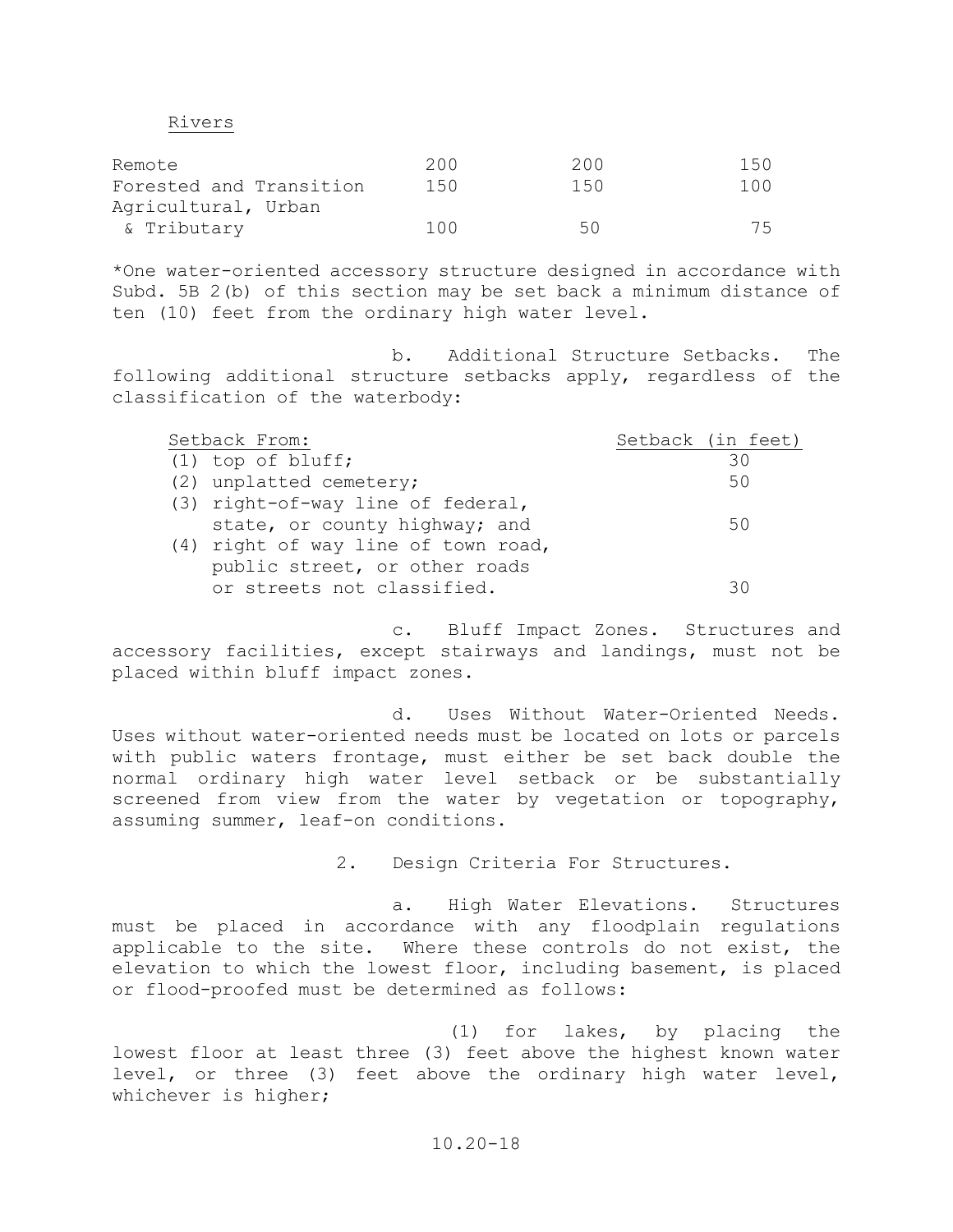(2) for rivers and streams, by placing the lowest floor at least three (3) feet above the flood of record, if data are available. If data are not available, by placing the lowest floor at least three (3) feet above the ordinary high water level, or by conducting a technical evaluation to determine effects of proposed construction upon flood stages and flood flows and to establish a flood protection elevation. Under all three (3) approaches, technical evaluations must be done by a qualified engineer or hydrologist consistent with parts 6120.5000 to 6120.6200 governing the management of flood plain areas. If more than one approach is used, the highest flood protection elevation determined must be used for placing structures and other facilities; and

### (3) water-oriented accessory

structures may have the lowest floor placed lower than the elevation determined in this item if the structure is constructed of floodresistant materials to the elevation, electrical and mechanical equipment is placed above the elevation and, if long duration flooding is anticipated, the structure is built to withstand ice action and wind-driven waves and debris.

b. Water-Oriented Accessory Structures. Each lot may have one water-oriented accessory structure not meeting the normal structure setback in Subd. 5B 1 of this ordinance if this water-oriented accessory structure complies with the following provisions and is approved as a conditional use permit as set forth in Section 10.23 of the City Code:

(1) the structure or facility must not exceed ten (10) feet in height, exclusive of safety rails, and cannot occupy an area greater than 250 square feet. Detached decks must not exceed eight (8) feet above grade at any point;

(2) the setback of the structure or facility from the ordinary high water level must be at least ten (10) feet;

(3) the structure or facility must be treated to reduce visibility as viewed from public waters and adjacent shorelands by vegetation, topography, increased setbacks or color, assuming summer, leaf-on conditions;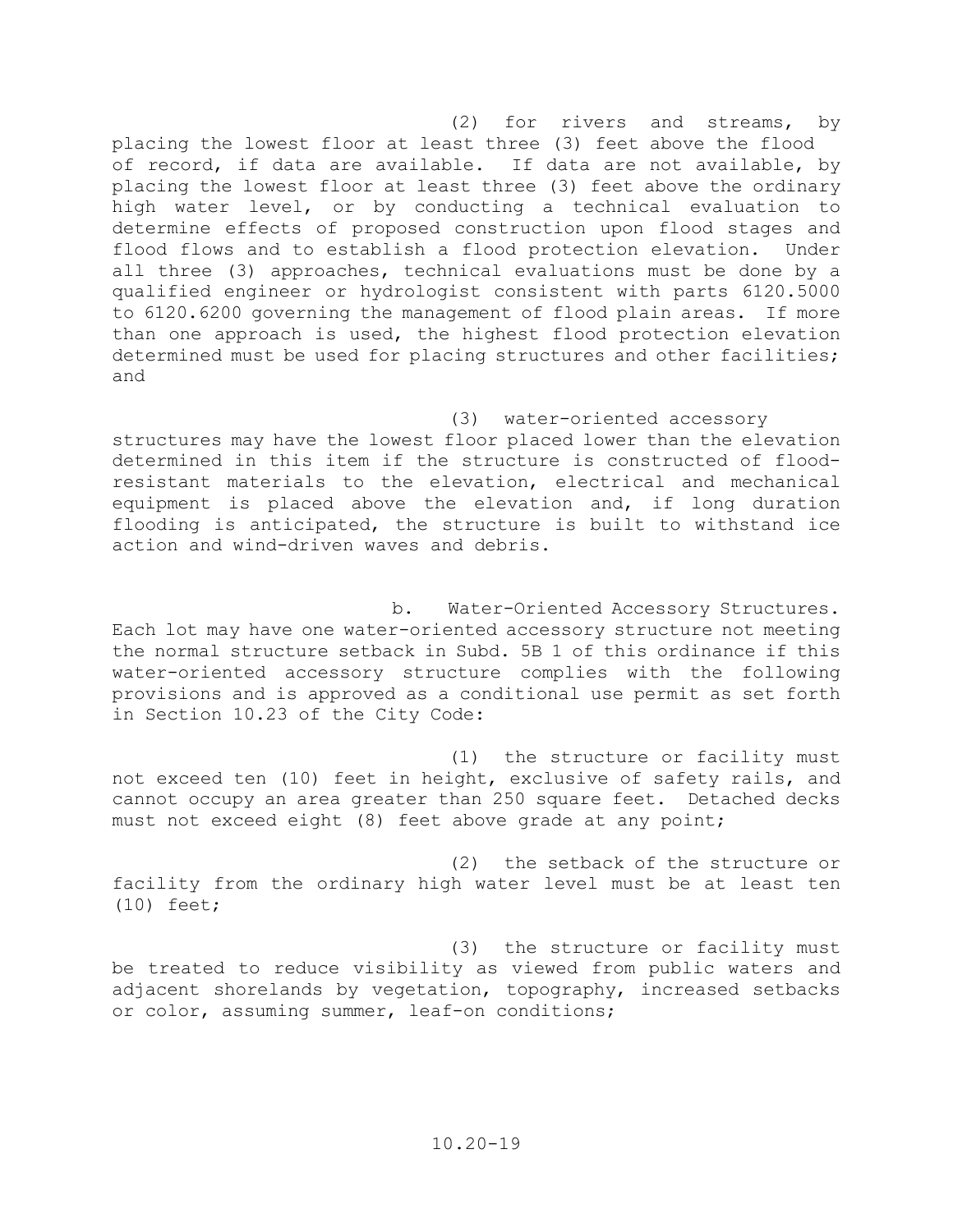(4) the roof may be used as a deck with safety rails, but must not be enclosed or used as a storage area;

(5) the structure or facility must not be designed or used for human habitation and must not contain water supply or sewage treatment facilities; and

(6) as an alternative for general development and recreational development waterbodies, wateroriented accessory structures used solely for watercraft storage, and including storage of related boating and water-oriented sporting equipment, may occupy an area up to 400 square feet provided the maximum width of the structure is 20 feet as measured parallel to the configuration of the shoreline.

c. Stairways, Lifts and Landings. Stairways and lifts are the preferred alternative to major topographic alterations for achieving access up and down bluffs and<br>steep slopes to shore areas. Stairways and lifts must meet the Stairways and lifts must meet the following design requirements:

(1) stairways and lifts must not exceed four (4) feet in width on residential lots. Wider stairways may be used for commercial properties, public open-space recreational properties, and planned unit developments;

(2) landings for stairways and lifts on residential lots must not exceed 32 square feet in area. Landings larger than 32 square feet may be used for commercial properties, public open-space recreational properties, and planned unit developments;

(3) canopies or roofs are not allowed on stairways, lifts, or landings;

(4) stairways, lifts, and landings may be either constructed above the ground on posts or pilings, or placed into the ground, provided they are designed and built in a manner that ensures control or soil erosion;

(5) stairways, lifts, and landings must be located in the most visually inconspicuous portions of lots, as viewed from the surface of the public water assuming summer, leaf-on conditions, whenever practical; and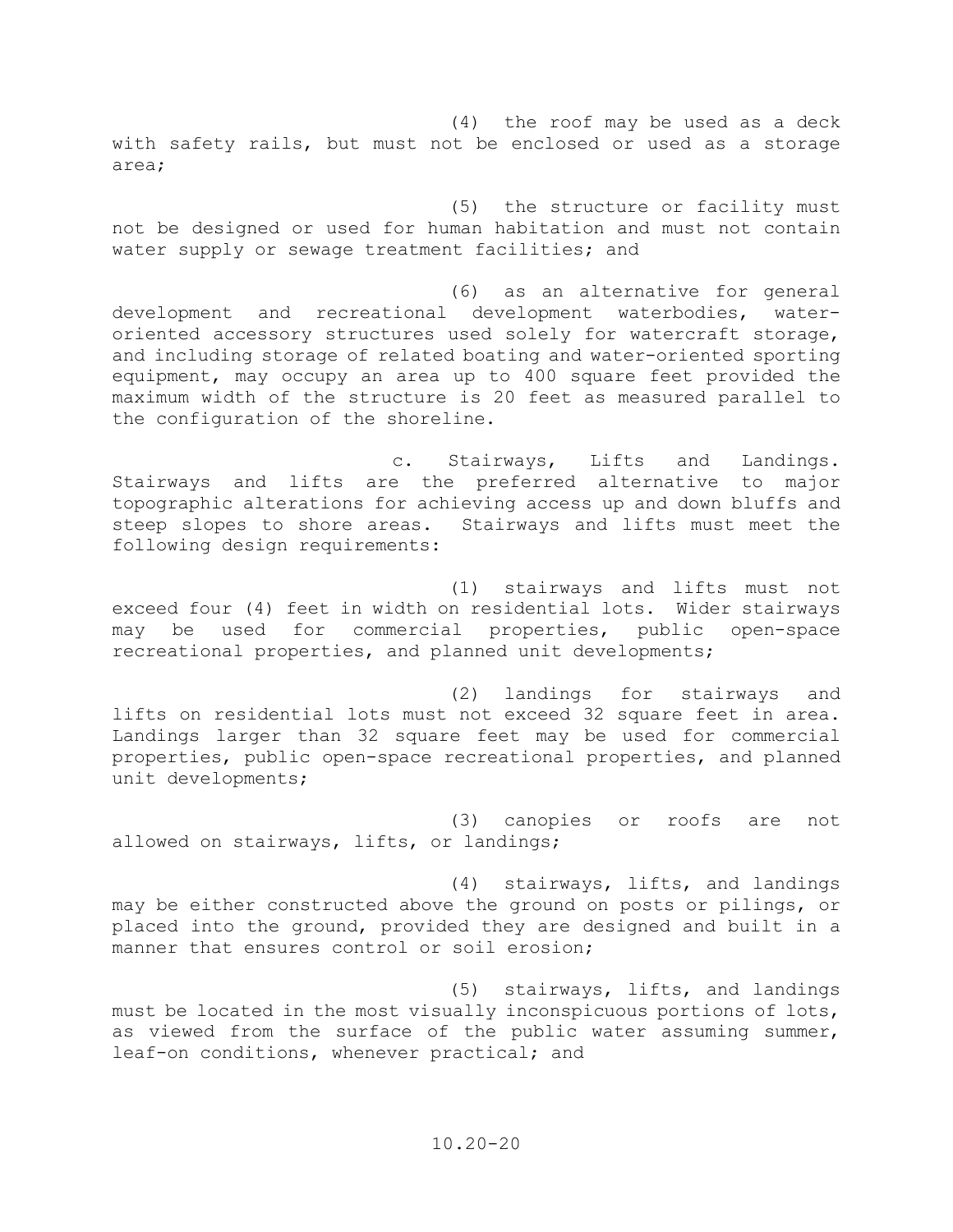(6) facilities such as ramps, lifts, or mobility paths for physically handicapped persons are also allowed for achieving access to shore areas, provided that the dimensional and performance standards of sub-items (1) to (5) are complied with in addition to the requirements of Minnesota Regulations, Chapter 1340.

d. Significant Historic Sites. No structure may be placed on a significant historic site in a manner that affects the values of the site unless adequate information about the site has been removed and documented in a public repository.

e. Steep Slopes. The Building Inspector must evaluate possible soil erosion impacts and development visibility from public waters before issuing a permit for construction of sewage treatment systems, roads, driveways, structures, or other improvements on steep slopes. When determined necessary, conditions must be attached to issued permits to prevent erosion and to preserve existing vegetation screening of structures, vehicles, and other facilities as viewed from the surface of public waters, assuming summer, leaf-on vegetation.

3. Height of Structures. All structures in residential districts, except churches and nonresidential agricultural structures, must not exceed 25 feet in height.

C. **Shoreland Alterations**. Alterations of vegetation and topography will be regulated to prevent erosion into public waters, fix nutrients, preserve shoreland aesthetics, preserve historic values, prevent bank slumping, and protect fish and wildlife habitat.

1. Vegetation Alterations.

a. Vegetation alteration necessary for the construction of structures and sewage treatment systems and the construction of roads and parking areas regulated by Subd. 5D of this section are exempt from the vegetation alteration standards that follow:

b. Removal or alteration of vegetation, except for agricultural and forest management uses as regulated in Subd. 5F2 and Subd. 5F3 respectively, is allowed subject to the following standards: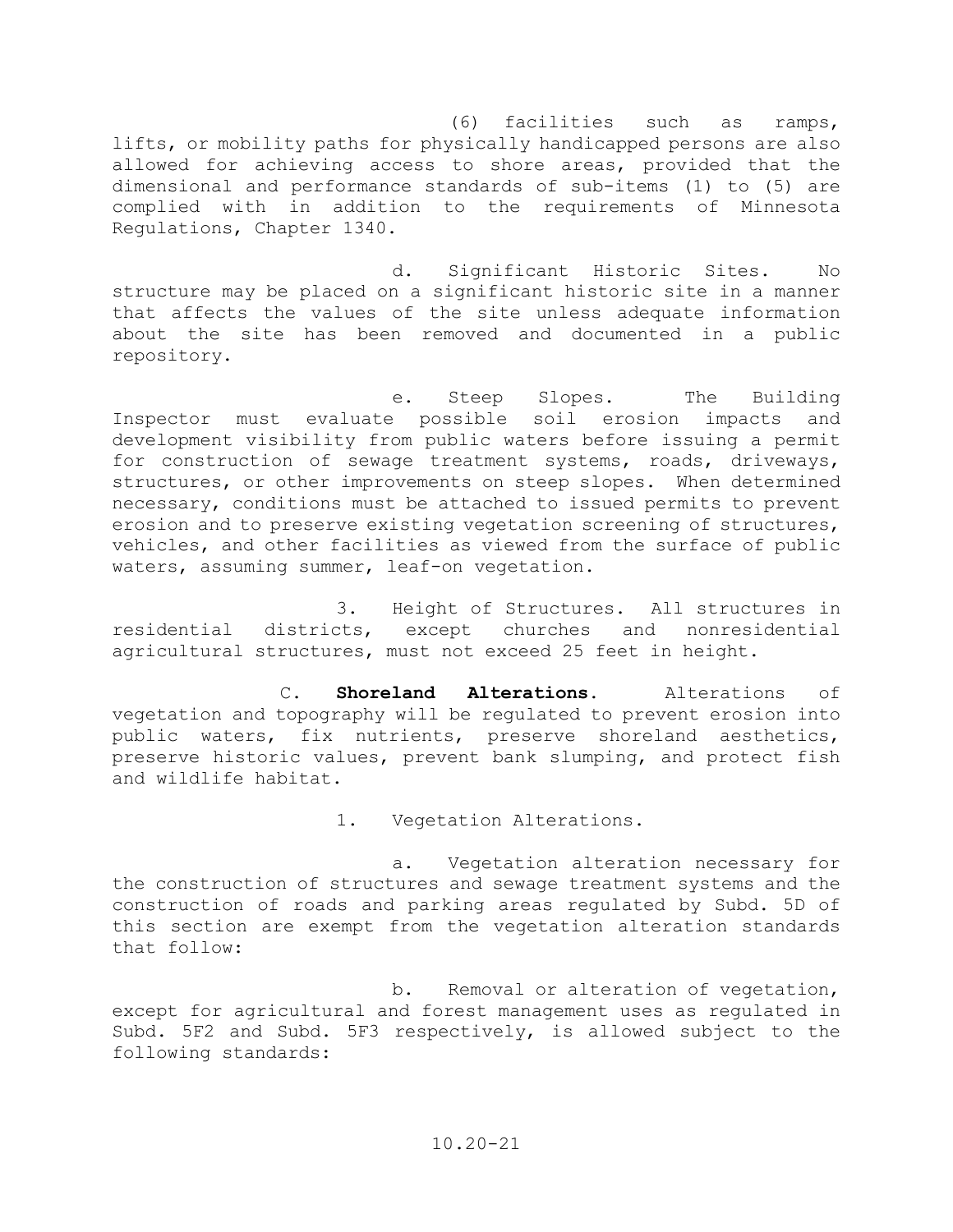(1) Intensive vegetation clearing within the shore and bluff impact zones and on steep slopes is not allowed. Intensive vegetation clearing for forest land conversion to another use outside of these areas is allowable as a condition use if an erosion control and sedimentation plan is developed and approved by the soil and water conservation district in which the property is located.

(2) In shore and bluff impact zones and on steep slopes, limited clearing of trees and shrubs and cutting, pruning, and trimming of trees is allowed to provide a view to the water from the principal dwelling site and to accommodate the placement of stairways and landings, picnic areas, access paths, livestock watering areas, beach and watercraft access areas, and permitted water-oriented accessory structures or facilities, provided that:

(a) the screening of structures, vehicles, or other facilities as viewed from the water, assuming summer, leaf-on conditions, is not substantially reduced;

(b) along rivers, existing shading of water surface is preserved; and

(c) the above provisions are not applicable to the removal of trees, limbs, or branches that are dead, diseased, or pose safety hazards.

(3) The use of fertilizer and pesticides in the "S" Shoreland District must be done in such a way as to minimize runoff into the shore impact zone or public water by the use of earth, vegetation or both.

> 2. Topographic Alterations/Grading and Filling.

a. Grading and filling and excavations necessary for the construction of structures, sewage treatment systems, and driveways under validly issued construction permits for these facilities do not require the issuance of a separate<br>grading and filling permit. However, the grading and filling However, the grading and filling standards in this subsection must be incorporated into the issuance of permits for construction of structures, sewage treatment systems, and driveways.

b. Public roads and parking areas are regulated by Subd. 5D of this ordinance.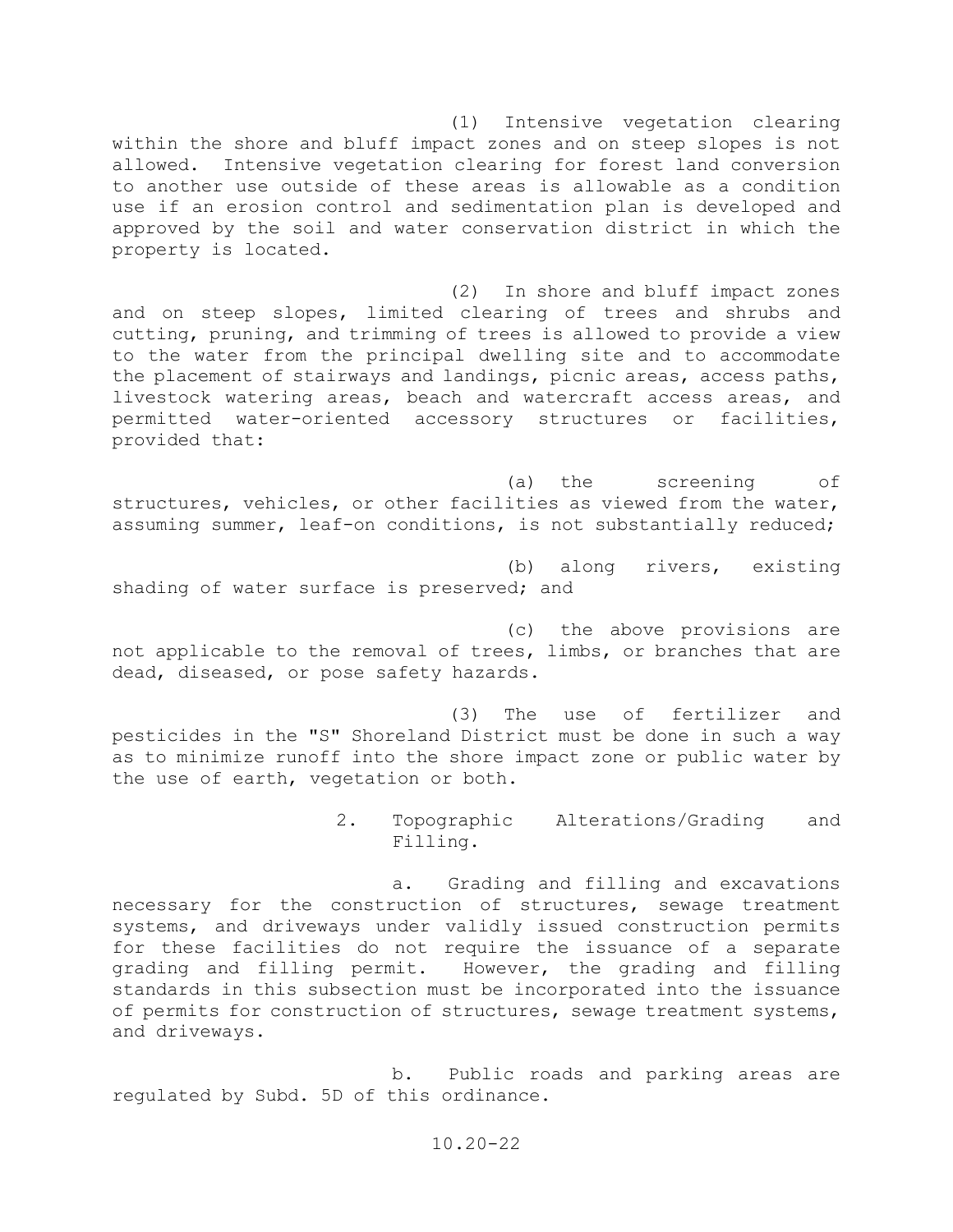c. Notwithstanding items (a) and (b) above, a grading and filling permit will be required for:

(1) the movement of more than ten (10) cubic yards of material on steep slopes or within shore or bluff impact zones; and

(2) the movement of more than 50 cubic yards of material outside of steep slopes and shore and bluff impact zones.

d. The following considerations and conditions must be adhered to during the issuance of construction permits, grading and filling permits, conditional use permits, variances and subdivision approvals:

> Source: Ord 338-2nd Series Effective Date: 2/8/93

(1) No grading is allowed in bluff impact zones. Grading is allowed on steep slopes provided such grading meets the standards set forth in Section 10.20, Subdivision 5C2d.

(2) Grading or filling in any type 2, 3, 4, 5, 6, 7, or 8 wetland must be evaluated to determine how extensively the proposed activity would affect the following functional qualities of the wetland\*:

(a) sediment and

pollutant trapping and retention;

(b) storage of surface

runoff to prevent or reduce flood damage;

(c) fish and wildlife

habitat;

- (d) recreational use;
- (e) shoreline or bank

stabilization; and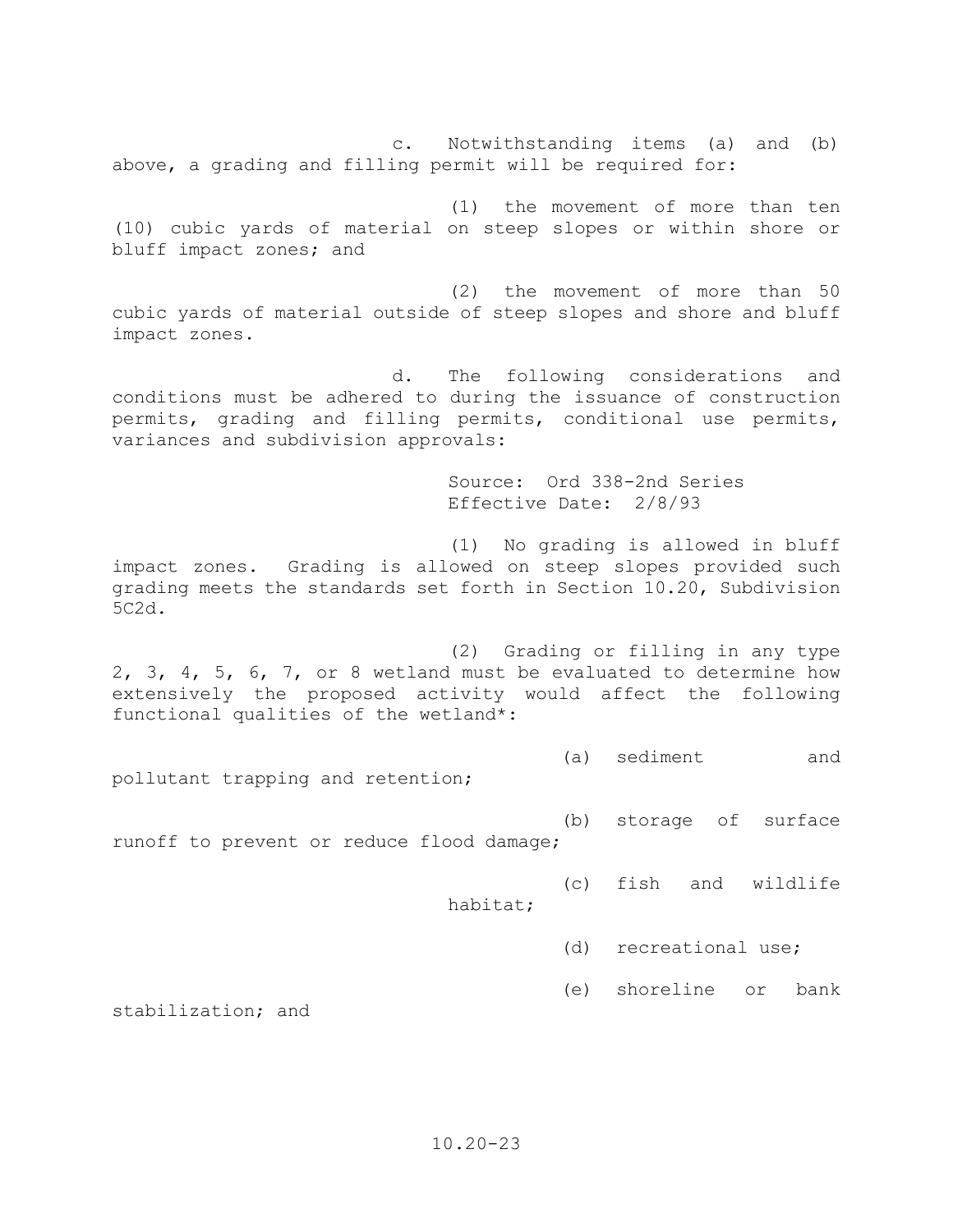(f) noteworthiness, including special qualities such as historic significance, critical habitat for endangered plants and animals, or others.

\*This evaluation must also include a determination of whether the wetland alteration being proposed requires permits, reviews, or approvals by other local, state or federal agencies such as watershed district, the Minnesota Department of Natural Resources, the United States Army Corps of Engineers, and the City of Alexandria.

 (3) Alterations must be designed and conducted in a manner that ensures only the smallest amount of bare ground is exposed for the shortest time possible;

 (4) Mulches or similar materials must be used, where necessary, for temporary bare soil coverage, and a permanent vegetation cover must be established as soon as possible;

 (5) Methods to minimize soil erosion and to trap sediments before they reach any surface water feature must be used;

 (6) Altered areas must be stabilized to acceptable erosion control standards consistent with the field office technical guides of the local soil and water conservation districts and the United States Soil Conservation Service;

 (7) Fill or excavated material must not be placed in a manner that creates an unstable slope;

 (8) Plans to place fill or excavated material on steep slopes must be reviewed by qualified professionals for continued slope stability and must not create finished slopes of 30 percent or greater;

 (9) Fill or excavated material must not be placed in bluff impact zones;

 (10) Any alterations below the ordinary high water level of public water must first be authorized by the Commissioner under Minn. Stat. \$103G.245;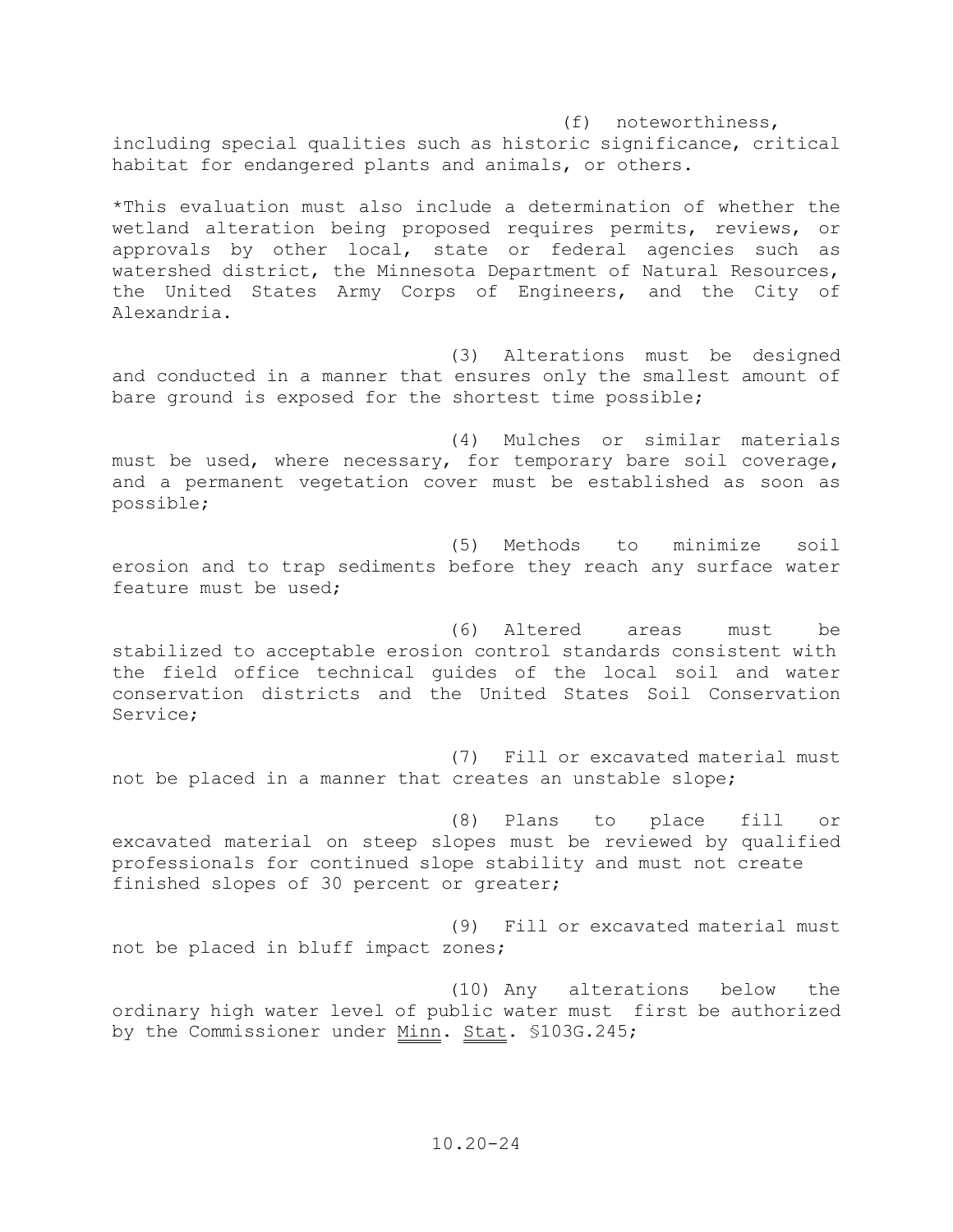(11) Alterations of topography must only be allowed if they are accessory to permitted or conditional uses and do not adversely affect adjacent or nearby properties; and

(12) Placement of natural rock riprap, including associated grading of the shoreline and placement of a filter blanket, is permitted if the finished slope does not exceed three (3) feet horizontal to one (1) foot vertical, the landward extent of the riprap is within ten (10) feet of the ordinary high water level, and the height of the riprap above the ordinary high water level does not exceed three (3) feet.

> Source: Ord. 338-2nd Series Effective Date: 2/08/93

(13) Application of fertilizer, herbicides, pesticides or other chemicals within shorelands must be done in such a manner as to eliminate impact on the shore impact zone or public water by the use of earth or vegetation. Use of fertilizer containing phosphorus is prohibited within 50 feet of the ordinary high water level of a public water.

(14) Burning is prohibited within 100 feet of the ordinary high water level of a public water and/or a storm sewer or other drainage conveyance which discharges into waters of the state. (A wood-burning campfire less than three feet in diameter, designed to enclose ash for removal is exempt.)

> Source: Ord. 448-2nd Series Effective Date: June 12, 2000

e. Connections to Public Waters. Excavations where the intended purpose is connection to a public water, such as boat slips, canals, lagoons, and harbors, must be controlled by local shoreland controls. Permission for excavations may be given only after the commissioner has approved the proposed connection to public waters.

## D. **Placement and Design of Roads, Driveways, and Parking Areas.**

1. Public and private roads and parking areas must be designed to take advantage of natural vegetation and topography to achieve maximum screening from view from public waters. Documentation must be provided by a qualified individual that all roads and parking areas are designed and constructed to minimize and control erosion to public waters consistent with the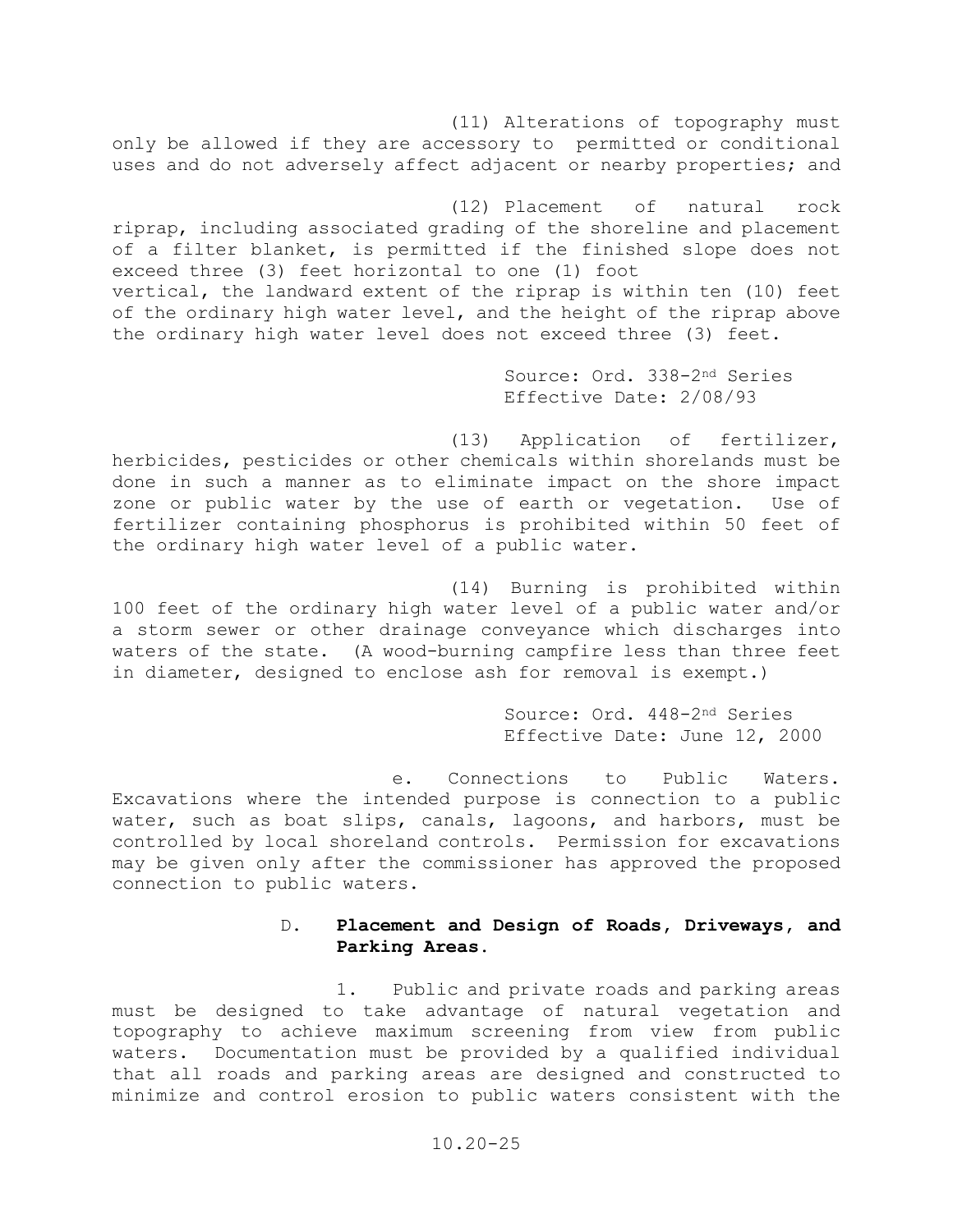field office technical guides of the local soil and water conservation district, or other applicable technical materials.

2. Roads, driveways, and parking areas must meet structure setbacks and must not be placed within bluff and shore impact zones, when other reasonable and feasible placement alternatives exist. If no alternatives exist, they may be placed within these areas, and must be designed to minimize adverse impacts.

3. Public and private watercraft access, approach roads, and access-related parking areas may be placed within shore impact zones provided the vegetative screening and erosion control conditions of this subpart are met. For private facilities, the grading and filling provisions of Subd. 5C2 of this section must be met.

E. **Stormwater Management**. The following general and specific standards shall apply:

1. General Standards.

a. When possible, existing natural drainageways, wetlands, and vegetated soil surfaces must be used to convey, store, filter, and retain stormwater runoff before discharge to public waters.

b. Development must be planned and conducted in a manner that will minimize the extent of disturbed areas, runoff velocities, erosion potential, and reduce the delay runoff volumes. Disturbed areas must be stabilized and protected as soon as possible and facilities or methods used to retain sediment on the site.

c. When development density, topographic features, and soil and vegetation conditions are not sufficient to adequately handle stormwater runoff using natural features and vegetation, various types of constructed facilities such as diversions, settling basins, skimming devices, dikes, waterways, and ponds may be used. Preference must be given to designs using surface drainage, vegetation, and infiltration rather than buried pipes and manmade materials and facilities.

F. Special Provisions for Commercial, Industrial, Public/Semipublic, Agricultural, Forestry and Extractive Uses and Mining of Metallic Minerals and Peat.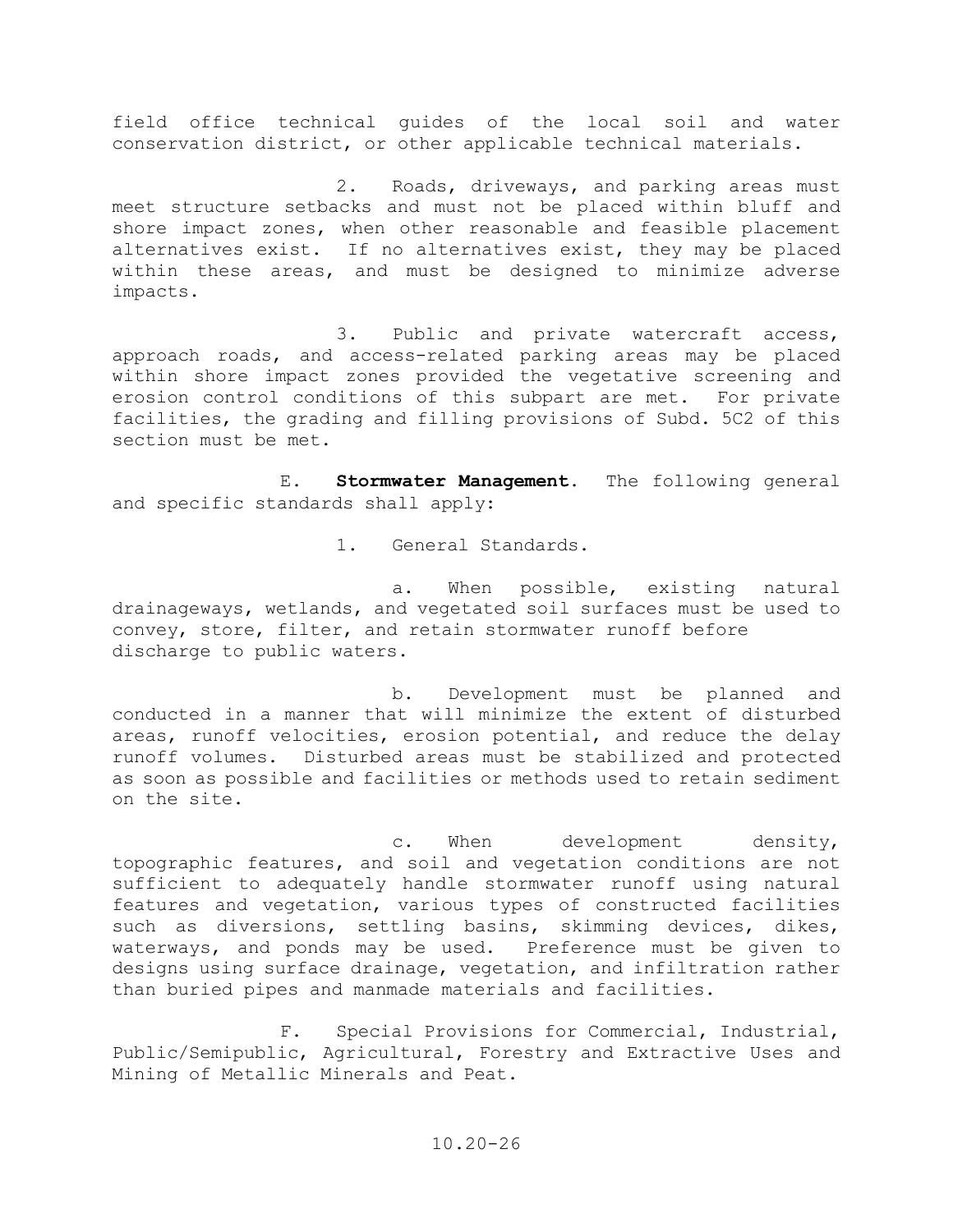1. Standards for Commercial, Industrial, Public and Semipublic Uses.

a. All industrial uses proposed in the "I-1" or "I-2" zoning districts and located in the "S" Shoreland District require a conditional use permit in accordance with the procedures and findings set forth in Section 10.2D, Subd. 5G and Section 10.21 of the City Code.

b. Surface water-oriented commercial uses and industrial, public, or semipublic uses with similar needs to have access to and use of public waters may be located on parcels or lots with frontage on public waters. Those uses with wateroriented needs must meet the following standards:

(1) in addition to meeting impervious coverage limits, setbacks, and other zoning standards in this section, the uses must be designed to incorporate topographic and vegetative screening of parking areas and structures;

(2) uses that require short-term watercraft mooring for patrons must centralize these facilities and design them to avoid obstructions and navigation and to be the minimum size necessary to meet the need; and

(3) uses that depend on patrons arriving by watercraft may use signs and lighting to convey needed information to the public, subject to the following general standards:

(a) no advertising signs or supporting facilities for signs may be placed in or upon public waters. Signs conveying information or safety messages may be placed in or on public waters by a public authority or under a permit issued by the county sheriff;

(b) signs may be placed, when necessary, within the shore impact zone if they are designed and sized to be the minimum necessary to convey needed information. They must only convey the location and name of the establishment and the general types of goods or services available. The signs must not contain other detailed information such as product brands and prices, must not be located higher than ten (10) feet in size. If illuminated by artificial lights, the lights must be shielded or directed to prevent illumination out across public waters; and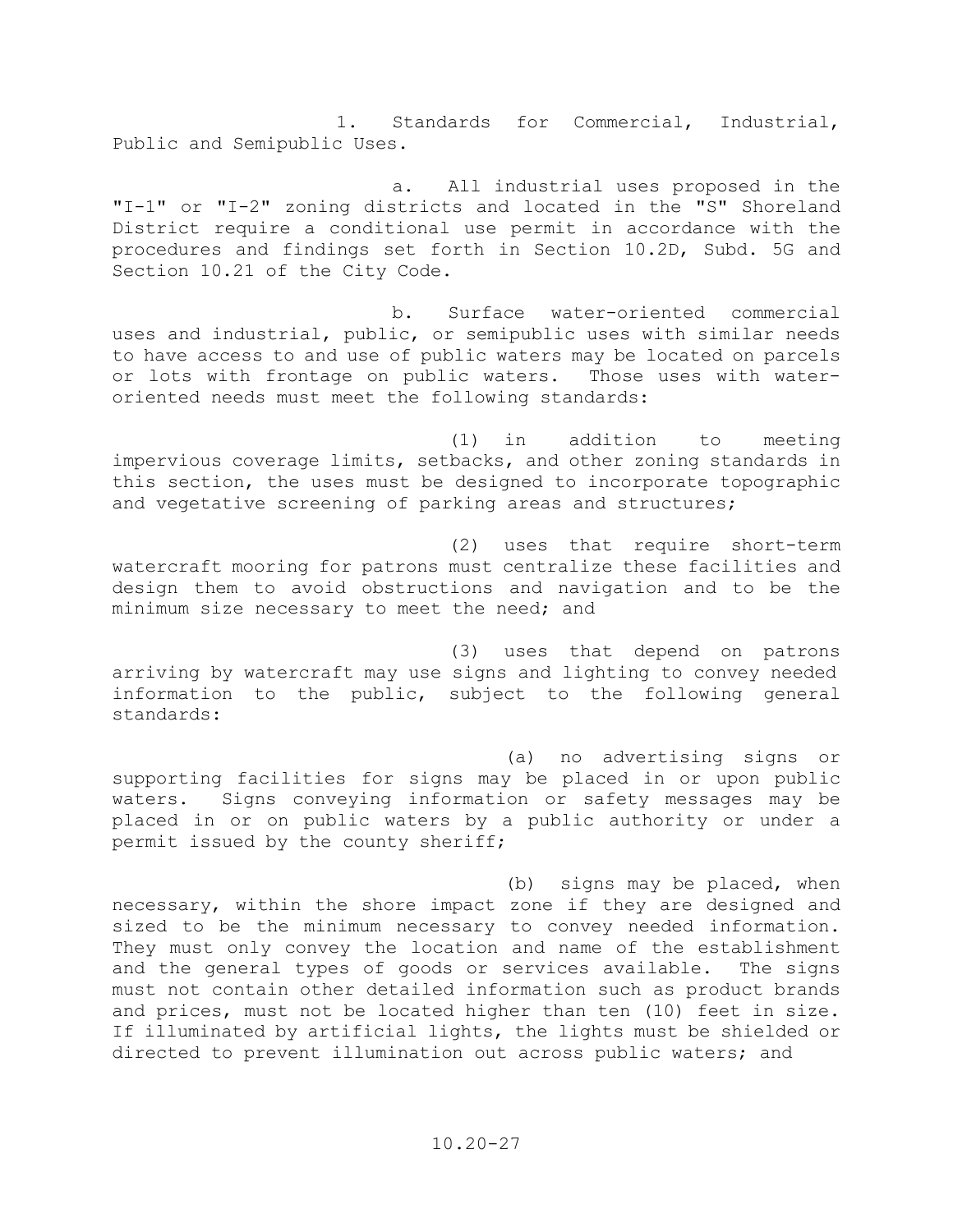c. Uses without water-oriented needs must be located on lots or parcels without public waters frontage, or, if located on lots or parcels with public waters frontage, must either be set back double the normal ordinary high water level setback or be substantially screened from view from the water by vegetation or topography, assuming summer, leaf-on conditions.

2. Agricultural Use Standards.

a. General cultivation farming, grazing, nurseries, horticulture, truck farming, sod farming, and wild crop harvesting are permitted uses if steep slopes and shore and bluff impact zones are maintained in permanent vegetation or operated under an approved conservation plan (Resource Management Systems) consistent with the field office technical guides of the local soil and water conservation districts or the United States Soil Conservation Service, as provided by a qualified individual or agency. The shore impact zone for parcels with permitted agricultural land uses is equal to a line parallel to and 50 feet from the ordinary high water level.

following standards:

(1) new feedlots must not be located in the shoreland of watercourses or in bluff impact zones and must meet a minimum setback of 300 feet from the ordinary high water level of all public waters basins; and

b. Animal feedlots must meet the

(2) modifications or expansions to existing feedlots that are located within 300 feet of the ordinary high water level or within a bluff impact zone are allowed if they do not further encroach into the existing ordinary high water level setback or encroach on bluff impact zones.

3. Forest Management Standards. The harvesting of timber and associated reforestation must be conducted consistent with the provisions of the Minnesota Nonpoint Source Pollution Assessment-Forestry and the provisions of Water Quality in Forest Management "Best Management Practices in Minnesota."

4. Extractive Use Standards.

a. Site Development and Restoration Plan. An extractive use site development and restoration plan must be developed, approved, and followed over the course of operation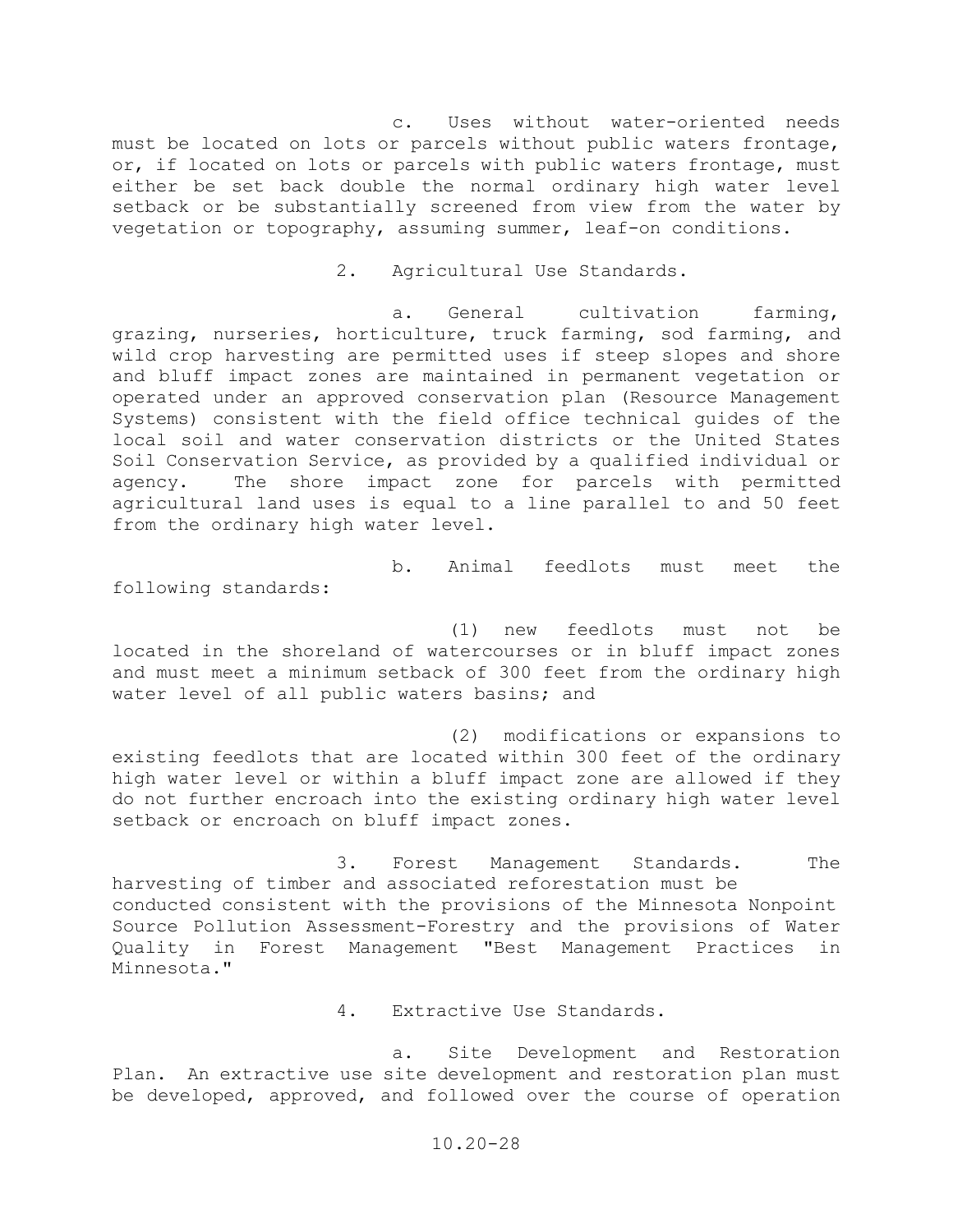of the site. The plan must address dust, noise, possible pollutant discharges, hours and duration of operation, and anticipated vegetation and topographic alterations. It must also identify actions to be taken during operation to mitigate adverse environmental impacts, particularly erosion, and must clearly explain how the site will be rehabilitated after extractive activities end.

 b. Setbacks for Processing Machinery. Processing machinery must be located consistent with setback standards for structures from ordinary high water levels of public waters from bluffs.

 5. Mining of Metallic Minerals and Peat. Mining of metallic minerals and peat, as defined in Minn. Stat. §93.44 to §93.51, are satisfied.

 G. **Conditional Uses**. Conditional uses allowable within shoreland areas shall be subject to the review and approval procedures, and criteria and conditions for review of conditional uses established under Section 10.21 of this Ordinance. The following additional evaluation criteria and conditions apply within shoreland areas:

 1. Evaluation Criteria. A thorough evaluation of the waterbody and the topographic, vegetation, and soils conditions on the site must be made to ensure:

 a. the prevention of soil erosion or other possible pollution of public waters, both during and after construction;

 b. the visibility of structures and other facilities as viewed from public waters is limited;

 c. the site is adequate for water supply and on-site sewage treatment; and

 d. the types, uses, and numbers of watercraft that the project will generate are compatible in relation to the suitability of public waters to safely accommodate these watercraft.

 2. Conditions attached to conditional use permits. The Alexandria City Council, upon consideration of the criteria listed above and the purposes of this section, shall attach such conditions to the issuance of the conditional use permits as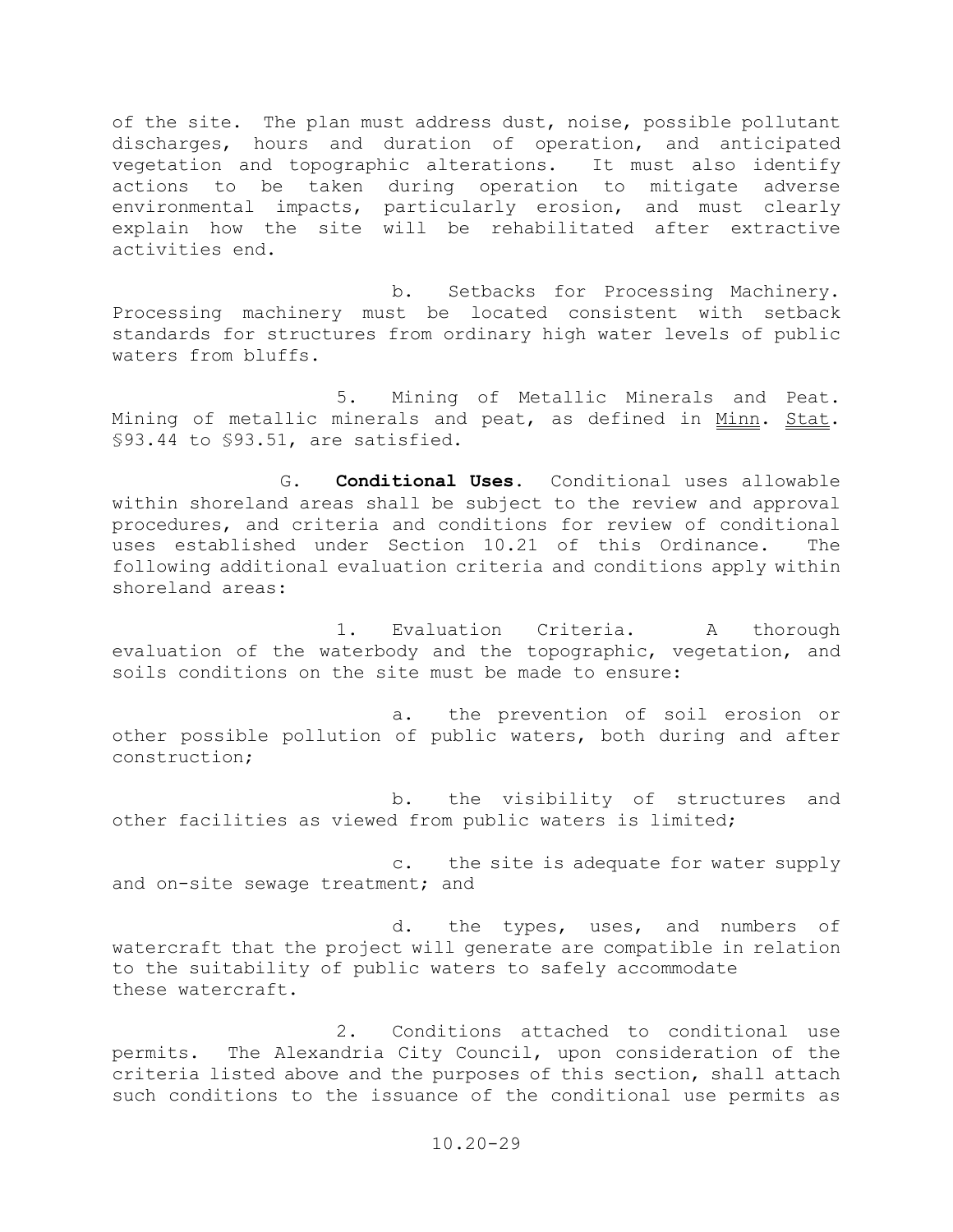it deems necessary to fulfill the purposes of this section. Such conditions may include, but are not limited to, the following:

a. increased setbacks from the ordinary high water level;

b. limitations on the natural vegetation to be removed or the requirement that additional vegetation be planted; and

c. special provisions for the location, design, and use of structures, sewage treatment systems, watercraft launching and docking areas, and vehicle parking areas.

#### H. **Water Supply and Sewage Treatment.**

1. Water Supply. Any premises used for human occupancy must be provided with an adequate water supply method as follows:

a. Any private or public water supply of water for domestic purposes must meet or exceed standards for water quality of the Minnesota Department of health and the Minnesota Pollution Control Agency.

b. Private wells must be located, constructed, maintained and sealed in accordance with or in a more thorough manner than the Water Well Construction Code of the Minnesota Department of Health.

2. Sewage Treatment. Any premises used for human occupancy must be provided with an adequate method of sewage treatment, as follows:

a. Publicly-owned sewer systems must be used where available.

b. All private sewage treatment systems must meet or exceed the Minnesota Pollution Control Agency's standards for individual sewage treatment systems contained in the document titles, "Individual Sewage Treatment Systems Standards, Chapter 7080", a copy of which is hereby adopted by reference and declared to be a part of this section.

c. On-site sewage treatment systems must be set back from the ordinary high water level in accordance with the setbacks contained in Section 5B1 of this section.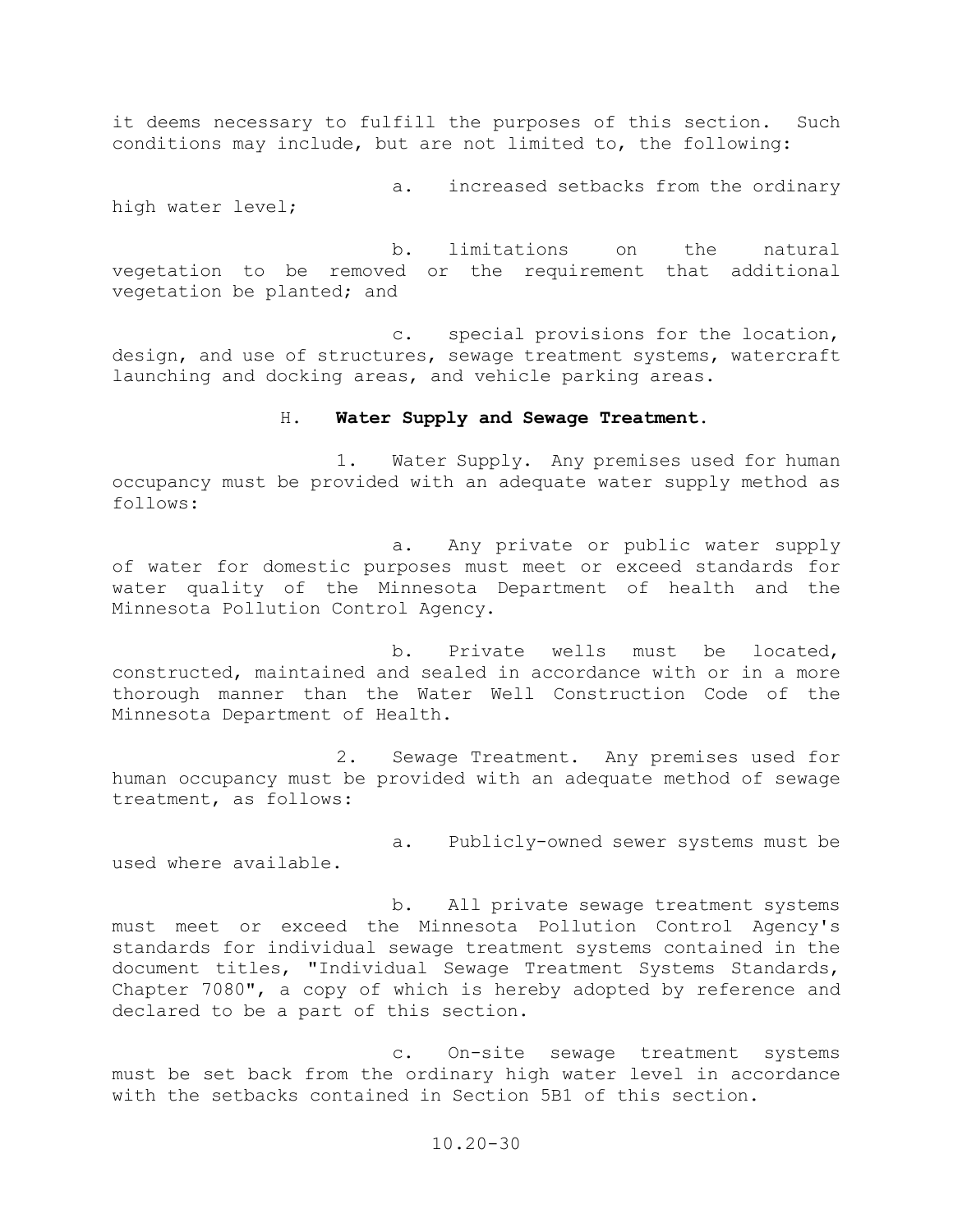d. All proposed sites for individual sewage treatment systems shall be evaluated in accordance with the criteria in subitems  $(1) - (4)$ . If the determination of a site's suitability cannot be made with publicly available existing information, it shall then be the responsibility of the applicant to provide sufficient soil borings and percolation tests from onsite field investigations. The evaluation criteria are:

(1) depth to the highest known or calculated ground water table or bedrock;

(2) soil conditions, properties,

and permeability;

(3) slope;

(4) the existence of lowland, local surface depressions, and rock outcrops;

e. Nonconforming sewage treatment systems shall be regulated and upgraded in accordance with Subd. 6A3 of this section.

Subd. 6. **Nonconformities.** All legally established nonconformities as of the date of this ordinance may continue, but they will be managed according to applicable state statutes and Section 10.03, Subd. 1 of the City Code; except that the following standards will also apply in shoreland areas:

## A. **Construction on Nonconforming Lots of Record.**

1. Lots of record in the Office of the Douglas County Recorder on the date of enactment of local shoreland controls that do not meet the requirements of Subd. 5A of this section may be allowed as building sites without variances from lot size requirements provided the use is permitted in the zoning district, the lot has been in separate ownership from abutting lands at all times since it became substandard, was created compliant with official controls in effect at the time, and sewage treatment and setback requirements of this ordinance are met.

2. A variance from setback requirements must be obtained before any use, sewage treatment system, or building permit is issued for a lot. In evaluating the variance, the Board of Adjustment and Appeals shall consider sewage treatment and water supply capabilities or constraints of the lot and shall deny the variance if adequate facilities cannot be provided.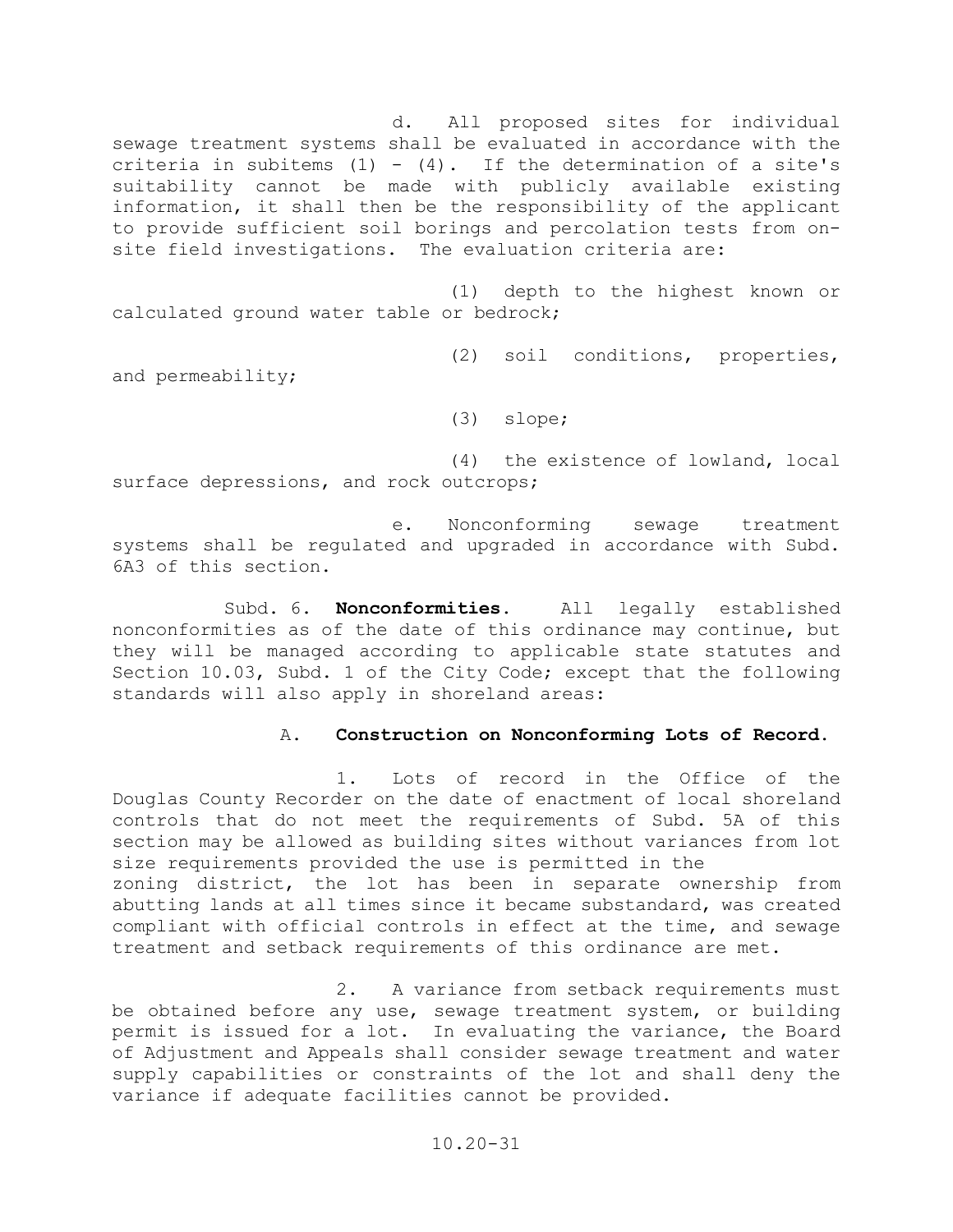3. If, in a group of two or more contiguous lots under the same ownership, any individual lot does not meet the requirements of Subd. 5A of this section the lot must not be considered as a separate parcel of land for the purposes of sale or development. The lot must be combined with one or more contiguous lots so they equal one or more parcels of land, each meeting the requirements of Subd. 5A of this section as much as possible.

## B. **Additions/Expansions to Nonconforming Structures.**

1. All additions or expansions to the outside dimensions of an existing nonconforming structure must meet the setback, height, and other requirements of Subd. 5 of this and other requirements of Subd. 5 of this ordinance. Any deviation from these requirements must be authorized by a variance pursuant to Subd. 3C of this section.

2. Deck additions may be allowed without a variance to a structure not meeting the required setback from the ordinary high water level if all of the following criteria and standards are met:

a. the structure existed on the date the structure setbacks were established;

b. a thorough evaluation of the property and structure reveals no reasonable location for a deck meeting or exceeding the existing ordinary high water level setback of the structure:

c. the deck encroachment toward the ordinary high water level does not exceed 15 percent of the existing setback of the structure from the ordinary high water level or does not encroach closer than 30 feet, whichever is more restrictive; and

d. the deck is constructed primarily of wood, and is not roofed or screened.

## C. **Nonconforming Sewage Treatment Systems.**

1. A sewage treatment system not meeting the requirement of Subd. 5H of this section must be upgraded, at a minimum, at any time a permit or variance of any type is required for any improvement on, or use of, the property. For the purposes of this provision, a sewage treatment system shall not be considered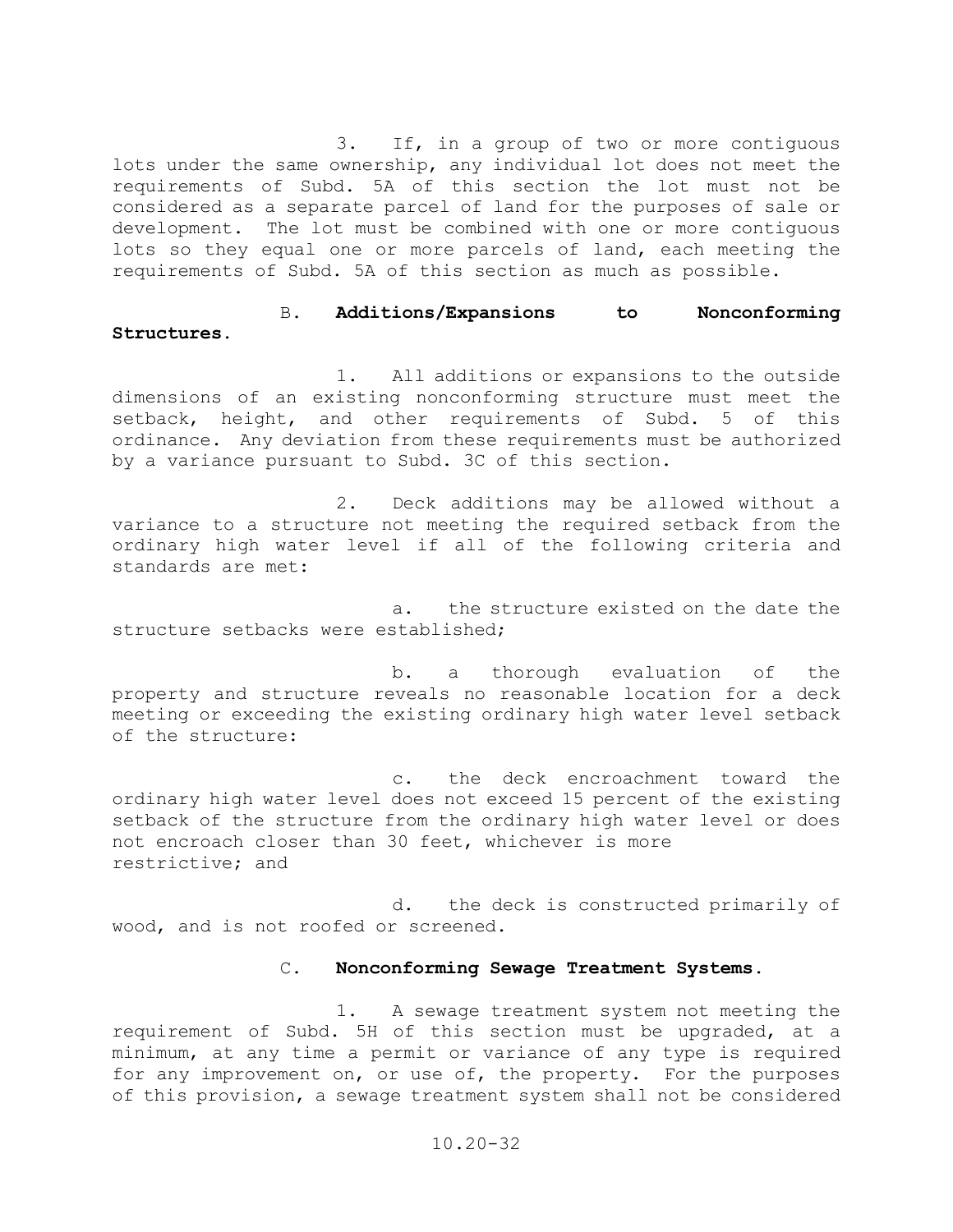nonconforming if the only deficiency is the sewage treatment system's improper setback from the ordinary high water level.

 2. The City Council of the City of Alexandria has by formal resolution notified the commissioner of its program to identify nonconforming sewage treatment systems. The City of Alexandria will require upgrading or replacement of any nonconforming system identified by this program within a reasonable period of time which will not exceed two (2) years. Sewage systems installed according to all applicable local shoreland management standards adopted under Minn. Stat. §105.485, in effect at the time of installation may be considered as conforming unless they are determined to be failing, except that systems unsign cesspools, leaching pits, seepage pits, or other deep disposal methods, or systems with less soil treatment area separation above groundwater than required by the Minnesota Pollution Control Agency's Chapter 7080 for design of on-site sewage treatment systems, shall be considered nonconforming.

## Subd. 7 **Subdivision/Platting Provisions.**

 A. **Land Suitability.** Each lot created through subdivision, including planned unit developments authorized under Subd. 8 of this section, must be suitable in its natural state for the proposed use with minimal alteration. Suitability analysis by the local unit of government shall consider susceptibility to flooding, existence of wetlands, soil and rock formations with severe limitations for development, severe erosion potential, steep<br>topography, inadequate water supply or sewage treatment topography, inadequate water supply or sewage treatment capabilities, near-shore aquatic conditions unsuitable for waterbased recreation, important fish and wildlife habitat, presence of significant historic sites, or any other feature of the natural land likely to be harmful to the health, safety, or welfare of future residents of the proposed subdivision or of the community.

 B. **Consistency with Other Controls.** Subdivisions must conform to all official controls of this community. A subdivision will not be approved where a later variance from one or more standards in official controls would be needed to use the lots for their intended purpose. In areas not served by publicly owned sewer and water systems, a subdivision will not be approved unless domestic water supply is available and sewage treatment system consistent with Subd. 5B and 5H can be provided for every lot. Each lot shall meet the minimum lot size and dimensional requirements of Subd. 5A, including at least a minimum contiguous lawn area, that is free of limiting factors sufficient for the construction of two standard soil treatment systems. Lots that would require use of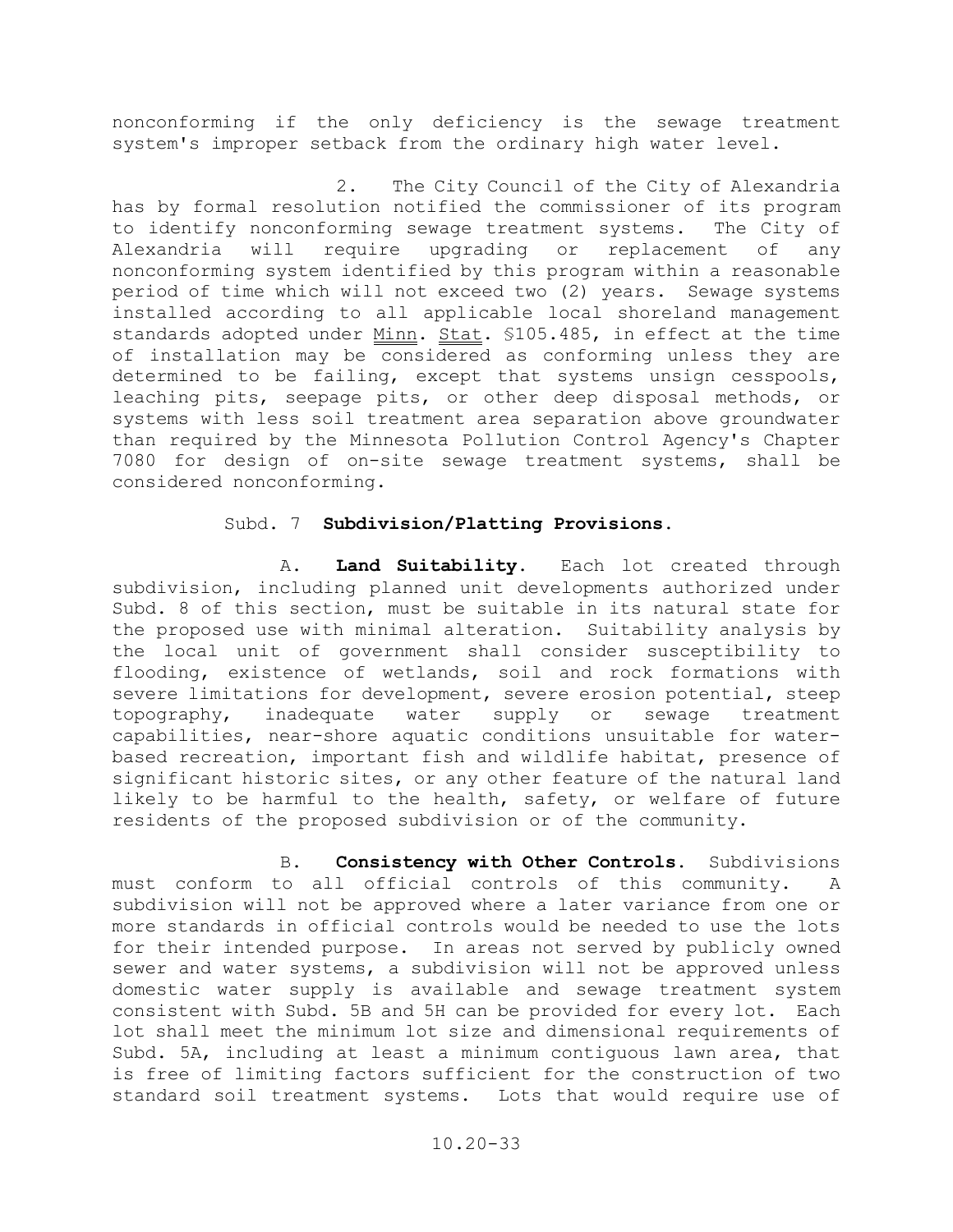holding tanks must not be approved.

C. Information Requirements. Sufficient information must be submitted by the applicant for the City to make a determination of land suitability. The information shall include at least the following:

 (1) topographic contours at ten (10) foot intervals or less from United States Geological Survey maps or more accurate sources, showing limiting site characteristics;

 (2) the surface water features required in Minn. Stat. §505.02, Subd. 1, to be shown on plats, obtained from United States Geological Survey quadrangle topographic maps or more accurate sources;

 (3) adequate soils formation to determine suitability for building and on-site sewage treatment capabilities for every lot from the most current existing sources or from field investigations such as soil borings, percolation tests, or other methods;

 (4) information regarding adequacy of domestic water supply; extent of anticipated vegetation and topographic alterations; near-shore aquatic conditions, including depths, types of bottom sediments, and aquatic vegetation; and proposed methods for controlling stormwater runoff and erosion, both during and after construction activities;

 (5) location of 100 year flood plain areas and floodway districts from existing adopted maps or data; and

 (6) a line or contour representing the ordinary high water level, the "toe" and the "top" of bluffs, and the minimum building setback distances from the top of the bluff and the lake or stream.

 D. **Dedications**. When a land or easement dedication is a condition of subdivision approval, the approval must provide easements over natural drainage or ponding areas for management of stormwater and significant wetlands.

 E. **Platting.** All subdivisions that create two (2) or more lots or parcels that are five (5) acres or less in size shall be processed as a plat in accordance with Minnesota Statutes, Chapter 505 and Section 11 of this Ordinance. No permit for construction of buildings or sewage treatment systems shall be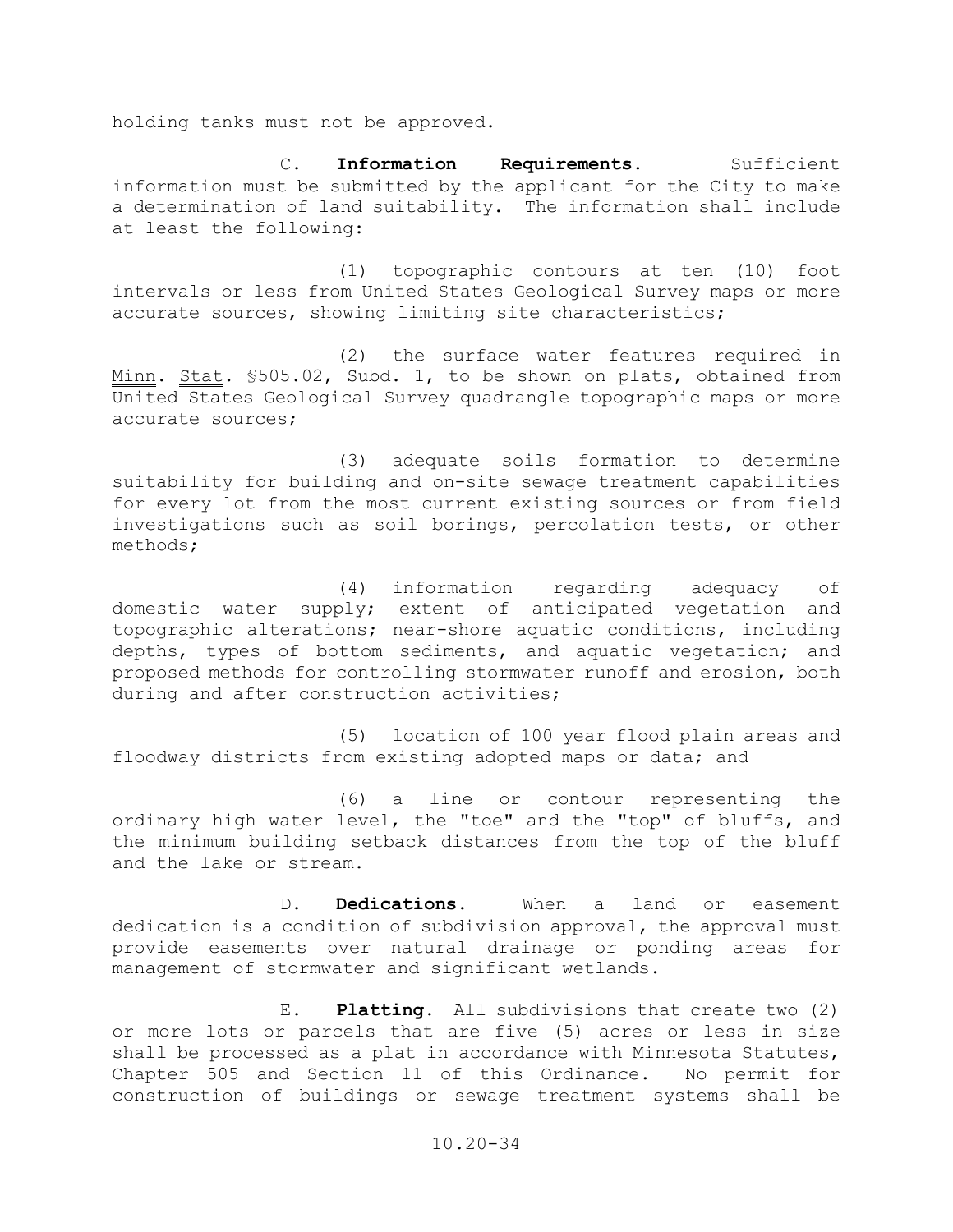issued for lots created after these official controls were enacted unless the lot was approved as part of a formal subdivision.

F. **Controlled Access or Recreational Lots.** Lots intended as controlled accesses to public waters or for recreational use areas for use by nonriparian lots within a subdivision must meet or exceed the sizing criteria in Subd. 5A4 of this section.

### Subd. 8. **Planned Unit Developments (PUD's).**

A. **Types of PUD's Permissible.** Planned Unit Developments (PUD's) are allowed for new projects on undeveloped land, redevelopment of previously built sites, or conversions of existing buildings and land. The land use districts in which they are an allowable use are identified in the land use district descriptions in Subd. 4B of this section and the official zoning map.

B. **Processing PUD's.** Planned Unit Developments must be processed as a conditional use, except that an expansion to an existing commercial PUD involving 6 or less new dwelling units or sites since the date this ordinance was adopted is permissible as a permitted use provided the total project density does not exceed the allowable densities calculated in the project density evaluation procedures in Subd. 8E. Approval cannot occur until the environmental review process (EAW/EIS) is complete.

C. **Application for a PUD.** The applicant for a PUD must submit the following documents prior to final action being taken on the application request:

1. A site plan and/or plat for the projects showing locations of property boundaries, surface water features,<br>existing and proposed structures and other facilities, land existing and proposed structures and other facilities, alterations, sewage treatment and water supply systems (where public systems will not be provided), topographic contours at ten-foot<br>intervals or less. When a PUD is a combined commercial and When a PUD is a combined commercial and residential development, the site plan and/or plat must indicate and distinguish which buildings and portions of the project are residential, commercial, or a combination of the two.

2. A property owners association agreement (for residential PUD's) with mandatory membership, and all in accordance with the requirements of Subd. 8F of this section.

3. Deed restrictions, covenants, permanent easements or other instruments that: 1) properly address future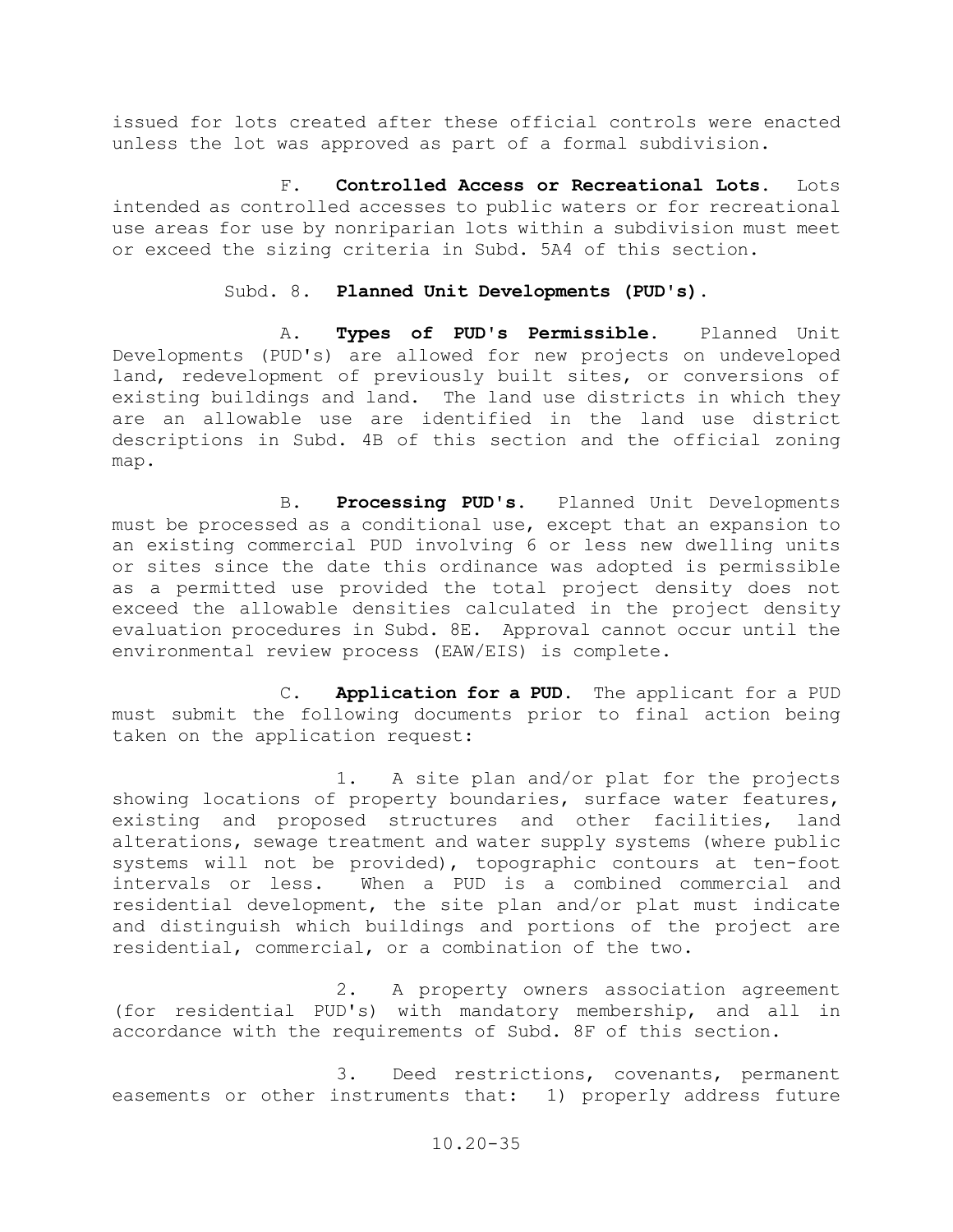vegetative and topographic alterations, construction of additional buildings, beaching of watercraft, and construction of commercial buildings in residential PUD's; and 2) ensure the long-term preservation and maintenance of open space in accordance with the criteria and analysis specified in Subd. 8F of this section.

4. When necessary, a master plan/drawing describing the project and the floor plan for all commercial structures to be occupied.

5. Those additional documents as requested by the Zoning Administrator that are necessary to explain how the PUD will be designed and will function.

6. A Zoning District Amendment is required as set forth in Section 10.21 of the City Code.

D. **Site "Suitable Area" Evaluation.** Proposed new or expansions to existing planned unit developments must be evaluated using the following procedures and standards to determine the suitable area for the dwelling unit/dwelling site density evaluation in Subd. 8E.

1. The project parcel must be divided into tiers by locating one or more lines approximately parallel to a line that identifies the ordinary high water level at the following intervals, proceeding landward.

### Shoreland Tier Dimensions

|                                                                              | Unsewered<br>(feet) | Sewer<br>(feet) |
|------------------------------------------------------------------------------|---------------------|-----------------|
| General development lakes-first tier<br>General development lakes-second and | 200                 | 200             |
| additional tiers                                                             | 267                 | 200             |
| Recreational development lakes                                               | 267                 | 267             |
| Natural environmental lakes<br>All river classes                             | 400<br>300          | 320<br>300      |

2. The suitable area within each tier is next calculated by excluding from the tier area all wetlands, bluffs, or land below the ordinary high water level of public waters. This suitable area and the proposed project are then subjected to either the residential or commercial planned unit development density evaluation steps to arrive at an allowable number of dwelling units or sites.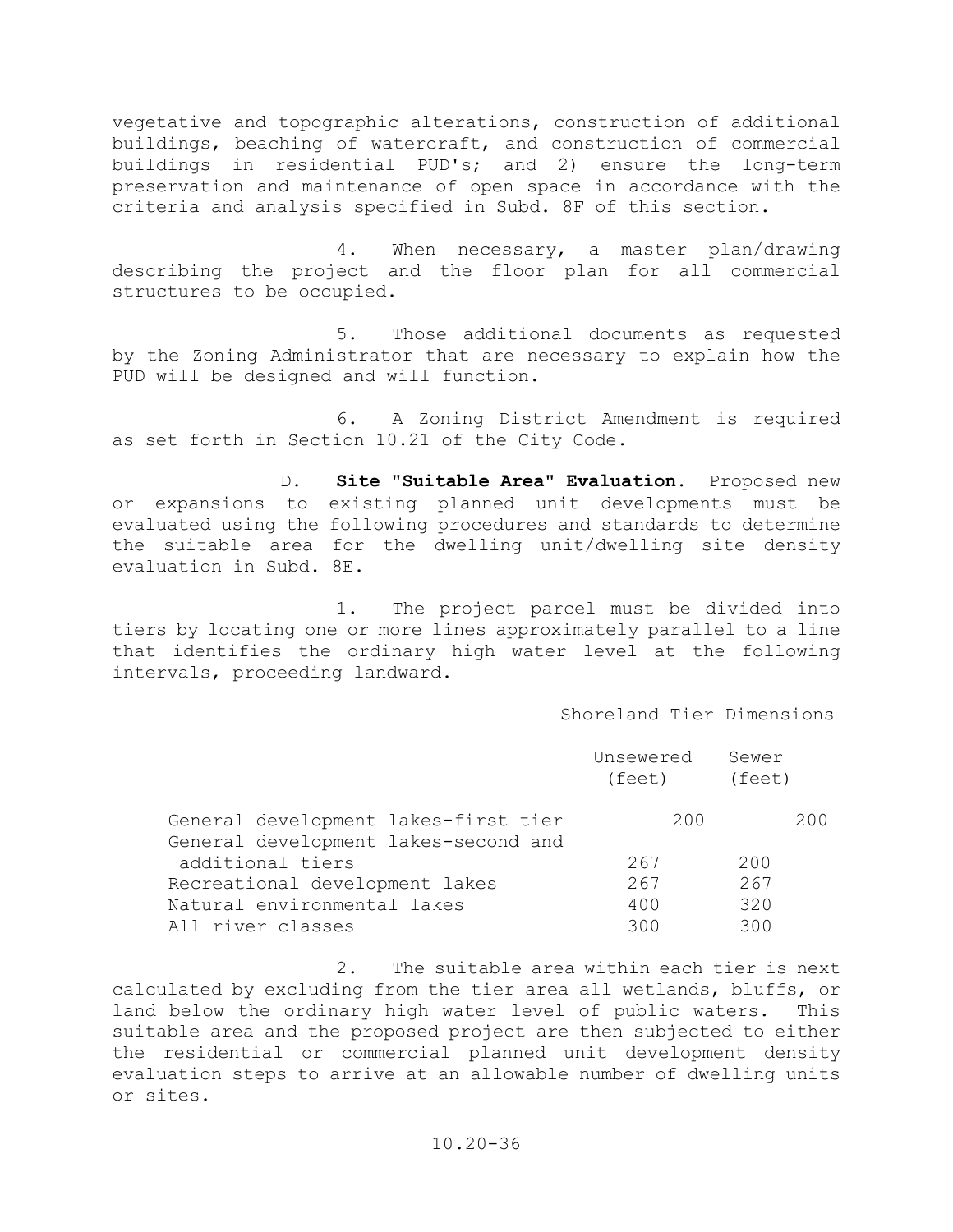E. **Residential and Commercial PUD Density Evaluation.** The procedures for determining the "base" density of a PUD and density increase multiplier are as follows. Allowable densities may be transferred from any tier to any other tier further from the waterbody, but must not be transferred to any other tier closer.

1. Residential PUD "Base" Density Evaluation. The suitable area within each tier is divided up by the single residential lot size standard for lakes or, for rivers, the single residential lot width standard times the tier depth, unless the local unit of government has specified an alternative minimum lot size for rivers which shall then be used to yield a base density of dwelling units or sites for each tier. Proposed locations and numbers of dwelling units or sites for the residential planned unit developments are then compared with the tier, density, and suitability analyses herein and the design criteria in Subd. 8F.

2. Commercial PUD "Base" Density Evaluation: a. Determine the average inside living area size of dwelling units or sites within each tier, including both existing and proposed units and sites. Computation of inside living area sizes need not include decks, patios, stoops, steps, garages, or porches and basements, unless they are habitable space.

b. Select the appropriate floor area ratio from the following table:

> Commercial Planned Unit Development Floor Area Ratios\* Public waters classes

|            | Sewered general<br>development<br>lakes; first<br>tier on<br>unsewered<br>general<br>development | Second and<br>additional tiers<br>on unsewered<br>general<br>development<br>lakes;<br>recreational |             |
|------------|--------------------------------------------------------------------------------------------------|----------------------------------------------------------------------------------------------------|-------------|
|            | lakes; urban,                                                                                    | development                                                                                        | Natural     |
| *Average   | agricultural,                                                                                    | lakes;                                                                                             | environment |
| unit floor | tributary                                                                                        | transition &                                                                                       | lakes and   |
| area (sq.  | river                                                                                            | forested river remote river                                                                        |             |
| ft.)       | segments                                                                                         | segments                                                                                           | segments    |
| 200        | .040                                                                                             | .020                                                                                               | .010        |
| 300        | .048                                                                                             | .024                                                                                               | .012        |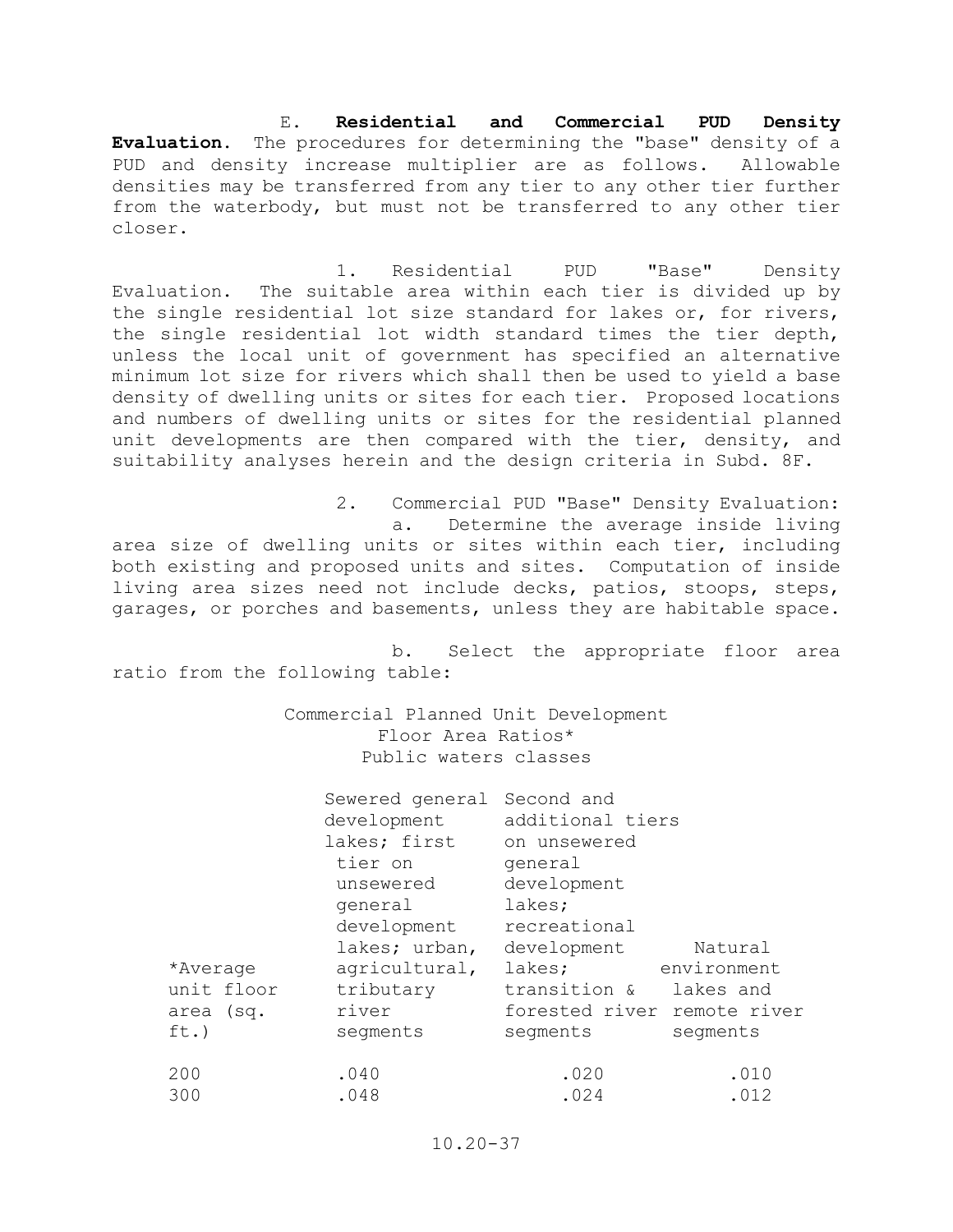| 400   | .056 | .028 | .014 |
|-------|------|------|------|
| 500   | .065 | .032 | .016 |
| 600   | .072 | .038 | .019 |
| 700   | .082 | .042 | .021 |
| 800   | .091 | .046 | .023 |
| 900   | .099 | .050 | .025 |
| 1,000 | .108 | .054 | .027 |
| 1,100 | .116 | .058 | .029 |
| 1,200 | .125 | .064 | .032 |
| 1,300 | .133 | .068 | .034 |
| 1,400 | .142 | .072 | .036 |
| 1,500 | .150 | .075 | .038 |
|       |      |      |      |

\*For average unit floor areas less than shown, use the floor area ratios listed for 200 square feet. For areas greater than shown, use the ratios listed for 1,500 square feet. For recreational camping areas, use the ratios listed at 400 square feet. Manufactured home sites in recreational camping areas shall use a ratio equal to the size of the manufactured home or if unknown, the ratio listed for 1,000 square feet.

c. Multiply the suitable area within each tier by the floor area ratio to yield total floor area for each tier allowed to be used for dwelling units or site.

d. Divide the total floor area by tier computed in Item C above by the average inside living areas size determined in Item A above. This yields a base number of dwelling units and sites for each tier.

e. Proposed locations and numbers of dwelling units or sites for the commercial planned unit development are then compared with the tier, density and suitability analyses herein and the design criteria in Subd. 8F.

3. Density Increase Multipliers:

a. Increases to the dwelling unit or dwelling site base densities previously determined are allowable if the dimensional standards in Subd. 5 are met or exceeded and the design criteria in Subd. 8F are satisfied. The allowable density increases in Item (b) below will only be allowed if structure setbacks from the ordinary high water level are increased to at least 50 percent greater than the minimum setback, or the impact on the waterbody is reduced an equivalent amount through vegetative management, topography, or additional means acceptable to the local unit of government and the setback is at least 25 percent greater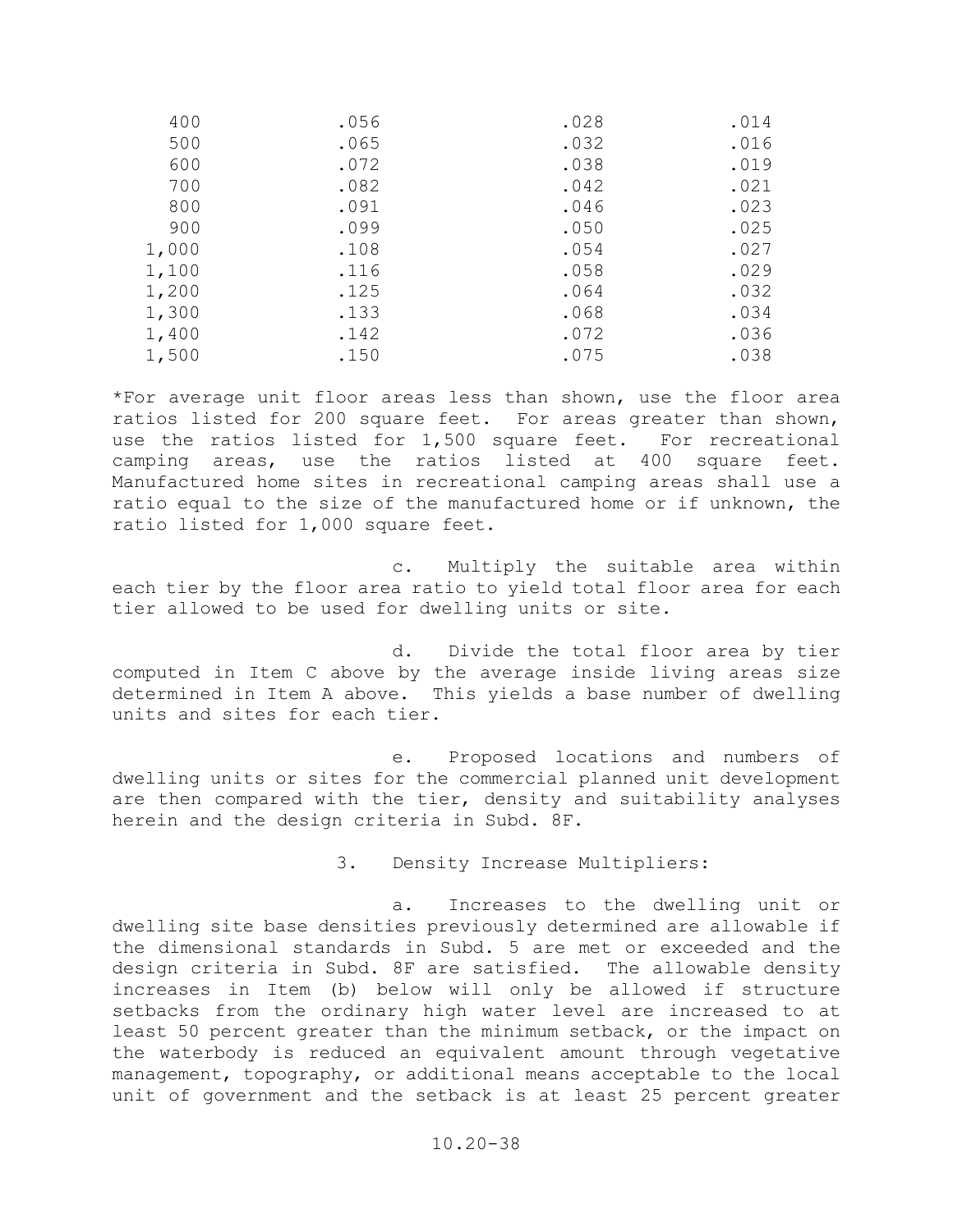than the minimum setback.

 b. Allowable Dwelling Unit or Dwelling Site Density Increases for Residential or Commercial Planned Unit Developments:

|                          | Maximum Density Increase   |
|--------------------------|----------------------------|
| Density Evaluation Tiers | Within Each Tier (Percent) |
|                          |                            |
| First                    | 50%                        |
| Second                   | 100%                       |
| Third                    | 200%                       |
| Fourth                   | 200%                       |
| Fifth                    | 200%                       |
|                          |                            |

#### F. **Maintenance and Design Criteria.**

 1. Maintenance and Administration Requirements.

 a. Before final approval of a planned unit development, adequate provisions must be developed for preservation and maintenance in perpetuity of open spaces and for the continued existence and functioning of the development.

 b. Open space preservation. Deed restrictions, covenants, permanent easements, public dedication and acceptance, or other equally effective and permanent means must be provided to ensure long-term preservation and maintenance of open<br>space. The instruments must include all of the following The instruments must include all of the following protections:

 (1) commercial uses prohibited (for residential PUD's);

 (2) vegetation and topographic alterations other than routine maintenance prohibited;

 (3) construction of additional buildings or storage of vehicles and other materials prohibited; and

(4) uncontrolled beaching of

watercraft prohibited.

 c. Development organization and functioning. Unless an equally effective alternative community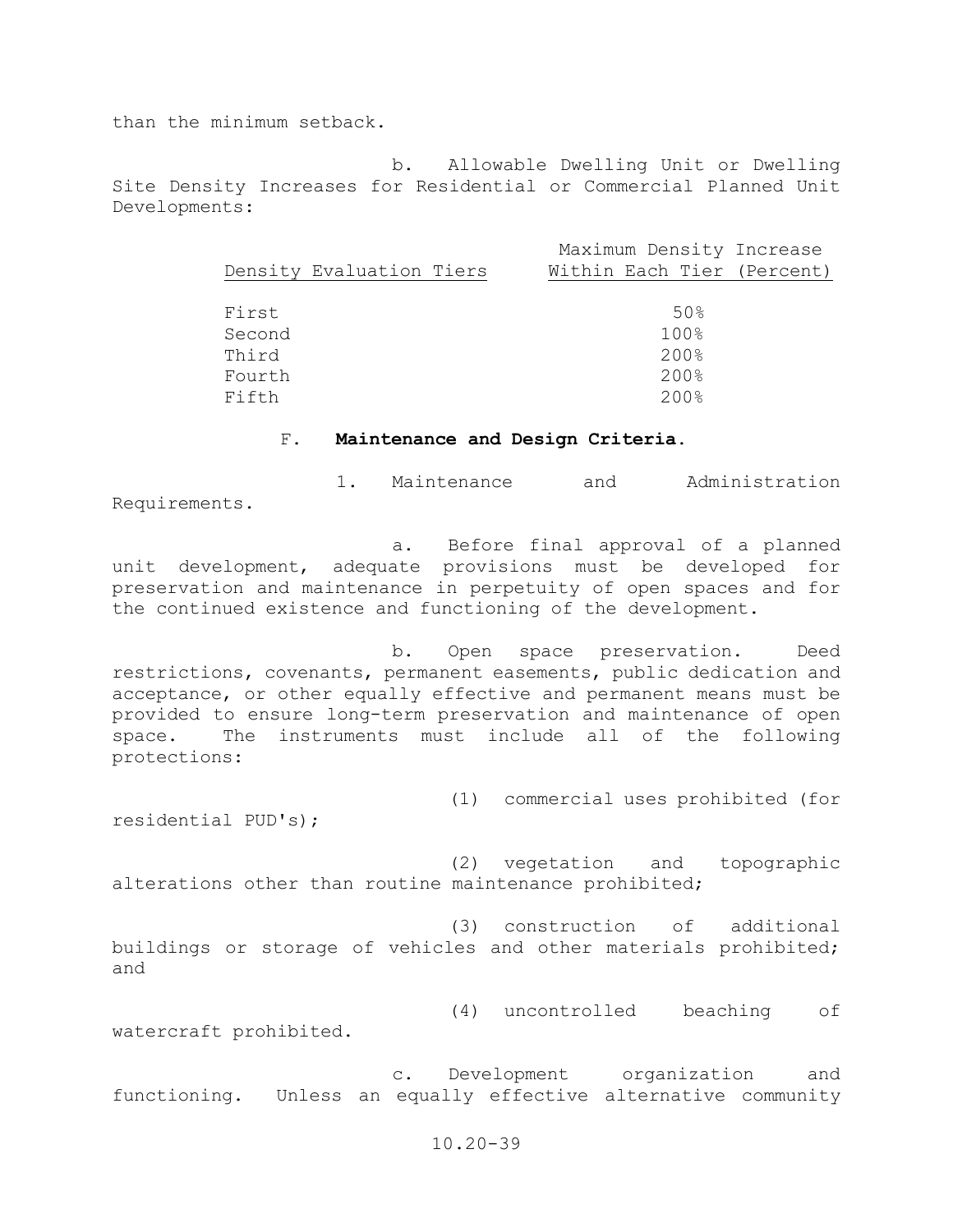framework is established, when applicable, all residential planned unit developments must use an owners association with the following features:

(1) membership must be mandatory for each dwelling unit or site purchaser and any successive purchasers;

(2) each member must pay a pro rata share of the association's expenses, and unpaid assessments can become liens on units or sites;

(3) assessments must be adjustable to accommodate changing conditions; and

(4) the association must be responsible for insurance, taxes, and maintenance of all commonly owned property and facilities.

2. Open Space Requirements.Planned unit developments must contain open space meeting all of the following criteria:

a. at least 50 percent of the total project area must be preserved as open space;

b. dwelling units or sites, road rightof-ways, or land covered by road surfaces, parking areas, or<br>structures, except water-oriented accessory structures or water-oriented accessory structures or facilities, are developed areas and shall not be included in the computation of minimum open space;

c. open space must include areas with physical characteristics unsuitable for development in their natural state, and areas containing significant historic sites or unplatted cemeteries;

d. open space may include outdoor recreational facilities for use by owners of dwelling units or sites, by guests staying in commercial dwelling units or sites, and by the general public;

e. open space may include subsurface sewage treatment systems if the use of the space is restricted to avoid adverse impacts on the systems;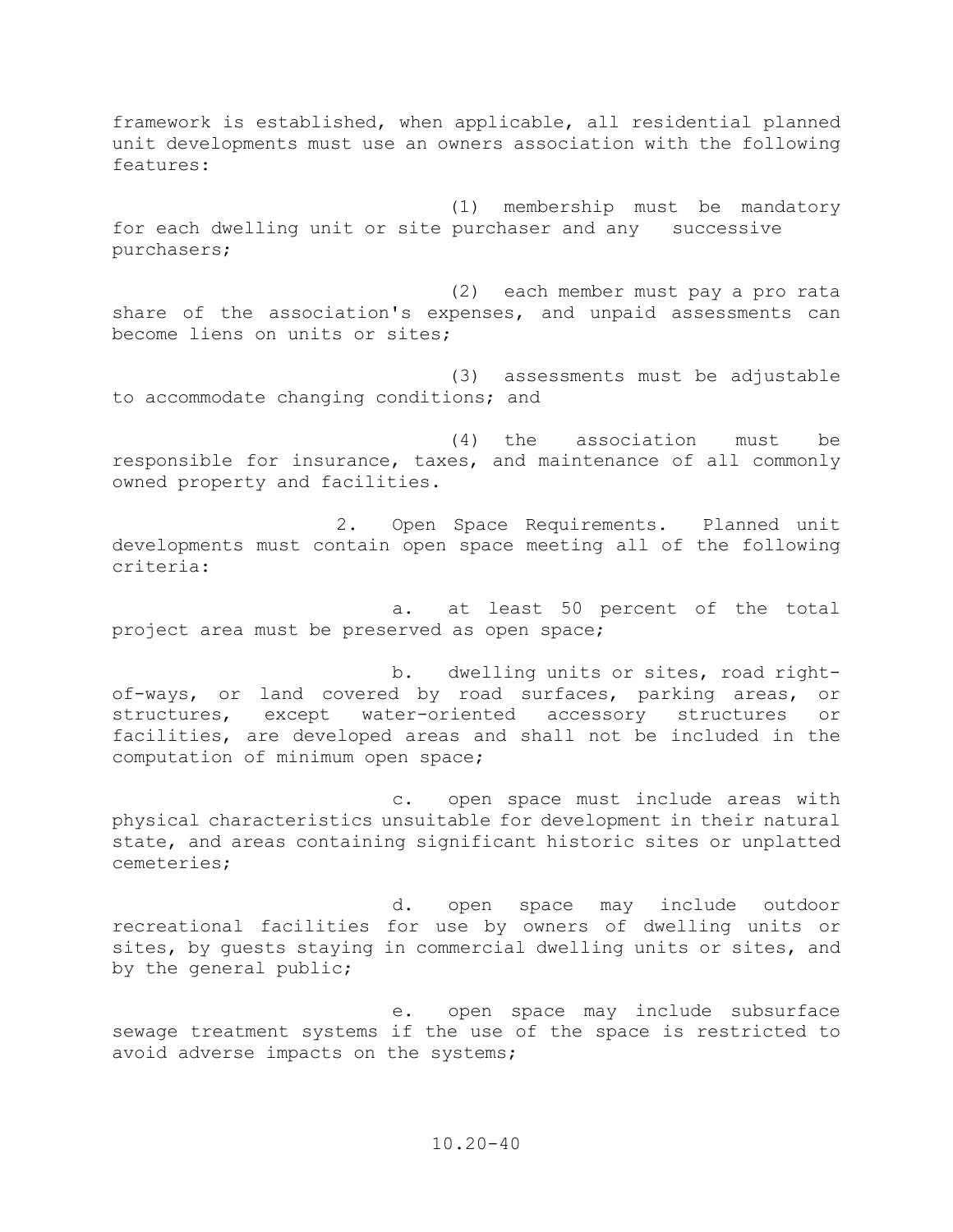f. open space must not include commercial facilities or uses, but may contain water-oriented accessory structures or facilities;

g. the appearance of open space areas, including topography vegetation, and allowable uses, must be preserved by use of restrictive deed covenants, permanent easements, public dedication and acceptance, or other equally effective and permanent means; and

h. the shore impact zone, based on normal structure setbacks, must be included as open space. For residential PUD's, at least 50 percent of the shore impact zone area of existing developments or at least 70 percent of the shore impact zone area of new developments must be preserved in its natural or existing state. For commercial PUD's, at least 50 percent of the shore impact zone must be preserved in its natural state.

3. Erosion Control and Stormwater Management. Erosion control and stormwater management plans must be developed and the PUD must:

a. be designed, and the construction managed, to minimize the likelihood of serious erosion occurring either during or after construction. This must be accomplished by limiting the amount and length of time of bare ground exposure. Temporary ground covers, sediment entrapment facilities, vegetated buffer strips, or other appropriate techniques must be used to minimize erosion impacts on surface water features. Erosion control plans approved by a soil and water conservation district may be required if project size and site physical characteristics warrant; and

b. be designed and constructed to effectively manage reasonably expected quantities and qualities of stormwater runoff. Impervious surface coverage within any tier must not exceed 25 percent of the tier area, except that for commercial PUD's 35 percent impervious surface coverage may be allowed in the first tier of general development lakes with an approved stormwater management plan and consistency with Subd. 5C.

4. Centralization and Design of Facilities. Centralization and design of facilities and structures must be done according to the following standards:

a. planned unit developments must be connected to publicly owned water supply and sewer systems, if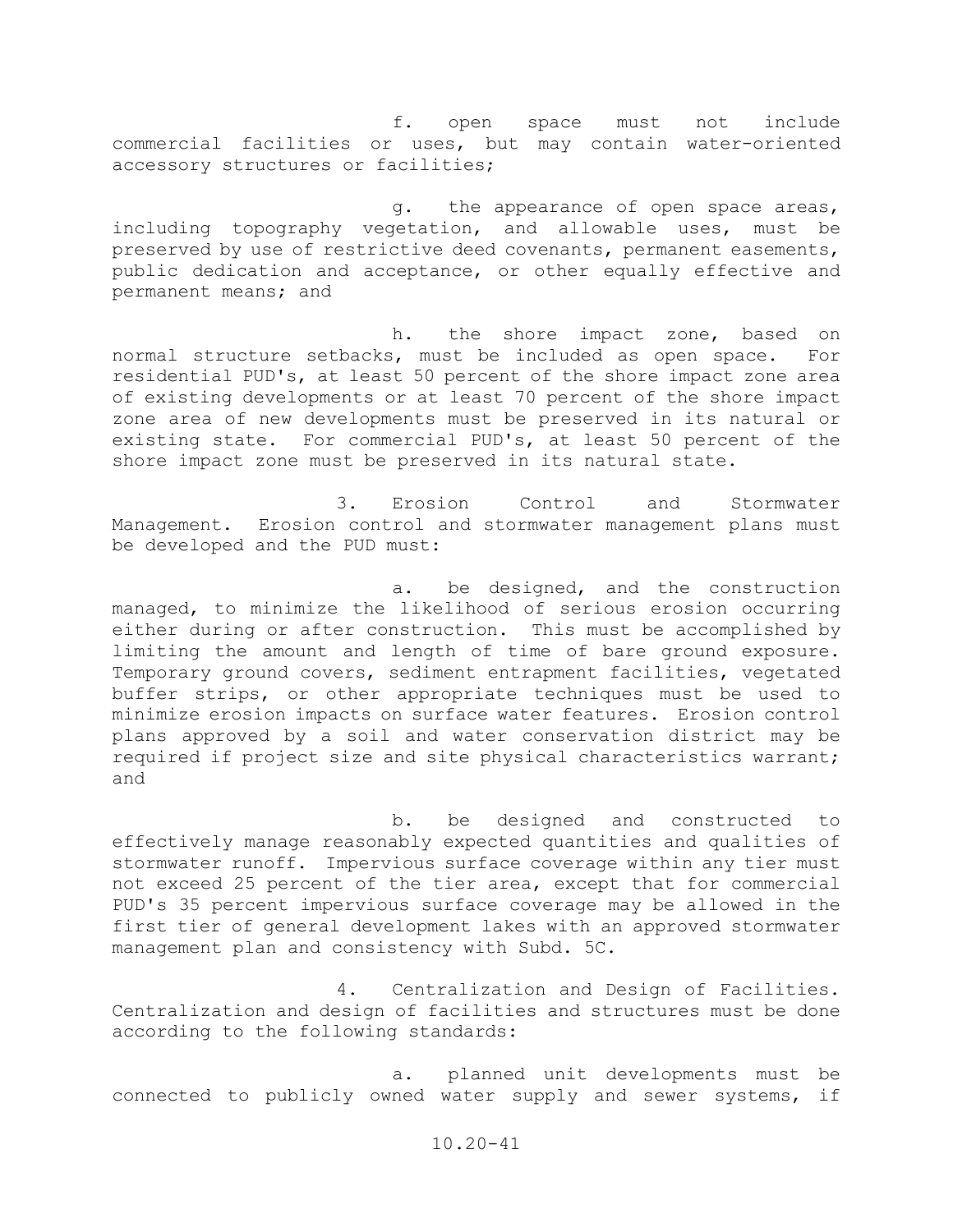available. On-site water supply and sewage treatment systems must be centralized and designed and installed to meet or exceed applicable standards or rules of the Minnesota Department of Health and Subd. 5B and Subd. 5H of this section. On-site sewage treatment systems must be located on the most suitable areas of the development, and sufficient lawn area free of limiting factors must be provided for a replacement soil treatment system for each sewage system;

b. dwelling units or sites must be clustered into one or more groups and located on suitable areas of the development. They must be designed and located to meet or exceed the following dimensional standards for the relevant shoreland classification; setback from the ordinary high water level, elevation above the surface water features, and maximum height. Setbacks from the ordinary high water level must be increased in accordance with Subd. 8E3 of this ordinance for developments with density increases;

c. shore recreation facilities, including but not limited to swimming areas, docks, and watercraft mooring areas and launching ramps, must be centralized and located in areas suitable for them. Evaluation of suitability must include consideration of land slope, water depth, vegetation, soils, depth to groundwater and bedrock, or other relevant factors. The number of spaces provided for continuous beaching, mooring or docking of watercraft must not exceed one for each allowable dwelling unit or site in the first tier (notwithstanding existing mooring sites in an existing commercially used harbor). Launching ramp facilities, including a small dock for loading and unloading equipment, may be provided for use by occupant of dwelling units or sites located in other tiers;

d. structures, parking areas, and other facilities must be treated to reduce visibility as viewed from public waters and adjacent shoreland by vegetation, topography, increased setbacks, color, or other means acceptable to the local unit of government, assuming summer, leaf-on conditions. Vegetative and topographic screening must be preserved, if existing, or may be required to be provided;

e. accessory structures and facilities, except water oriented accessory structures, must meet the required principal structure setback and must be centralized; and

f. water-oriented accessory structures and facilities may be allowed if they meet or exceed design standards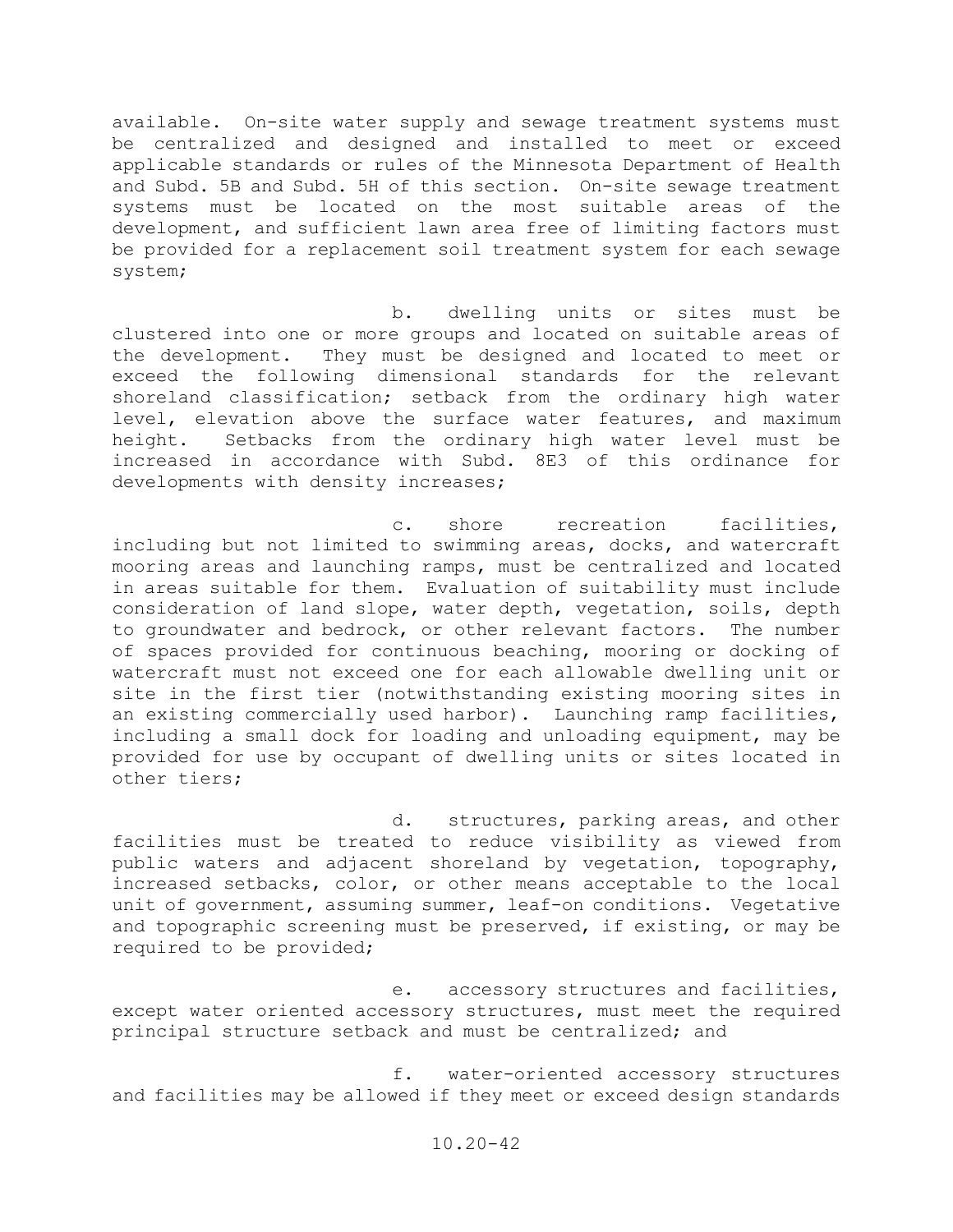contained in Subd. 5B of this ordinance and are centralized.

G. **Conversions**. Local governments may allow existing resorts or other land uses and facilities to be converted to residential planned unit developments if all of the following standards are met:

1. Proposed conversions must be initially evaluated using the same procedures for residential planned unit<br>developments involving all new construction. Inconsistencies developments involving all new construction. between existing features of the development and these standards must be identified.

2. Deficiencies involving water supply and sewage treatment, structure color, impervious coverage, open space, and shore recreation facilities must be corrected as part of the conversion or as specified in the conditional use permit.

3. Shore and bluff impact zone deficiencies must be evaluated and reasonable improvements made as part of the conversion. These improvements must include, where applicable, the following:

a. removal of extraneous buildings, docks, or other facilities that no longer need to be located in shore or bluff impact zones;

b. remedial measures to correct erosion sites and improve vegetative cover and screening of buildings and other facilities as viewed from the water; and

c. if existing dwelling units are located in shore or bluff impact zones, conditions are attached to approvals of conversions that preclude exterior expansions in any dimension or substantial alterations. The conditions must also dimension or substantial alterations. provide for future relocation of dwelling units, where feasible, to other locations, meeting all setback and elevation requirements when they are built or replaced.

4. Existing dwelling unit or dwelling site densities that exceed standards in Subd. 8E may be allowed to continue but must not be allowed to be increased, either at the time of conversion or in the future. Efforts must be made during the conversion to limit impacts of high densities by requiring seasonal use, improving vegetative screening, centralizing shore recreation facilities, installing new sewage treatment systems, or other means.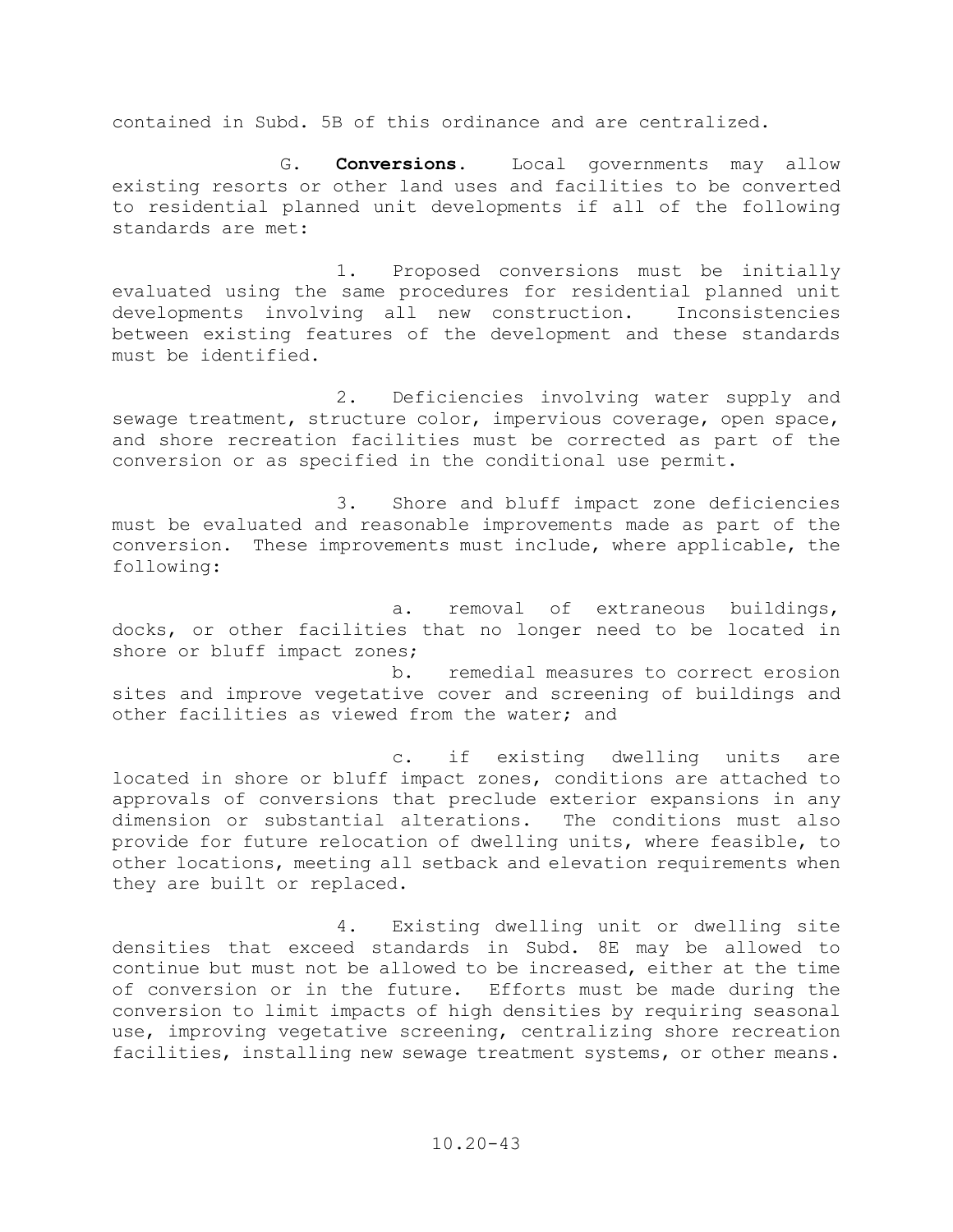Source: Ord 303-2nd Series Effective Date: 5/13/1991

#### Subd. 9 **Special Overlay District–Unnamed Basin 21-536W**

A. **Purpose.** The purpose of the "Special Overlay District – Unnamed Basin 21-536W" district (defined herein as being within 1000' of the Ordinary High Water Level of Unnamed Basin 21- 536W) is to allow expanded land use in the area, to provide ample space on lots for private improvements, and to maintain or expand natural characteristics of the specific shoreland and adjacent areas.

B. **Permitted Uses.** The following uses are allowed in the "Special Overlay District Unnamed Basin 21-536W" district:

1. All permitted uses allowed in the "I-1" and "B-1" zoning districts.

C. **Accessory Uses.** The following are allowed accessory uses in the "Special Overlay District – Unnamed Basin 21-536W" district:

1. All accessory uses allowed in the "I-1" and "B-1" zoning districts.

D. **Conditional Uses.** The following are conditional uses in the "Special Overlay District – Unnamed Basin 21-536W" district:

1. All conditional uses allowed in the "I-1" and "B-1" zoning districts.

#### E. **Performance Standards.**

1. Within 1000' of the OHWL of 21-536W; a) Industrial uses must occupy a site of not less than five (5) acres.

b) Industrial uses must not have private improvements creating in excess of 20% of the land area above the OHWL

c) Industrial uses must meet a private structure setback of not less than 175' from the OHWL